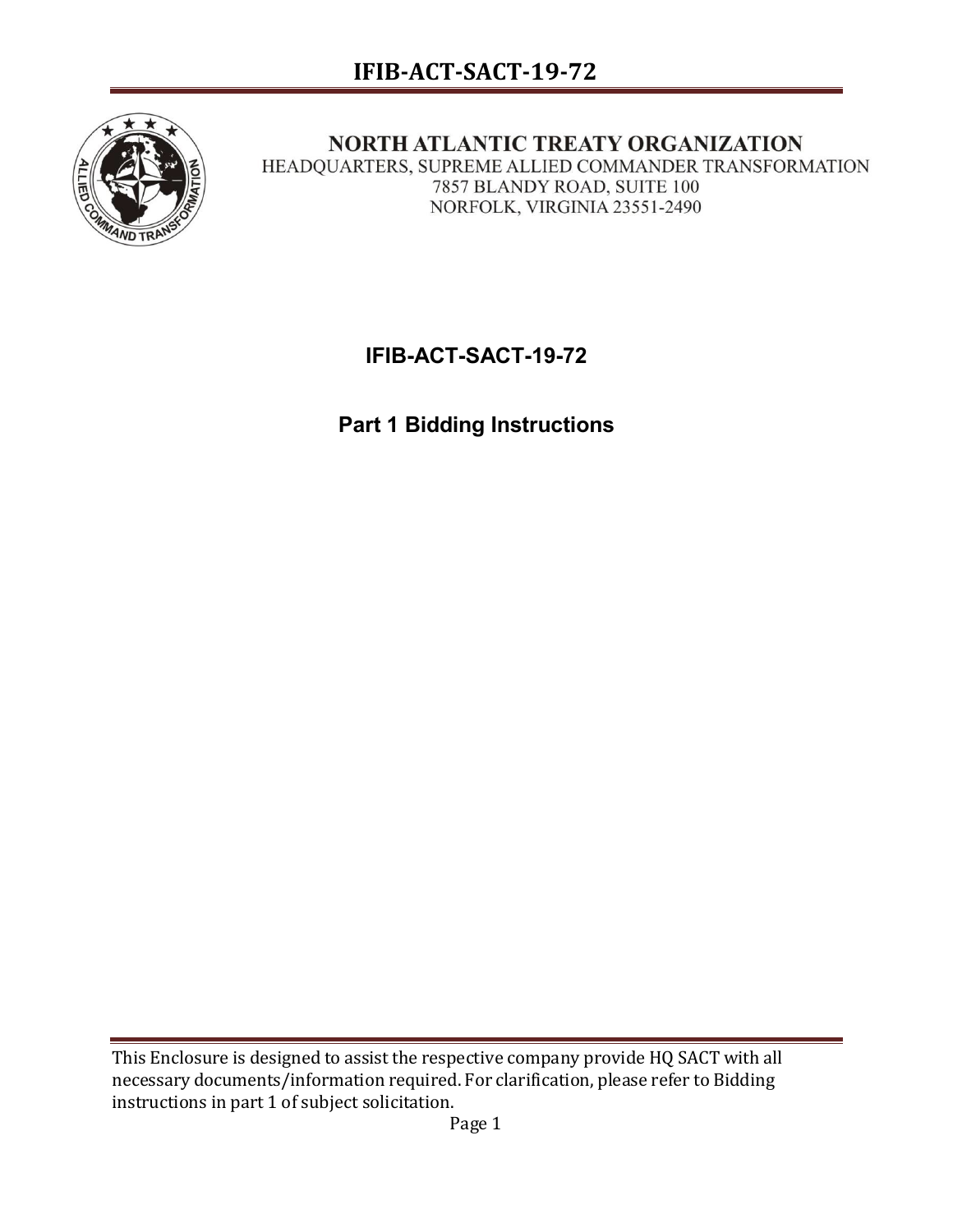- **1. Duration of the Contract**
- **2. Exemption of Taxes**
- **3. Amendment or Cancellations**
- **4. Bidder Clarifications**
- **5. Bid Closing Date**
- **6. Bid Validity**
- **7. Contents of Proposal**
- **8. Proposal Submission**
- **9. Late Proposal**
- **10. Bid Withdrawal**
- **11. Bid Evaluation**
- **12. Proposal Clarifications**
- **13. Award**
- **14. Communications and Contacts**
- **15. Point of Contact**

#### **ENCLOSURES:**

- **1. Proposal/Content Checklist**
- **2. Address Label**
- **3. Compliance Statement**
- **4. Past Performance**
- **5. Mandatory Price Proposal format**
- **Annex A – Compliance Matrix**

This Enclosure is designed to assist the respective company provide HQ SACT with all necessary documents/information required. For clarification, please refer to Bidding instructions in part 1 of subject solicitation.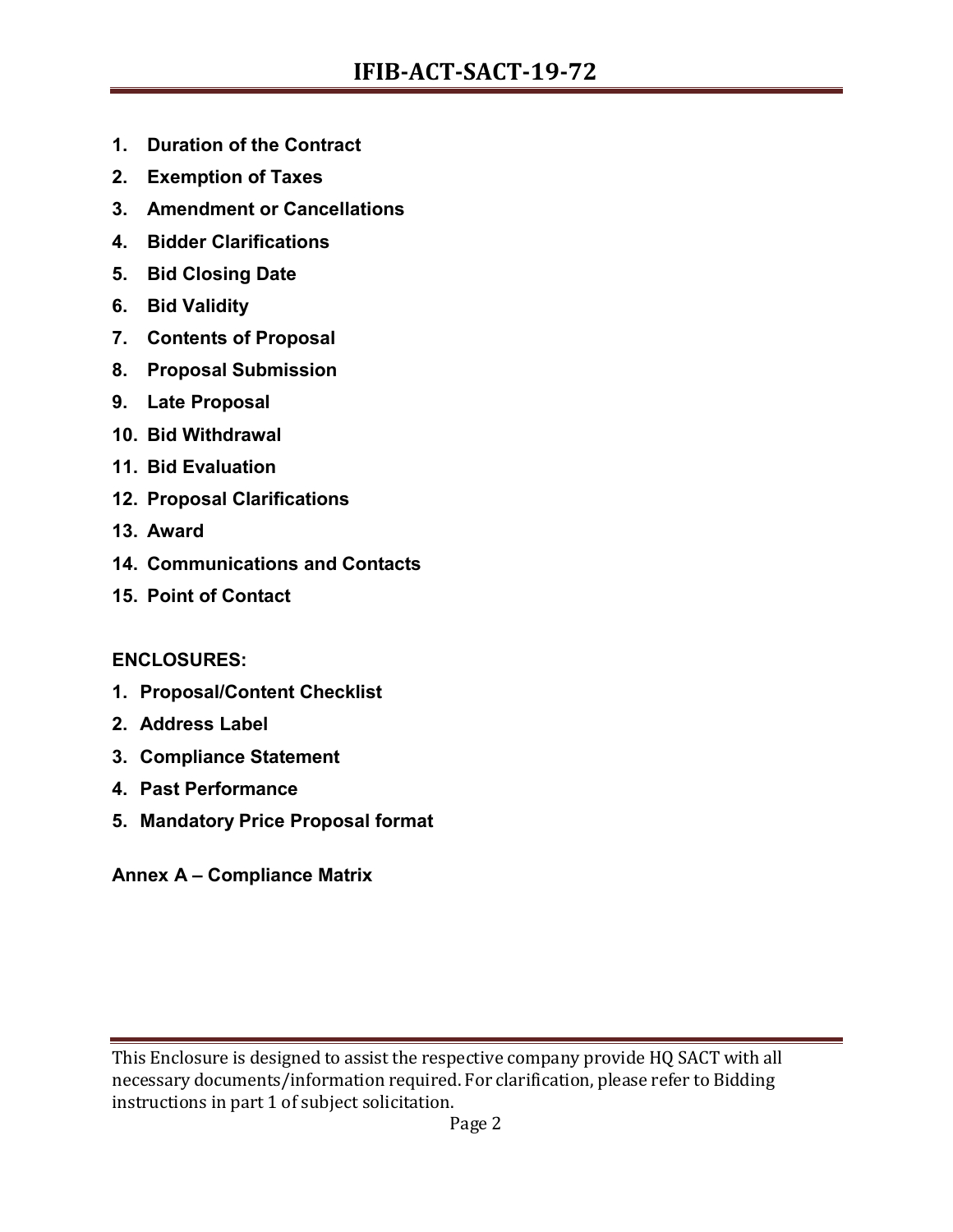# **PART 1 BIDDING INSTRUCTIONS**

#### **1. General**

This is a Firm Fixed Price with deliverables contract in accordance with the General Terms and Conditions; **Contract Award is contingent upon funding availability; Partial bidding is not allowed.**

#### **2. Classification**

This IFIB is a NATO UNCLASSIFIED document.

#### **3. Definitions**

- (a) The "Prospective Bidder", shall refer to the entity that has completed and returned the Enclosure of the transmittal letter of this IFIB, and has indicated thereon its intention without commitment, to participate in this IFIB.
- (b) The term "Bidder", shall refer to the bidding entity that has completed a bid in response to this IFIB.
- (c) The term Contractor shall refer to the bidding entity to whom the contract is awarded.
- (d) The term "Contracting Officer" designates the official who executes this IFIB on behalf of HQ SACT.
- (e) "Contracting Officer`s Technical Representative" or "COTR" is the official who is appointed for the purpose of determining compliance of the successful bid, per the technical specifications.
- (f) The term "HQ SACT" shall refer to Supreme Headquarters Allied Command Transformation.
- (g) The term "ACT" shall refer to Allied Commander Transformation.
- (h) The term "NATO", shall refer to the North Atlantic Treaty Organisation.
- (i) The term "days" as used in this IFIB shall, unless otherwise stated, be interpreted as meaning calendar days.
- (j) The term "Habitual Residence", means HQ SACT, Norfolk, Virginia, VA 23511.

This Enclosure is designed to assist the respective company provide HQ SACT with all necessary documents/information required. For clarification, please refer to Bidding instructions in part 1 of subject solicitation.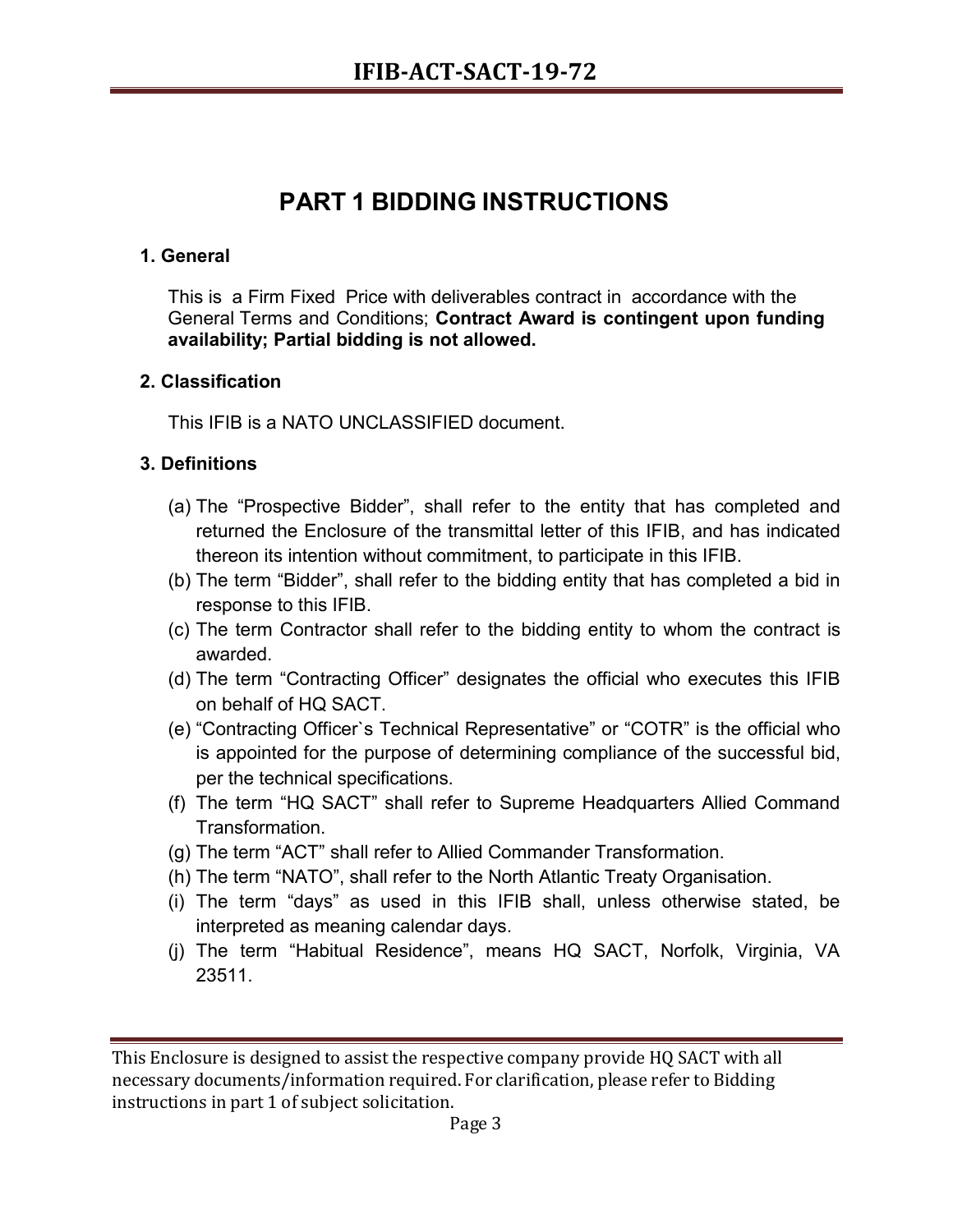# **4. Eligibility**

This IFIB is open to companies:

- (a) Established in a North Atlantic Treaty Organisation Alliance member nation.
- (b) Working in the required field of study and legally authorised to operate in the United States of America, at the time of bidding.
- (c) Has performed the desired past performance including size, cost and scope, as described in this IFIB.

# **5. Duration of Contract**

- (a) The contract awarded shall be effective upon date of award.
- (b) Period of Performance: Base Period is 01 March 31 December 2020 with three possible 12 month option periods; 01 January – 31 December 2021, 01 January – 31 December 2022, and 01 January – 31 December 2023.

# **6. Exemption of Taxes**

(a) In accordance with the agreements (Article VIII of the Paris Protocol dated, 25 August 1952) goods and services under this contract are exempt from taxes, duties and similar charges.

#### **7. Amendment or Cancellation**

- (a) HQ SACT reserves the right to amend or delete any one or more of the terms, conditions or provisions of the IFIB prior to the date set for bid closing. A solicitation amendment or amendments shall announce such action.
- (b) HQ SACT reserves the right to cancel, at any time, this IFIB either partially of in its entirety. No legal liability on the part of HQ SACT shall be considered for recovery of costs in connection to bid preparation. All efforts undertaken by any bidder shall be done considering and accepting, that no costs shall be recovered from HQ SACT. If this IFIB is cancelled any/all received bids shall be returned unopened, per the bidder's request.

This Enclosure is designed to assist the respective company provide HQ SACT with all necessary documents/information required. For clarification, please refer to Bidding instructions in part 1 of subject solicitation.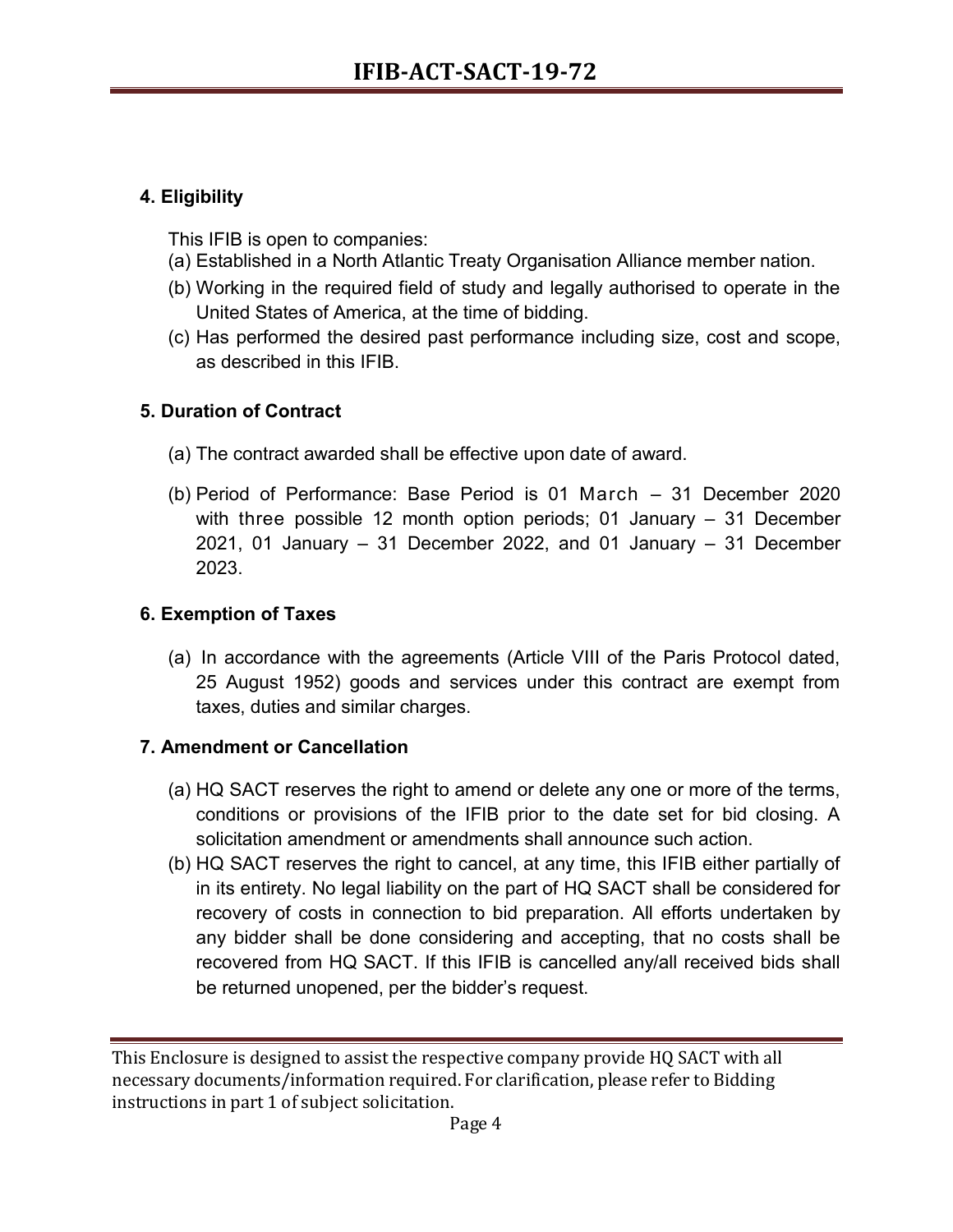#### **8. Bidder Clarifications**

- (a) Prospective Bidders should seek clarification at their earliest convenience. Any explanation regarding the meaning or interpretation of this IFIB, terms, clause, provision or specifications, shall be requested in writing, from the Contracting Officer. The Contracting Officer must receive such requests for clarification no later than 3 calendar days prior to the bid closing date.
- (b) In lieu of a bidder's conference, HQ SACT invites bidders to submit initial technical questions not later than **03 January 2020**. **NOTE: HQ SACT will be closed from 20 December 2019-2 January 2020. Any questions submitted during this time may be delayed in a response until 3 January. It is recommended that clarifications are asked prior to 20 December to ensure a prompt response.**
- (c) Information in response to all inquiries / requests for clarification to a prospective bidder shall be furnished to all prospective bidders at the following link: <https://www.act.nato.int/contracting> or FedBizOpps as a Question and Answer addendum. All such addendums and any necessary solicitation amendments shall be incorporated into this IFIB. Oral Interpretations shall not be binding.

#### **9. Bid closing date**

Bids shall be received at HQ SACT, Purchasing and Contracting Office, no later than 10 January 2020 **1500 hours, Eastern Standard Time, Norfolk, Virginia, USA.** No bids shall be accepted after this time and date. **NOTE: HQ SACT is located on a secure naval installation. Potential bidders are responsible for ensuring bids arrive before the due date. No bids will be accepted beyond the closing date. HQ SACT is not responsible for any late received proposals due to base access issues or mail courier issues/delays.**

#### **10. Bid Validity**

Bids shall be remain valid for a period of one hundred and twenty days (120) form the applicable closing date set forth within this IFIB. HQ SACT reserves the right to request an extension of validity. Bidder shall be entitled to either grant or deny this extension of validity; HQ SACT shall automatically consider a denial to extend the validity as a withdrawal of the bid.

This Enclosure is designed to assist the respective company provide HQ SACT with all necessary documents/information required. For clarification, please refer to Bidding instructions in part 1 of subject solicitation.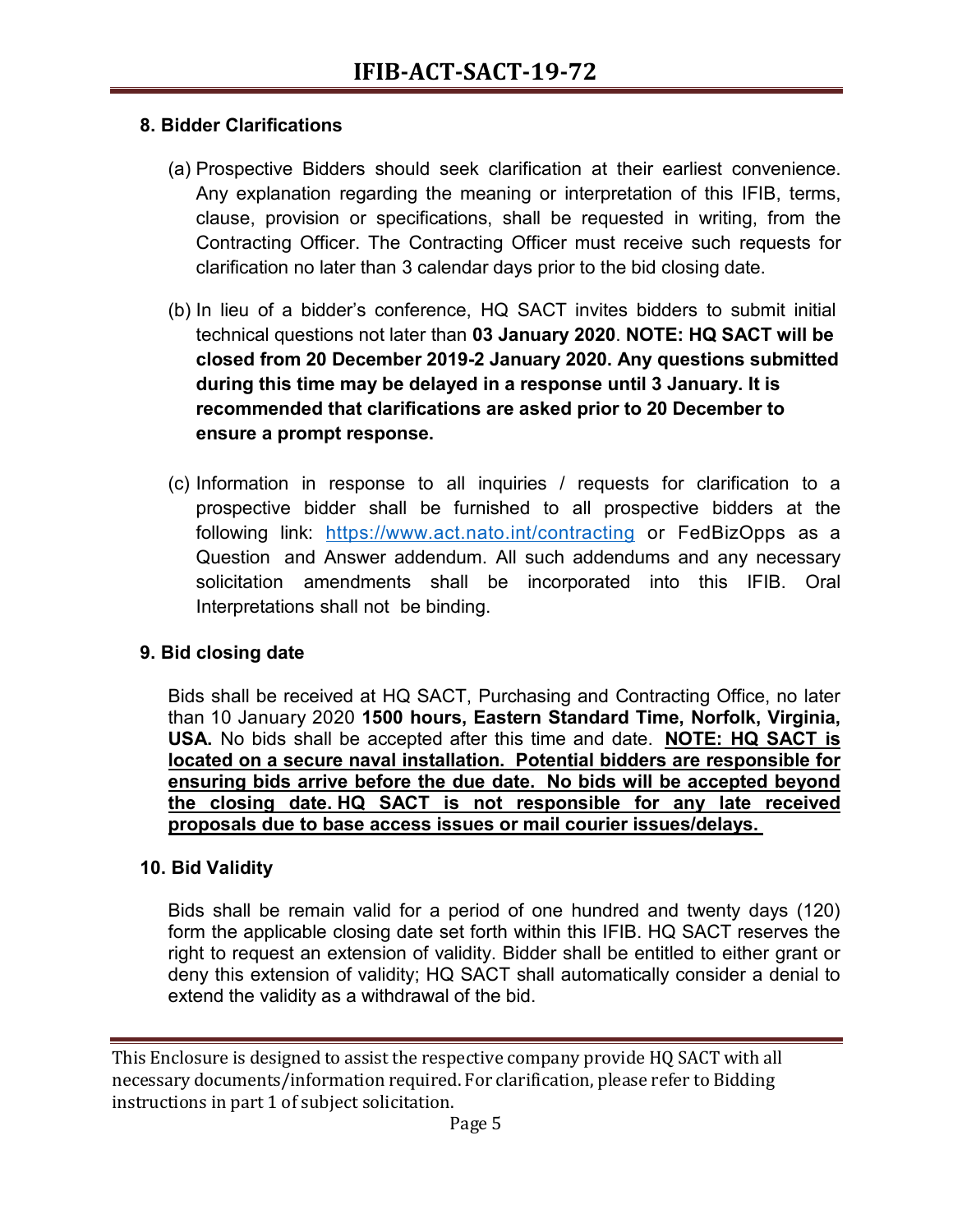### **11. Content of Proposal**

The proposal shall consist of 5 copies of the following minimum paper documents **(Clipped - no binding or 3 prong folders please):** Additionally electronic copies **(e-mailed single PDF version)** of the documents are required no later than **10 January 2020, 1500 hours, Eastern Standard Time, Norfolk, Virginia, USA**.

A table of contents for the entire proposal (Checklist provided as Enclosure #1)

- (a) The bidder's full name address, Point of Contacts, Telephone, Fax number and Internet site, (See Enclosure #2);
- (b) Compliance statement (See Enclosure #3);
- (c) Provision of administrative and technical volumes
- (d) Compliance criteria, (See Annex A to Statement of Work).
- (e) Past performance (See Enclosure #4)
- (f) Company price proposal (Enclosure #5)

# **12. Proposal Submission**

- (a) Proposals shall be submitted in a single package containing two volumes, Technical volume and Price volume, each separately sealed. The single package shall be clearly marked with the mailing label, citing the IFIB Solicitation reference number, (See Enclosure #3). Within the single package shall be the Technical and Price volumes, separately packaged and identified.
- (b) An electronic copy of the proposal, not to include the Price volume is required to the assigned Contracting Officer, prior to the established bid closing date **via E-mail PDF document.**
- (c) Proposal packages may be delivered by mail, courier or hand carried prior to the established deadline. Couriers must have access to military installation in order to deliver proposal.
- (d) Proposal packages must be delivered to the HQ SACT via a verifiable method or be handed to a member of the BUDFIN/Purchasing staff, who shall endorse the package with a time date and delivery official shall counter sign, as to the accuracy of the recording.
- (e) **Price proposals shall be in U.S. Dollar currency.** Contractor may request payment post award in alternate currency based on agreed conversion rate.
- (f) Prices shall be on a Firm Fixed Price Basis and include any relevant discount schedule.

This Enclosure is designed to assist the respective company provide HQ SACT with all necessary documents/information required. For clarification, please refer to Bidding instructions in part 1 of subject solicitation.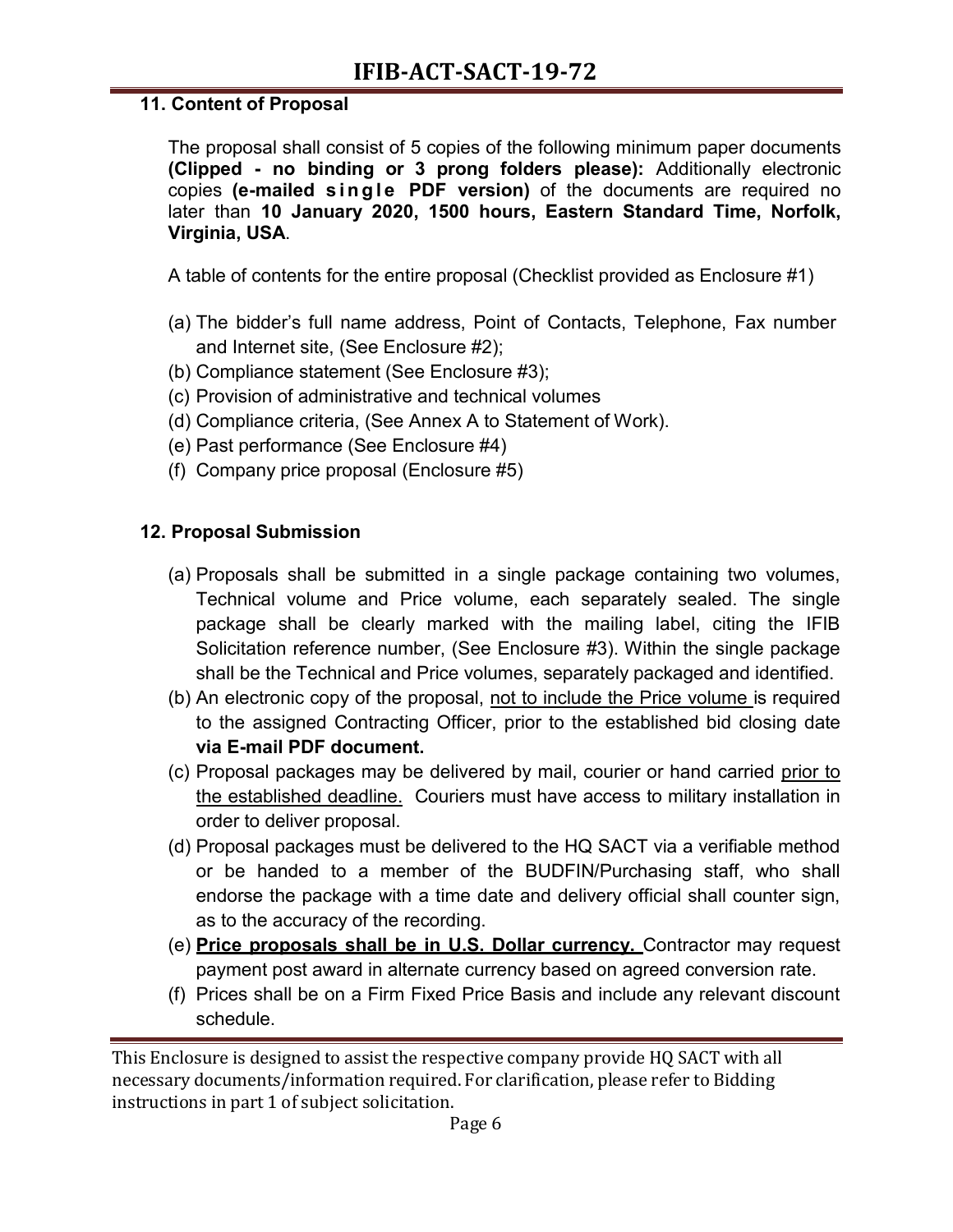- (g) It is the sole responsibility of the interested company to review any  $Q & A$  that may be issued in support of this solicitation, prior to bid submission.
- (h) No oral bids or oral modifications or telephonic bids shall be considered.
- (i) It is the ultimate responsibility prior to submission that all proposal submissions are reviewed to ensure they meet the technical and administrative specifications and that offers meet the limitations and expressed conditions.

# **13. Late Proposals**

- (a) It is solely the bidder`s responsibility that every effort is made to ensure that the proposal reaches HQ SACT prior to the established closing date and time. All late bids shall be returned to the offering company unopened. Only if it can be unequivocally demonstrated that the late arrival of the bid package was the result of NATO staff negligence (mishandling) shall the bid be considered.
- (b) A delay in a commercial courier service does not constitute a delay by NATO or government channels.

# **14. Bid Withdrawal**

(a) A bidder may withdraw their bid up to the date and time specified for bid closing. Such a withdrawal must be completed in writing or facsimile, with attention to the HQ SACT Contracting Officer. The proposal shall be returned unopened, at the expense of the company.

# **15. Bid Evaluation**

- (a) The evaluation of bids and determination as to the responsiveness and technical adequacy or technical compliance, of the products or services requested, shall be the responsibility of HQ SACT. Such determinations shall be consistent with the evaluation criteria specified in the IFIB. HQ SACT is not responsible for any content that is not clearly identified in any proposal package.
- (a) Proposals shall be evaluated and awarded based on lowest price, technically compliant to NATO. The following factors are considerations;
	- Successful administrative submission of bid packages and requested Enclosures 2-6, as listed in this RFP. (Pass/Fail).
	- Technical factors/pricing factors
	- Acceptance of HQ SACT General Terms and Conditions.

This Enclosure is designed to assist the respective company provide HQ SACT with all necessary documents/information required. For clarification, please refer to Bidding instructions in part 1 of subject solicitation.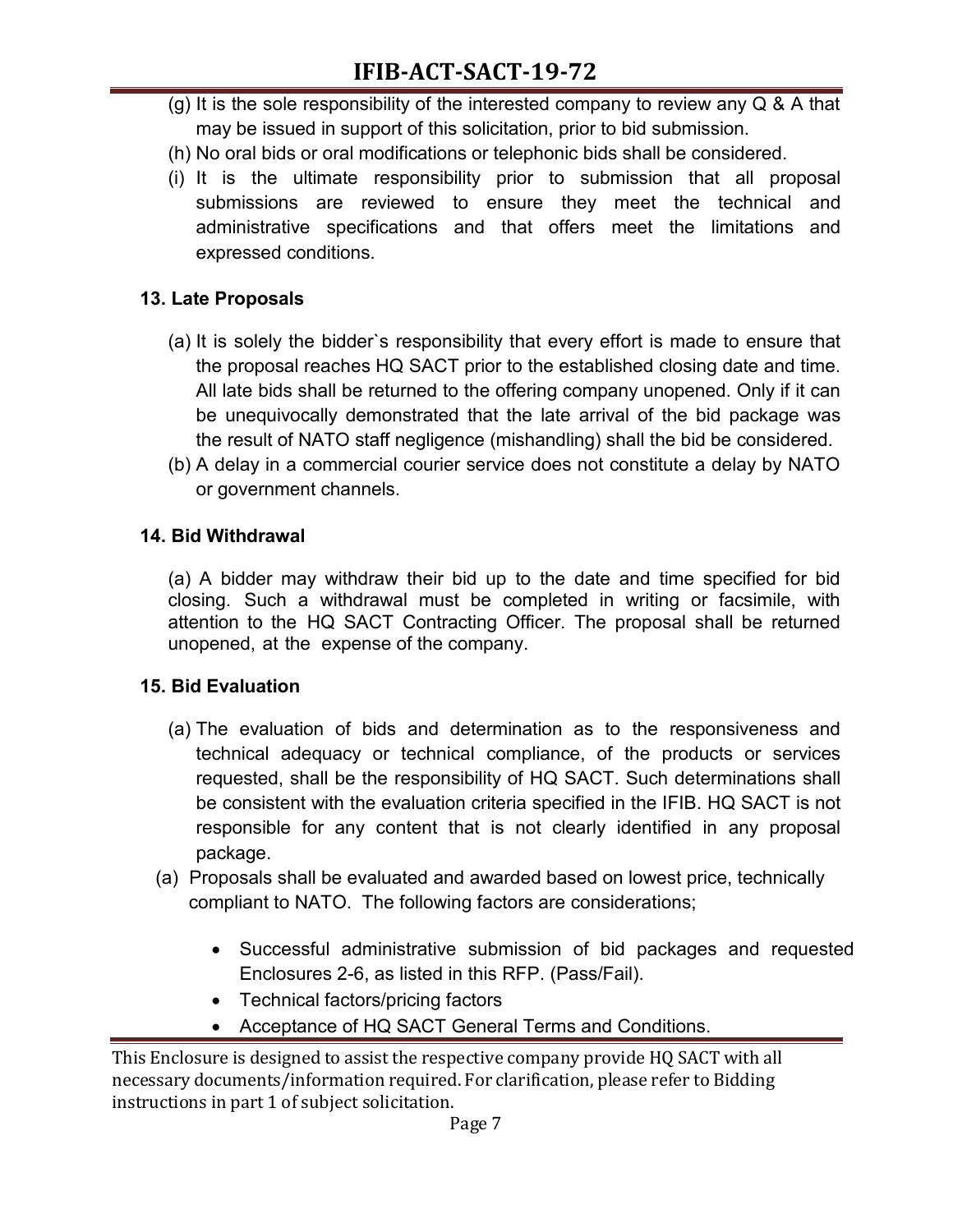#### **16. Proposal Clarifications**

During the entire evaluation process HQ SACT reserves the right to discuss any bid with the order to clarify what is offered and interpretation of language within the bid, to resolve in potential areas of non-compliance.

#### **17. Award**

HQ SACT intends to award a firm fixed price contract to the Offeror whose proposal(s) represents the lowest priced technically compliant offer.

HQ SACT will collect information from references provided by the Offeror in regard to its past performance. Contractors must provide authorization to contact references. HQ SACT reserves the right to negotiate minor deviations to the listed General and Special Terms and Conditions to this IFIB.

#### **18. Communications**

All communication related to this IFIB, between a prospective bidder and HQ SACT shall only be through the nominated HQ SACT Contracting Officer. Designated contracting staff shall assist the HQ SACT Contracting Officer in the administrative process. There shall be no contact with other HQ SACT personnel in regards to this IFIB. Such adherence shall ensure Fair and Open Competition with equal consideration and competitive footing leverage to all interested parties.

#### **19. Point of Contact is:**

Michael DiProspero, ACT Contracting Officer, 757-747-3612, michael.diprospero@act.nato.int

All correspondence shall be forward to:

HQ SACT, BUDFIN BRANCH Purchasing & Contracting, Contracting Officer IFIB-ACT-SACT-19-72 ATTN: Mike DiProspero 7857 Blandy Road, Suite 100, Norfolk, VA, U.S.A.

This Enclosure is designed to assist the respective company provide HQ SACT with all necessary documents/information required. For clarification, please refer to Bidding instructions in part 1 of subject solicitation.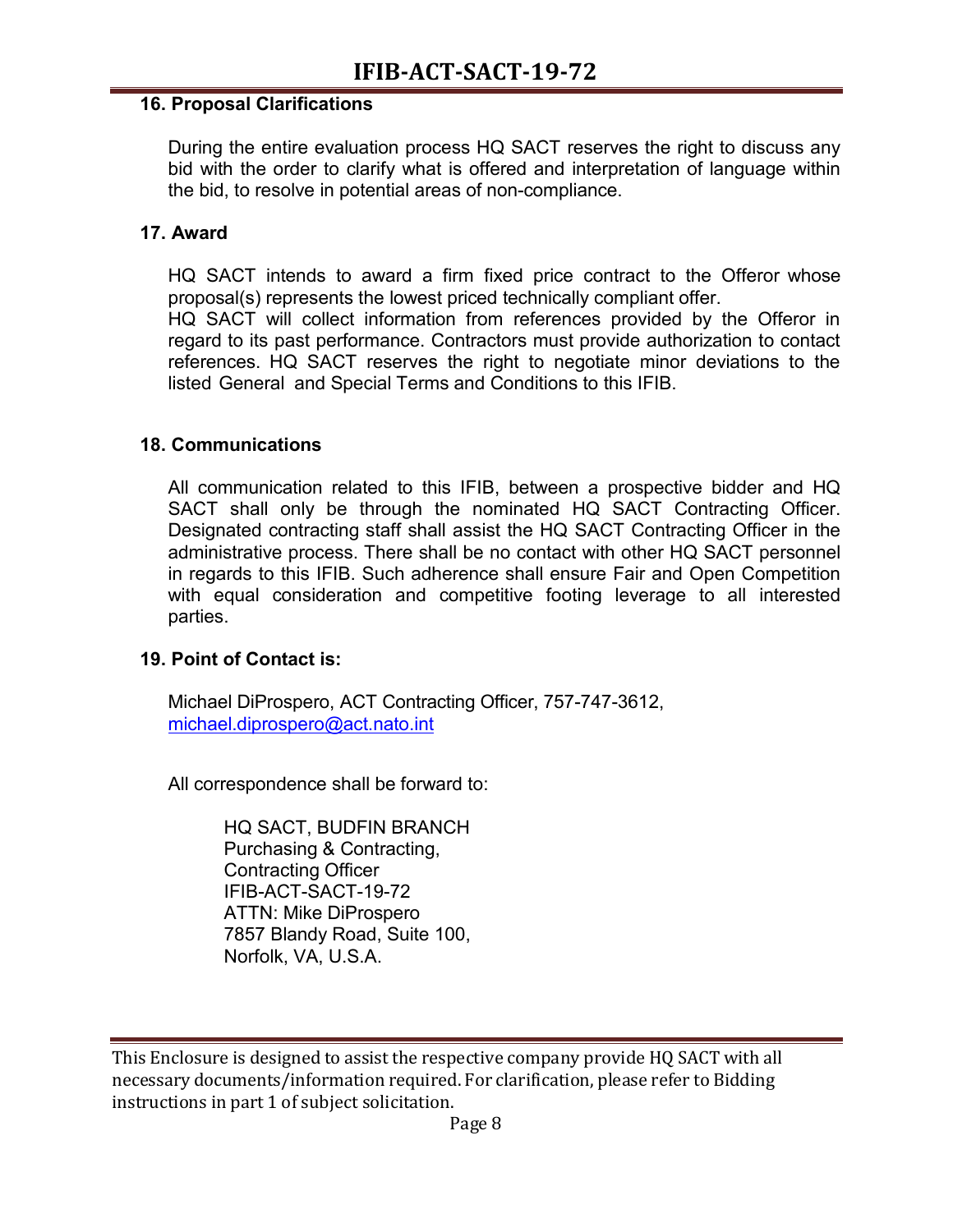# **PROPOSAL CONTENT / CHECKLIST**

# **Table of Contents**

| Bidder's name, address, POC, Contact numbers, email address. |
|--------------------------------------------------------------|
| Compliance Statement.                                        |
| Past performance (including References).                     |
| List of Key personnel.                                       |
| <b>Technical Proposal.</b>                                   |
| Price Proposal.                                              |
| Mailing label.                                               |

This Enclosure is designed to assist the respective company provide HQ SACT with all necessary documents/information required. For clarification, please refer to Bidding instructions in part 1 of subject solicitation.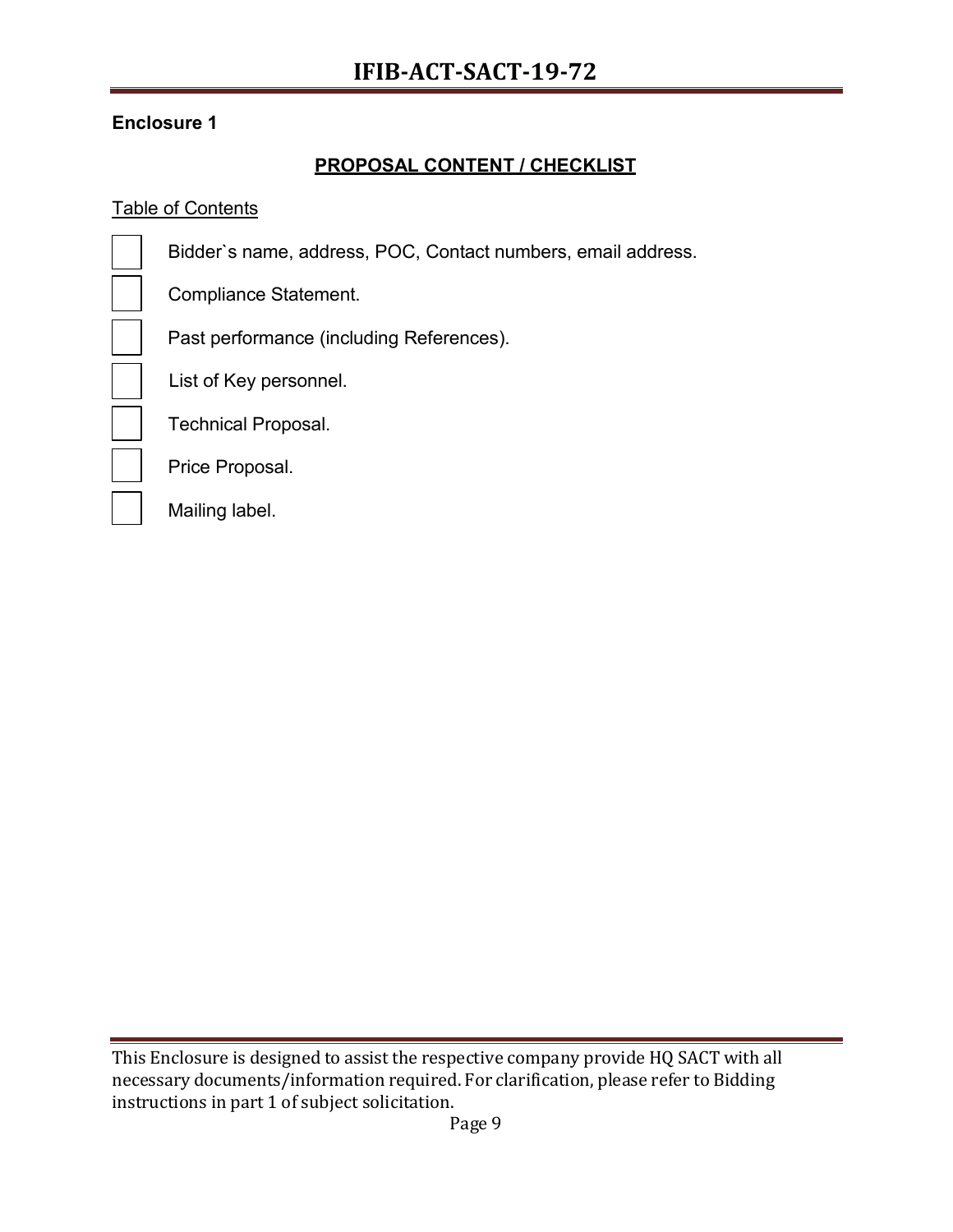(The label below is to be completed by the bidder and affixed to the exterior envelope; parcel or package mailed or deliver to ACT)

#### **SEALED BID TO IFIB-ACT-SACT-19-72 (To be opened by Contract Awards Committee (CAC Only)**

**Sender:**

**HQ SACT IFIB-ACT-SACT-19-72 Attn: Mike DiProspero 7857 Blandy Road, Suite 100, Norfolk, VA 23551-2490 U.S.A**

This Enclosure is designed to assist the respective company provide HQ SACT with all necessary documents/information required. For clarification, please refer to Bidding instructions in part 1 of subject solicitation.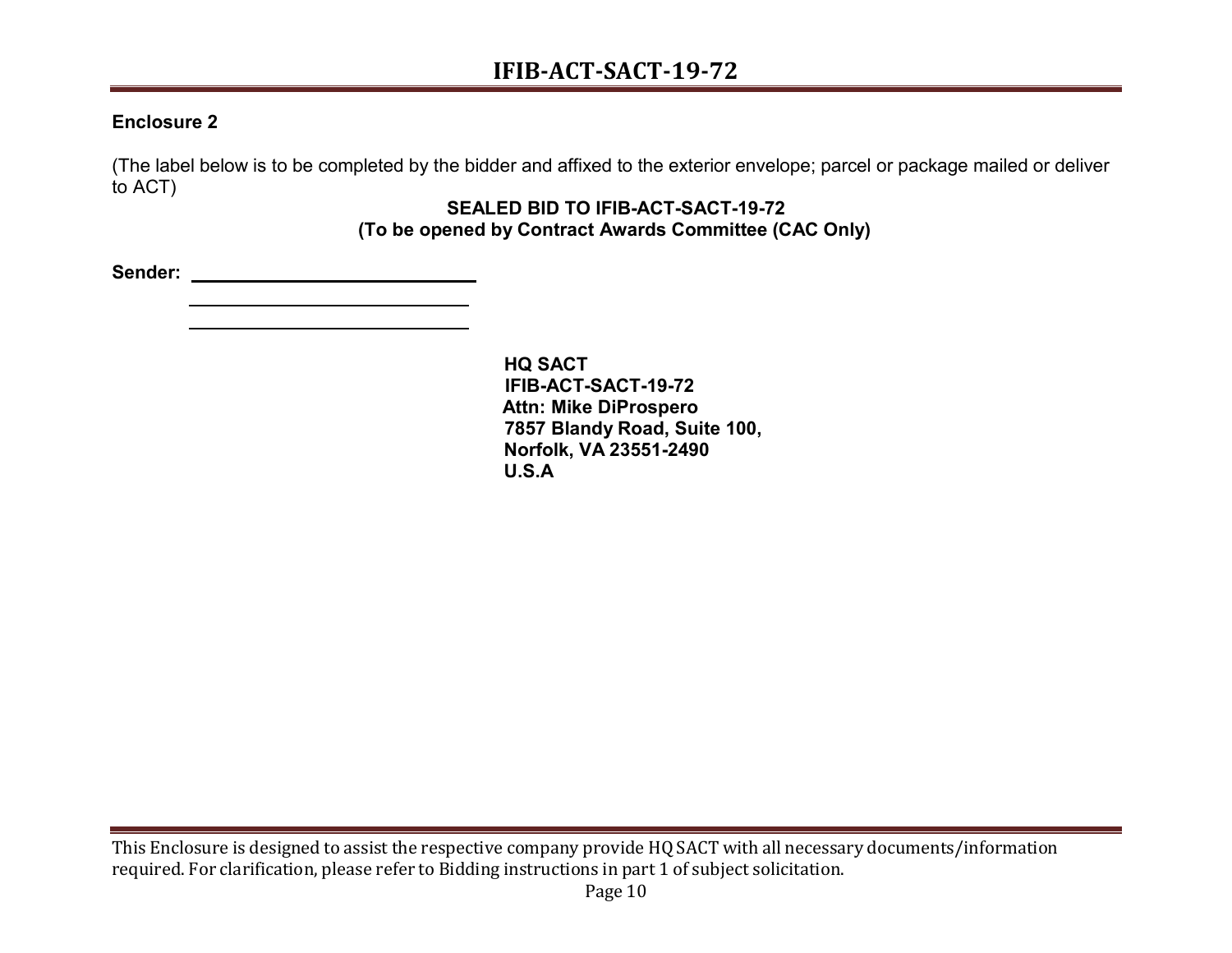#### **COMPLIANCE STATEMENT TO SEALED BID IFIB-ACT-SACT-19-72**

It is hereby stated that our company has read and understands all documentation issued as part of IFIB-ACT-SACT-19-72. Our company proposal submitted in response to the referenced solicitation is fully compliant with the provisions of IFIB-ACT-SACT-19- 72 and the intended contract with the following exception(s); such exemptions are considered non substantial to the HQ SACT solicitation provisions issued.

| Clause                        | Description of Minor Deviation.   |
|-------------------------------|-----------------------------------|
|                               |                                   |
| ----------------------------- |                                   |
|                               |                                   |
|                               |                                   |
| ---------------------------   |                                   |
|                               |                                   |
|                               |                                   |
|                               |                                   |
|                               | (If applicable, add another page) |
|                               |                                   |
| Name & Title: Name & Title:   | Date:                             |
| <b>Company Bid Reference:</b> |                                   |

Bidder's proposal must be based on full compliance with the terms, conditions and requirements of the IFIB and all future clarifications and/or amendments. The bidder may offer variations in specific implementation and operational details provided that the functional and performance requirements are fully satisfied. In case of conflict between the compliance statement and the detailed evidence or explanation furnished, the detailed evidence/comments shall take precedence/priority for the actual determination of compliance. Minor or non-substantial deviations may be accepted. Substantial changes shall be considered non responsive.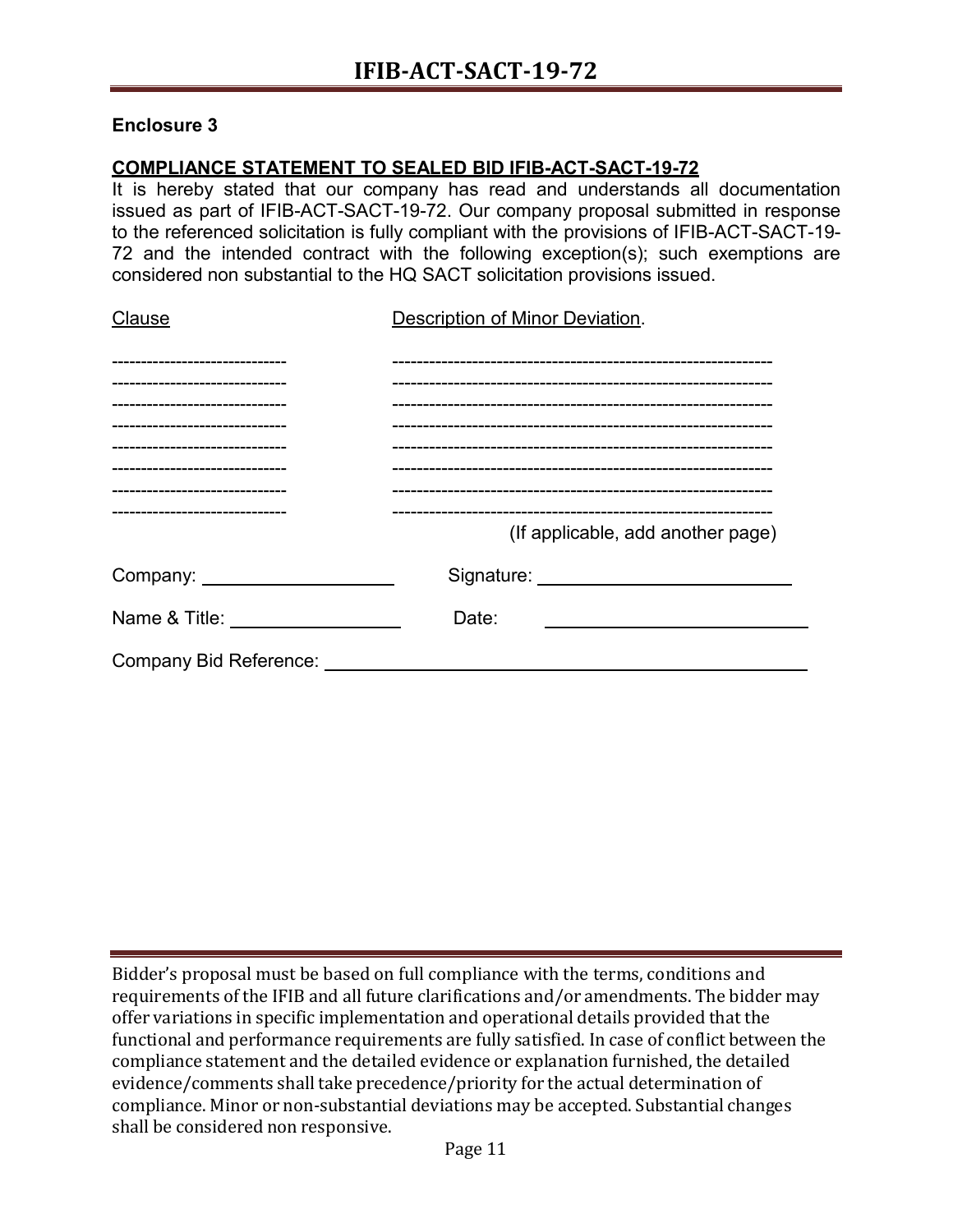# **PAST PERFORMANCE INFORMATION FORM**

- (a) Contracting Agency:
- (b) Contract No:
- (c) Type of Contract (Firm Fixed Price, IDIQ, Requirements):
- (d) Title of Contract:
- (e) Description of Work Performance and Relevance to Current Acquisition (Type of facility, capacity, estimated patronage, summary of staff used):
- (f) Contract Dollar Amount:
- (g) Period of Performance:
- (h) Name, Address, Fax and Telephone No. of Reference:
- (i) Indicate Whether Reference Acted as Prime or Sub-contractor:
- (j) Comments regarding compliance with contract terms and conditions:
- (k) Complete Contact Information for client:
- (l) Permission to contact client for reference: Yes/ No

Name/Signature of Authorized Company Official

This Enclosure is designed to assist the respective company provide HQ SACT with all necessary documents/information required. For clarification, please refer to Bidding instructions in part 1 of subject solicitation.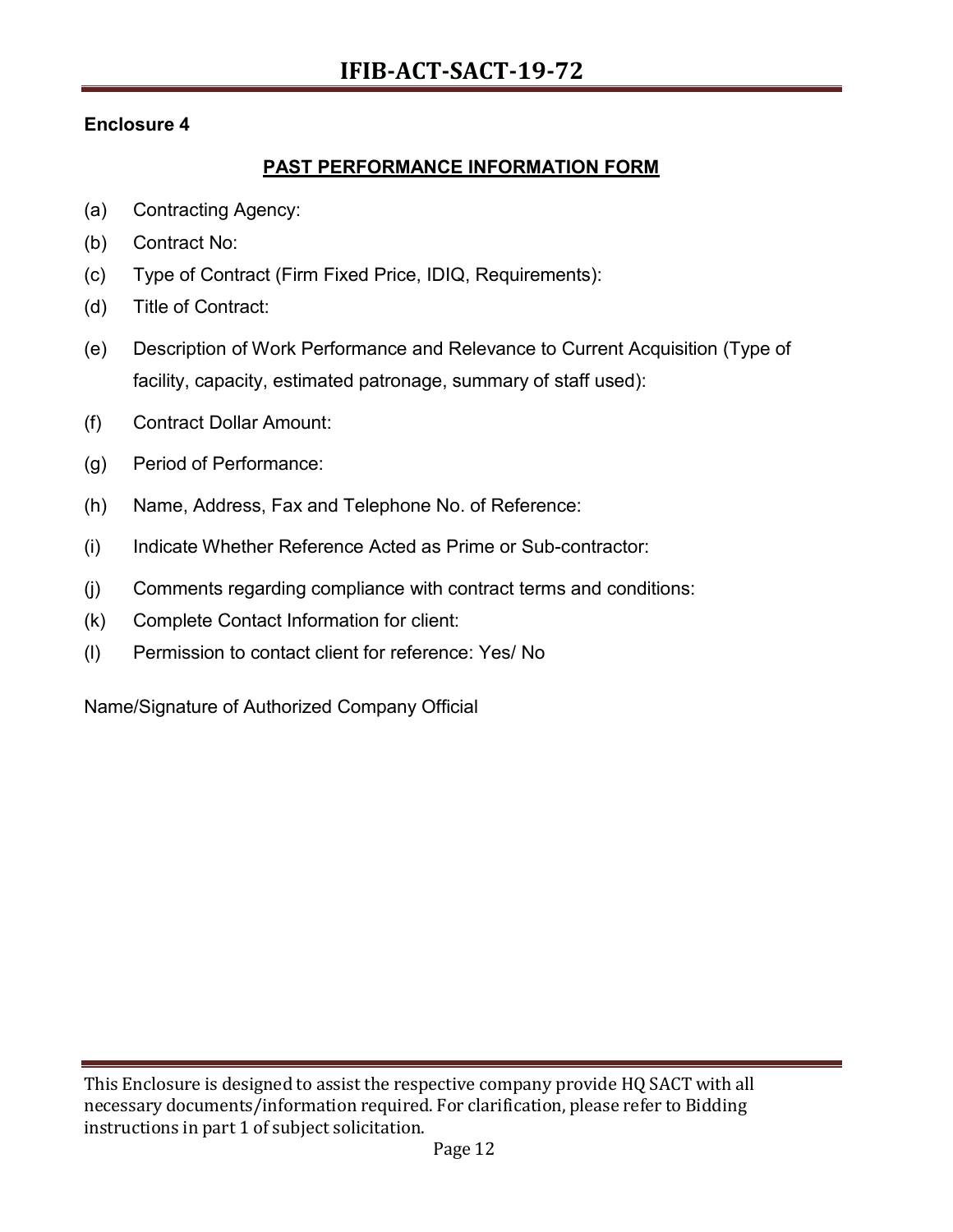#### *IFIB-ACT-SACT-19-72 SEALED BID PRICE PROPOSAL*

*COMPANY NAME: ABC, Inc ADDRESS: Street,* **City, Post code**

**TO:** Chairman of Supreme Allied Commander Transformation, (HQ SACT) Contracts Award Committee. ATTN: LCDR Mike DiProspero 7857 Blandy Road, Suite 100 Norfolk, VA 23551

Please verify and acknowledge propriety of above, by duly completing signatures below.

| <b>Authorizing Company Official:</b><br>Printed<br>Position: |                                                                           | Name: |                                                              |
|--------------------------------------------------------------|---------------------------------------------------------------------------|-------|--------------------------------------------------------------|
| Title:                                                       |                                                                           |       |                                                              |
|                                                              | Authorizing Company (Signature):<br><b>Company name Witness Official:</b> |       | ----------------------------------, Date: -----------------. |
| Printed                                                      |                                                                           | Name: |                                                              |
| Position:                                                    |                                                                           |       |                                                              |
| Title:                                                       |                                                                           |       |                                                              |
|                                                              |                                                                           |       | Date -----------                                             |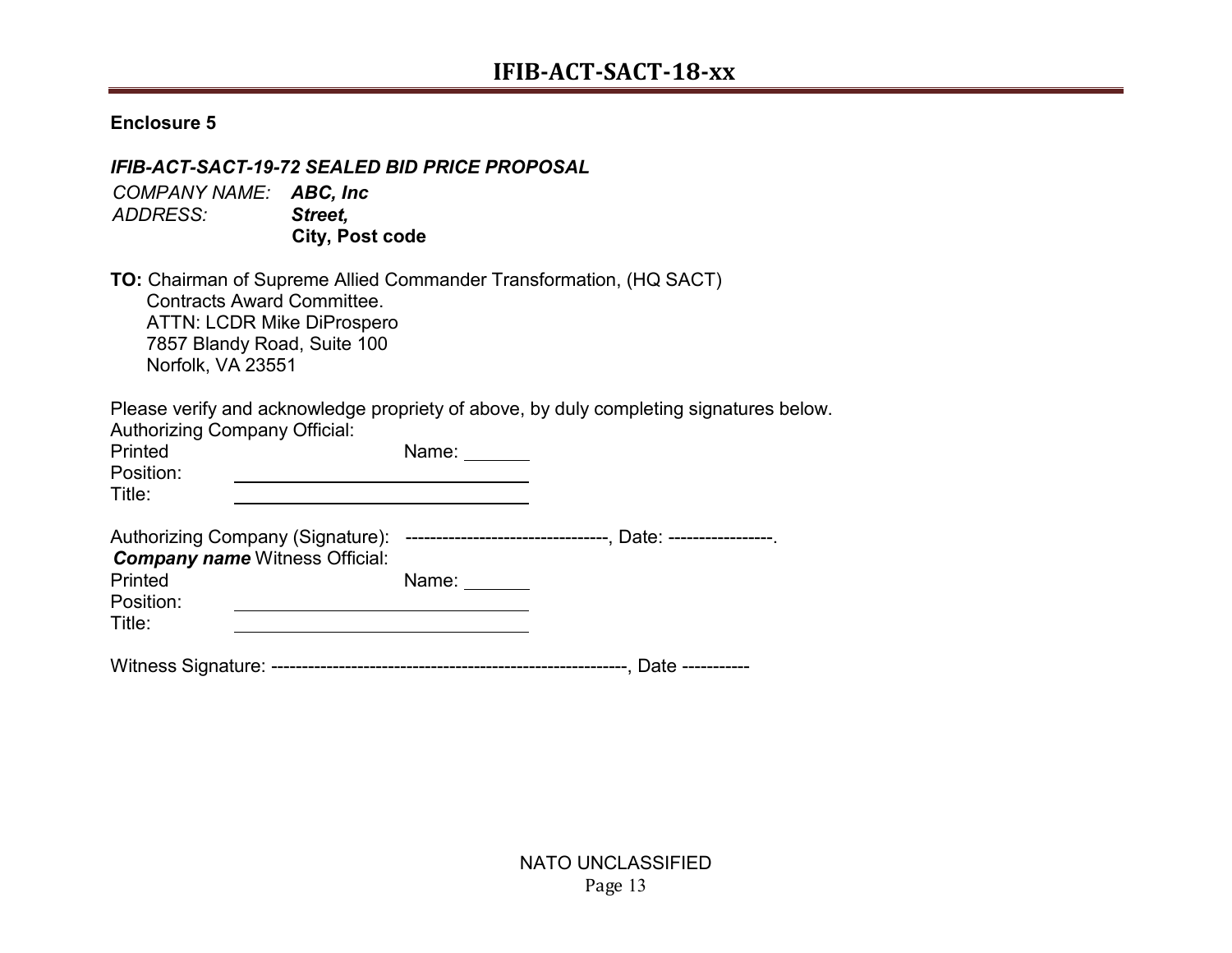# **IFIB-ACT-SACT-19-72**

**Proposed rates must be fully "loaded" [G&A, O/H etc.] Travel (and related expenses) will not be covered under this contract, but handled separately in accordance with the ACT Financial Manual.**

#### **SUBJECT: IFIB-ACT-SACT-19-72 Sealed Bid Price Proposal**

Please find on behalf of **Insert: Company Name** to provide HQ SACT with services (collectively referred as "ITEMS"), subject to the provisions, terms and conditions stated in IFIB ACT-SACT-19-72 and the "**Insert** : **Company Name** Technical proposal", submitted in accordance with solicitation provisions.

| <b>Contractor Support</b>                                                | <b>Base Period</b>                                                                    | <b>Option Period 1</b>                       | <b>Option Period 2</b>                        | <b>Option Period 3</b>                        |
|--------------------------------------------------------------------------|---------------------------------------------------------------------------------------|----------------------------------------------|-----------------------------------------------|-----------------------------------------------|
|                                                                          | <b>Award (Expected 1</b><br>March $2020$ ) $-31$<br>Dec 20<br>$(1600$ Hrs per person) | 1 Jan 21 - 31 Dec 21<br>(1800Hrs per person) | 1 Jan 22 - 31 Dec 22<br>(1800 Hrs per person) | 1 Jan 23 - 31 Dec 23<br>(1800 Hrs per person) |
| <b>Instructional</b>                                                     |                                                                                       |                                              |                                               |                                               |
| <b>Systems Designer 1</b>                                                | \$                                                                                    | \$                                           | \$                                            | \$                                            |
| (Lead position)                                                          |                                                                                       |                                              |                                               |                                               |
| Instructional                                                            |                                                                                       |                                              |                                               |                                               |
| <b>Systems Designer 2</b>                                                | \$                                                                                    | \$                                           | \$                                            | \$                                            |
| <b>Multimedia Designers</b>                                              | \$                                                                                    | \$                                           | \$                                            | \$                                            |
| $(2$ persons)                                                            | \$                                                                                    | $\boldsymbol{\mathsf{S}}$                    | \$                                            | \$                                            |
|                                                                          |                                                                                       |                                              |                                               |                                               |
| <b>Helpdesk and</b><br><b>Administration</b><br>Administrator (1 person) | \$                                                                                    | \$                                           | \$                                            | \$                                            |
| <b>Total of all Annual Hourly</b><br><b>Rates:</b>                       | \$                                                                                    | \$                                           | \$                                            | \$                                            |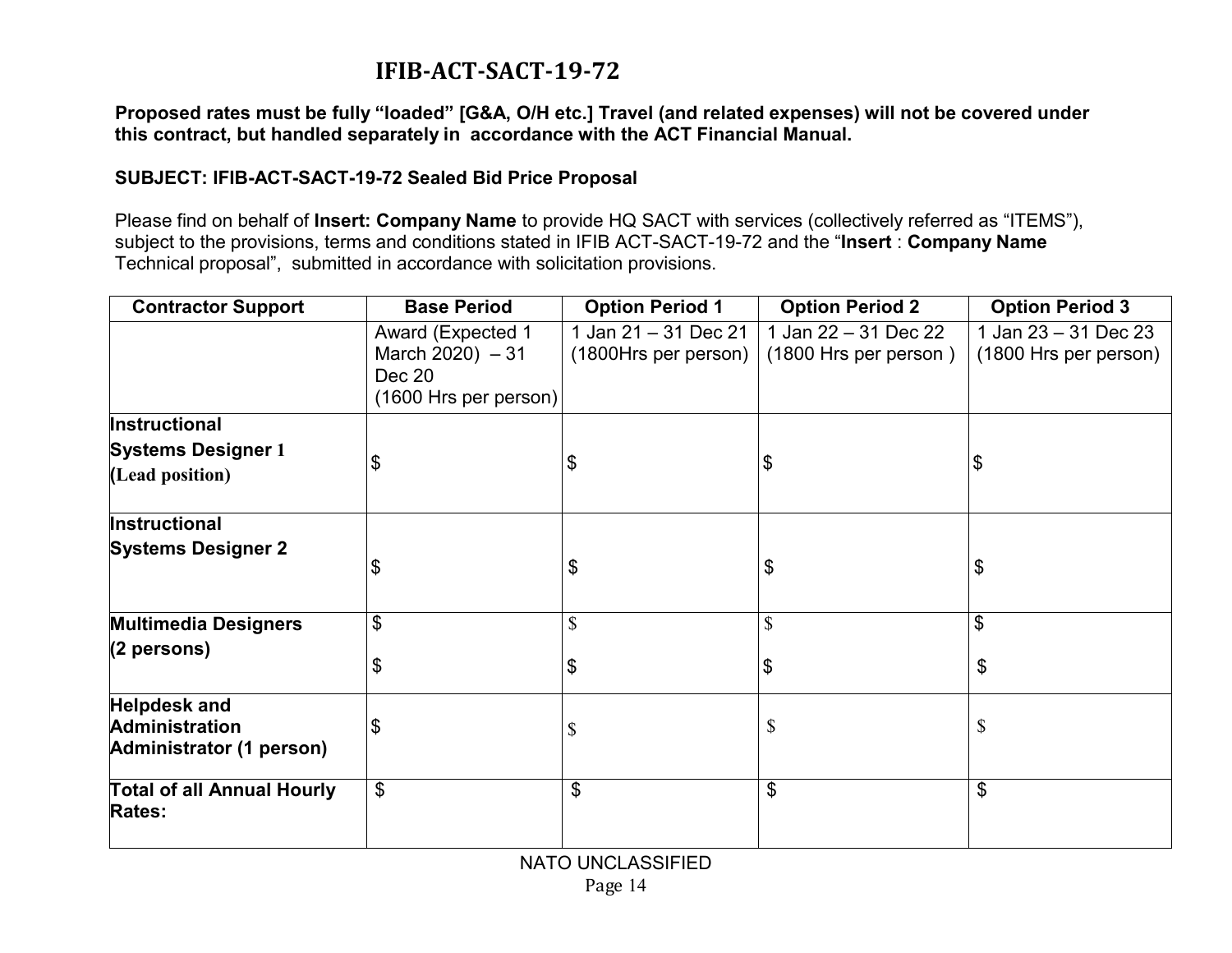# **IFIB-ACT-SACT-19-72**

Please verify and acknowledge propriety of above, by duly completing signatures below.

| <b>Authorizing Company Official:</b><br>Printed<br>Position:<br>Title: |                                                                                              | Name: $\frac{1}{\sqrt{1-\frac{1}{2}}\cdot\frac{1}{2}}$                                                                |  |
|------------------------------------------------------------------------|----------------------------------------------------------------------------------------------|-----------------------------------------------------------------------------------------------------------------------|--|
|                                                                        | Authorizing Company (Signature): ---------------------------------, Date: -----------------. |                                                                                                                       |  |
|                                                                        |                                                                                              |                                                                                                                       |  |
|                                                                        | <b>Company name Witness Official:</b>                                                        |                                                                                                                       |  |
| Printed<br>Position:                                                   |                                                                                              | Name: $\frac{1}{\sqrt{1-\frac{1}{2}}\sqrt{1-\frac{1}{2}}\sqrt{1-\frac{1}{2}}\sqrt{1-\frac{1}{2}}\sqrt{1-\frac{1}{2}}$ |  |
| Title:                                                                 |                                                                                              |                                                                                                                       |  |
|                                                                        |                                                                                              |                                                                                                                       |  |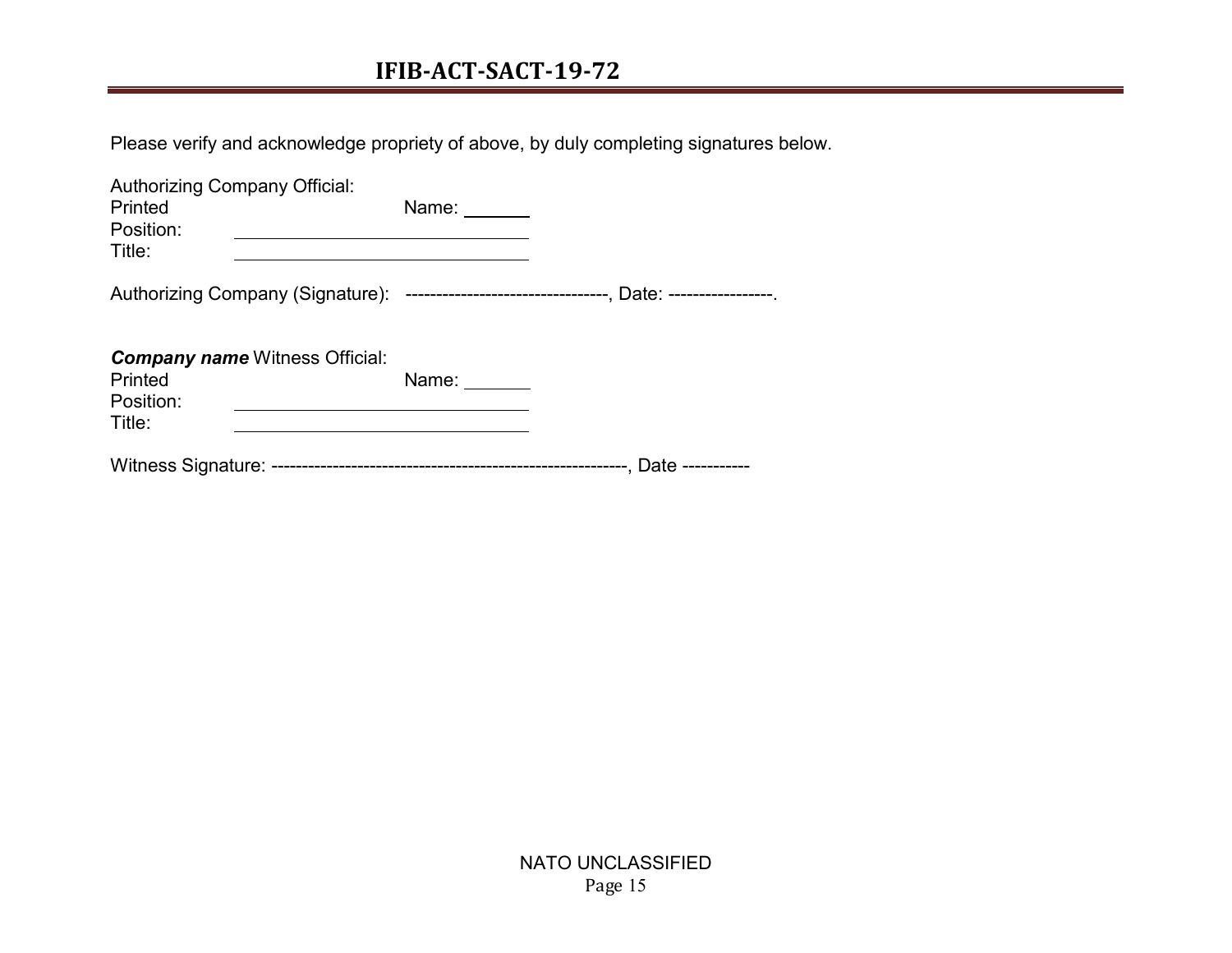# **Statement of Work (SOW) for Training Technologies Course Development and Delivery Support**

Dated November 25 2019

#### 1. **Introduction**

**Allied Command Transformation (ACT)** is NATO's leading agent for change: driving, facilitating, and advocating the continuous improvement of Alliance capabilities to maintain and enhance the military relevance and effectiveness of the Alliance. The main objectives of ACT are: providing appropriate support to NATO missions and operations; leading NATO military transformation; improving relationships, interaction and practical cooperation with partners, nations and international organisations. ACT therefore leads Alliance concept development, capability development, training and lessons learned initiatives and provides unfettered military support to policy development within NATO.

#### **DCOS Joint Force Development (JFD)**

DCOS Joint Force Development (JFD) Directorate is responsible for direction and coordination of education and individual training (E&IT) and to manage collective training and exercises. This includes:

- o Direct and coordinate E&IT within ACT and ACO and in support of NATO HQ
- o Act as the principal advisor to SACT on all subjects related to NATO, partner and non-NATO education and training (E&T)
- o Develop, maintain concepts and doctrines related to NATO E&T
- o Integrate concepts and doctrine into E&T
- o Maintain relationships with NATO and other Education and Training Facilities (e.g. NETFs, COEs, PTECs)
- o Monitor technological trends in NATO E&T with regard to transformational relevance, research and develop new technology to support NATO's education and training requirements
- o Initiate transformational activities based on exercise analysis

Since the inception of Allied Command Transformation (ACT), the Modelling and Simulation/Training Technologies Branch have seen the requirement for online e-Learning and Advanced Distributed Learning (ADL) products expand beyond its current established capabilities.

HQ SACT is therefore seeking to put into place a firm fixed price personal services contract for development and support of:

a) e-Learning courses from the industry standard level 2 to level 3 complexity (see Annex A) from industry suppliers. This will include requirements for complete course design and development to a NATO or NATO related requirements holder, as well as Instructional Systems Designer (ISD)/Multimedia Designer (MMD) support and SCORM/xAPI adaption and generation support (Technical format as well as content).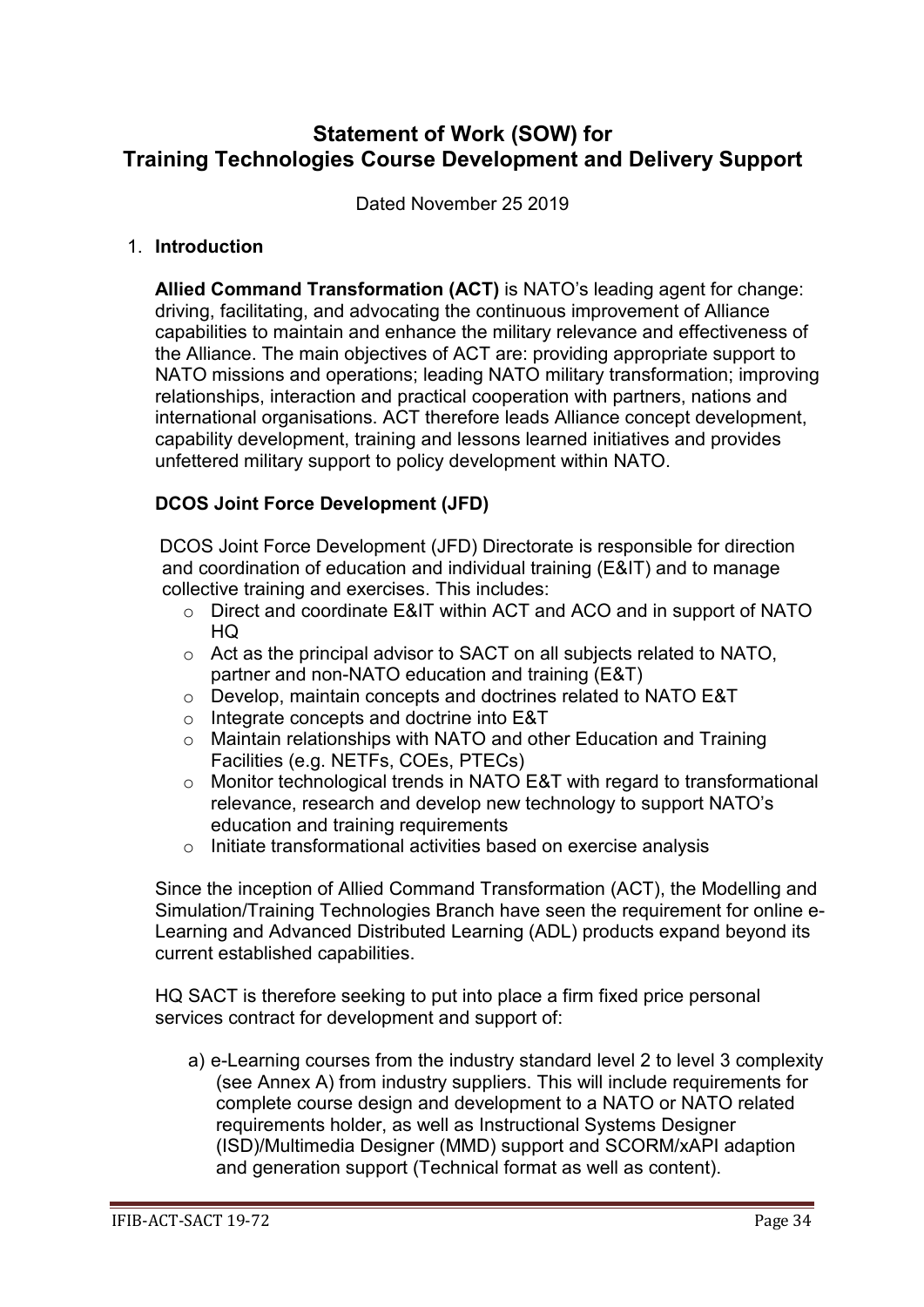b) Administration and helpdesk support for the NATO e-Learning Learning Management System (LMS) (currently open source software ilias) and the NATO electronic-Individual Training Enhancement Programme (e-ITEP).

This work will be conducted at HQ SACT (Norfolk VA) in order to ensure connectivity to the NATO networks required.

# **2. Background and Scope of work**

a) Background: HQ SACT is soliciting Contractor capabilities to continue supporting NATO's education and training requirements in the area of online learning and training technology. Since full operational capability in 2008, the NATO e-Learning Programme has developed and supported over 150,000 users with a growing list of online courses (120+) supporting NATO, NATO and partner nations in the areas of operations, exercises and academic instruction. It has also created Learning Management Systems (LMS) capability delivering online courseware on NATO networks. As the lead for NATO e-Learning, HQ SACT has the responsibility to support all NATO Education and Training Facilities (NETFs) as well as to advise and support NATO related Education and Training Facilities (ETFs) in the design, development and deploying of online courses as well as blended learning integration and technology related to education and training.

As part of its continuous goal of delivering high quality online courseware to a multinational, widely dispersed audience, HQ SACT seeks to support and practice developing courses, which utilise sound andragogy principals, with proven education & training technology implementation delivered on a range of user devices, as well as experimentation with emerging E&T technology. The NATO e-Learning website can be viewed at <https://jadl.act.nato.int/>

HQ SACT are also responsible for the e-ITEP system, which enables NATO to manage its education and training requirements and opportunities. The e-ITEP is a NATO fielded portal with an public open area for course descriptions and catalogue and a closed area for NATO staff E&T tracking and documentation. The website can be viewed at [https://e-itep.act.nato.int](https://e-itep.act.nato.int/)

b) Scope: This contract will enable HQ SACT to plan, develop and deliver the production of online courses as required over the annual contract period, Depending on requirements holder requirements the courses may be level 2[1](#page-17-0) (informative with some user interaction) and level 3 (high user interaction). All courses will be at least SCORM[2](#page-17-1) 1.2 standard or SCORM 2004. HQ SACT is also investigating and implementing the use of xAPI and cmi5 and the contract will follow academic/industry standards and development models for this type of production/delivery.

 <sup>1</sup> Full defined definitions of development levels are in the document annex <sup>2</sup> Sharable Content Object Reference Model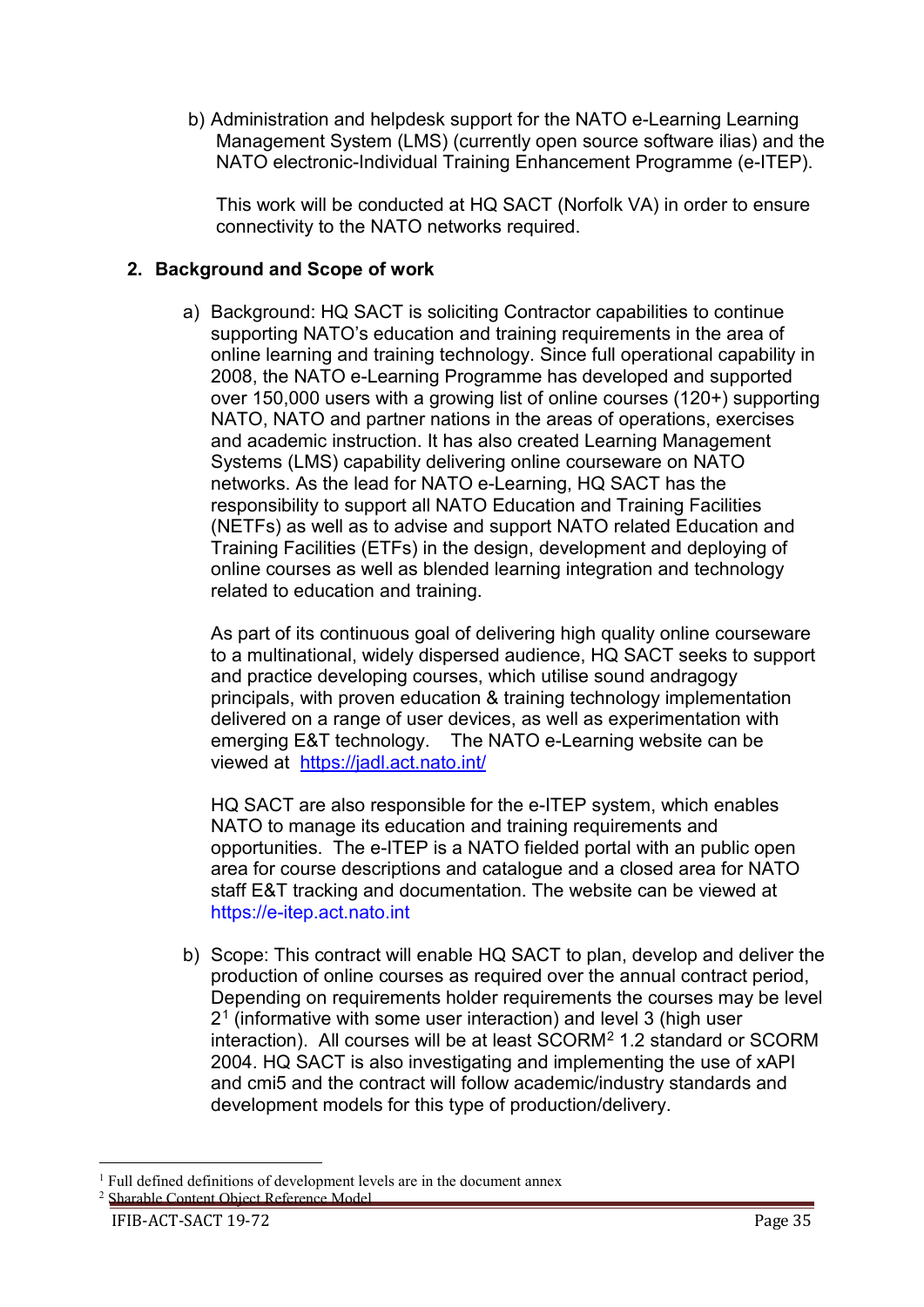HQ SACT requires the following skill sets to complete its mission:

**Two Instructional designers in Training Technologies section. The Instructional Designers supports the Joint Force Development Modelling & Simulation Training Technologies Branch, HQ SACT. These positions are responsible for the development of predeployment training for exercises, operations and academic courses. The lead instructional designer position (one of two) will be the team lead on location at NATO.**

**Two Multimedia Designer/Programmers in Training Technologies section. The Multimedia Designer/Programmers support the Joint Force Development Modelling & Simulation Training Technologies Branch, HQ SACT. These positions are responsible for providing a modern streamlined approach to multimedia online learning design with emphasis in web-based delivery of on-line supported courses as well as skills in SCORM and xAPI compliance and programing of LMS systems**

**One System Administration/Helpdesk administrator in the Training Technologies section. The System Administration/Helpdesk administrator supports applications in the Joint Force Development Modelling & Simulation Training Technologies Branch, HQ SACT. This position is responsible for providing support to the NATO e-Learning and e-ITEP helpdesk as well as administrating the systems.** 

## **3. Type of Contract and Period of Performance**

- **1.** Type of Contract: This is a Commercial Personnel Services Contract in accordance with the Special Terms and Conditions; as such, it is a level of effort contract with a maximum limit of 1800 hours per person per calendar year. For the first year 2020 (01 March – 31 Dec) 1600 Hrs will be awarded. All employer responsibilities for the contractors performing under this contract shall lie with the contractor company.
- **2. Period of Performance:** The requirement is for a base period of 1 March 2020 to 31 December 2020 and includes three option 12 month periods, exercised at the sole discretion of the HQ SACT Contracting Officer.
- **3.** Surge capability requirement is included to have a contract vehicle in place should emerging circumstances require a quick and temporary increase in contractor personnel or additional effort from existing personnel (to meet specific requirements). The Contractor Company shall be prepared to provide support services in the areas described above. Surge effort will not exceed **300 hours** annually per contractor. Surge effort shall be billed at the same rate as the base/option year rate.
- <span id="page-17-1"></span><span id="page-17-0"></span>4. **Tasking and Deliverables**: As directed by the COTR (within scope) the contractor shall execute the following tasks: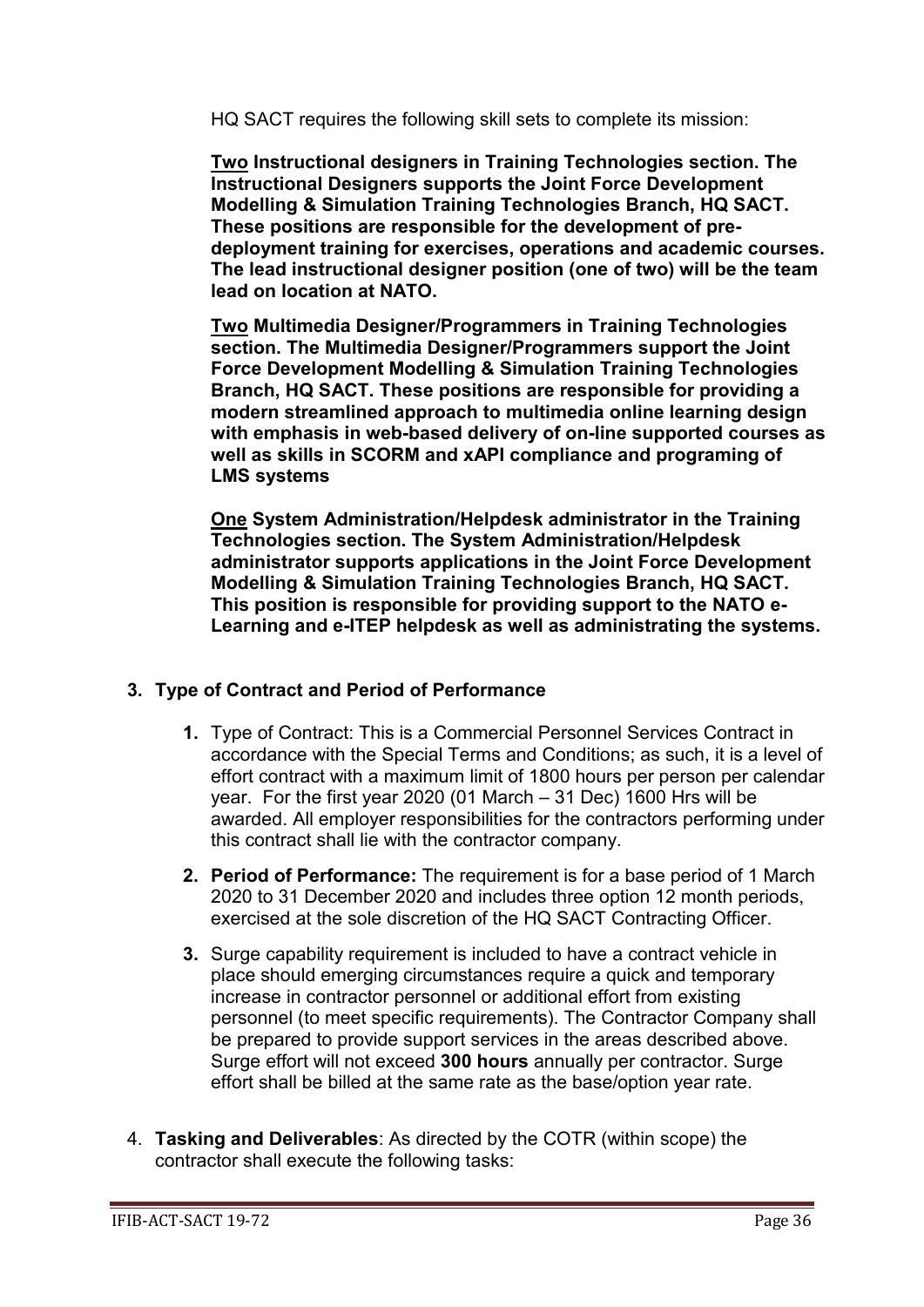# **Instructional Designer**

1. Support the TT Section by coordinating with Subject Matter Experts (SME) among NATO organizations, commands and NATO and Partner nations, supporting the development of the necessary content for the online courses under development.

2. Instructional Designer will have the responsibility for the collection, analysis and achieving all contents received from SMEs into a standard storyboard templates, pertaining to ADL courses under development.

3. Assists in the operation and maintenance of an open source, standards based Learning Management System. Lifecycle support includes: concept development, systems specifications, systems analysis, baseline management, architectural development, test specifications, product evaluations, feasibility analysis, and transition planning.

4. Ensures compliance with NATO standards and requirements and security policies and procedures.

5. Professional level technical work includes recommendations for new or improved processes, applications, etc.

6. Provide ISD support and quality assurance to outside course providers as required by the Section Head Training Technology

7. Lead specialized tests, studies, and analysis.

8. Interfaces with the customer to determine needs and communicate progress.

9. Supports training on Instructional System Design at the e-Learning Design and Development NATO course.

10. Consults with customers and attends planning meetings, conferences and workshops as required by the Section Head Training Technology.

11. Reviews progress with the Section Head on JADL & Simulation on complex projects within budget and schedule.

12. Where required will carry out Training Needs Analysis (TNA) and establish Target Audiences for any JADL Training created.

## **Multimedia Designer/Programmer**

1. Support the TT section by assuming the completed and SME approved story boards from Instructional Designer and convert them into online multimedia format according to the agreed specifications to be posted on the NATO Learning Management System.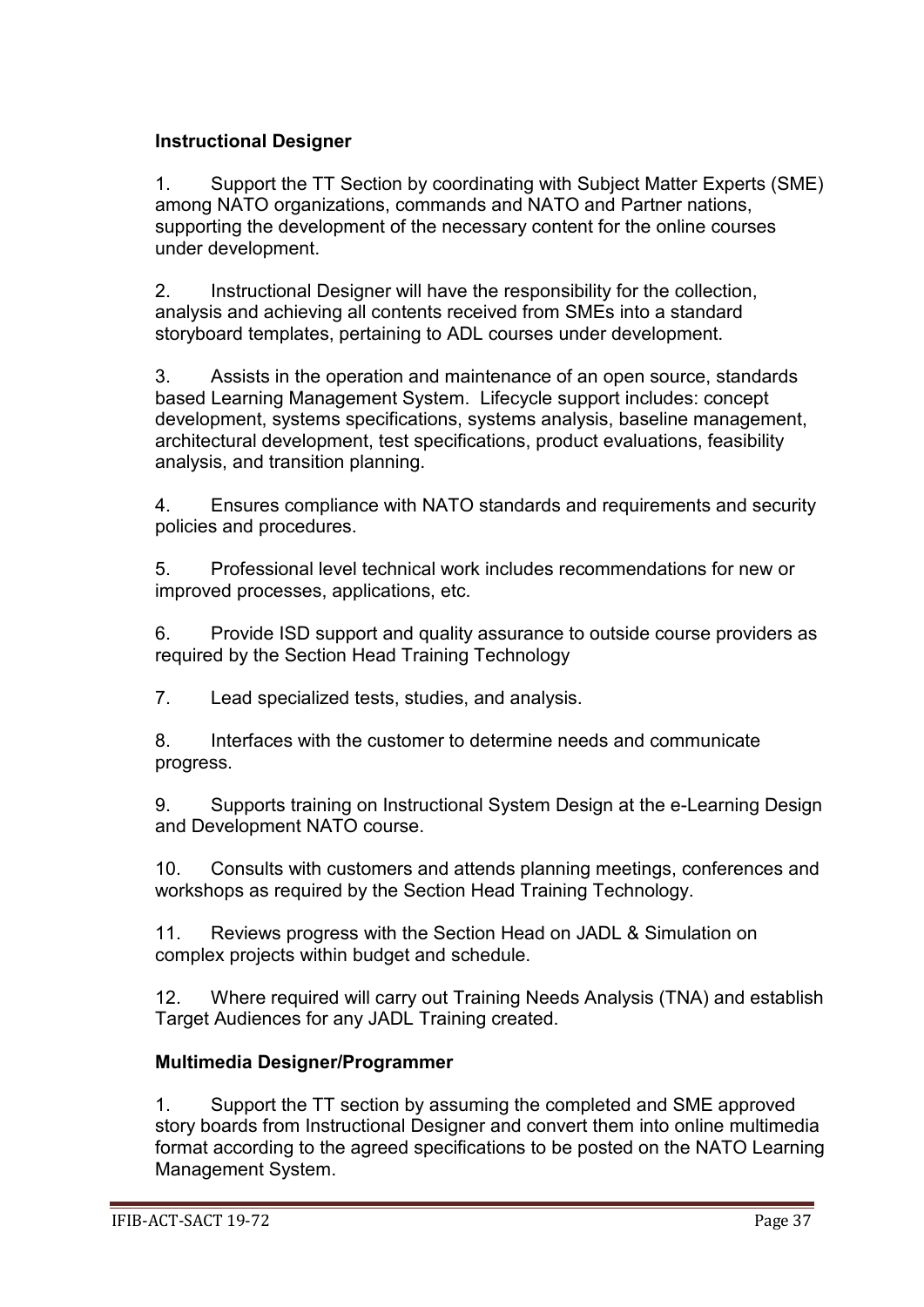2. The incumbent will have the responsibility for converting and archiving all storyboards received from Instructional Designer into a standard NATO template, pertaining to the e-Learning courses under development.

3. Designs and coordinates course features, interactions, navigational tools, and content with instructional designer and TT Section Head. Supports the conversion of traditional classroom training and educational material or new storyboards into instructionally sound, interactive, web-based training.

4. Ensures all developed work is in compliance with NATO standards and requirements and security policies and procedures.

5 Designs and builds web pages using a variety of graphics software applications, techniques and tools.

6. Designs and develops user interface features, site animation and special effects elements.

7. Uses animation, audio, video, and other creative techniques to develop interactive training systems.

8. Develops innovative user involvement techniques to enhance information transfer.

9. Researches and incorporates text, audio, video data drawn from a wide range of sources in support of this effort.

10. Reviews and edits all content for consistency in style, language, and reusable content.

11. Participates in meetings with the MS/TT staff to discuss products, site maintenance, future planning, modifications and enhancements.

12. Designs, develops, troubleshoots, debugs and implements software code (such as HTML, CGI and JavaScript) for the website.

13. Advises on latest technical advances in online e-Learning technology.

14. Provide MMD support and quality assurance to outside course providers as required by the Section Head Training Technology

15. Supports training on Multimedia System Design at the e-Learning Design and Development NATO course.

# **Helpdesk and Administration:**

1. Supports the JADL and e-ITEP system administration and helpdesk operating during normal US office hours (08:00-16:30) Monday to Friday excluding official holidays.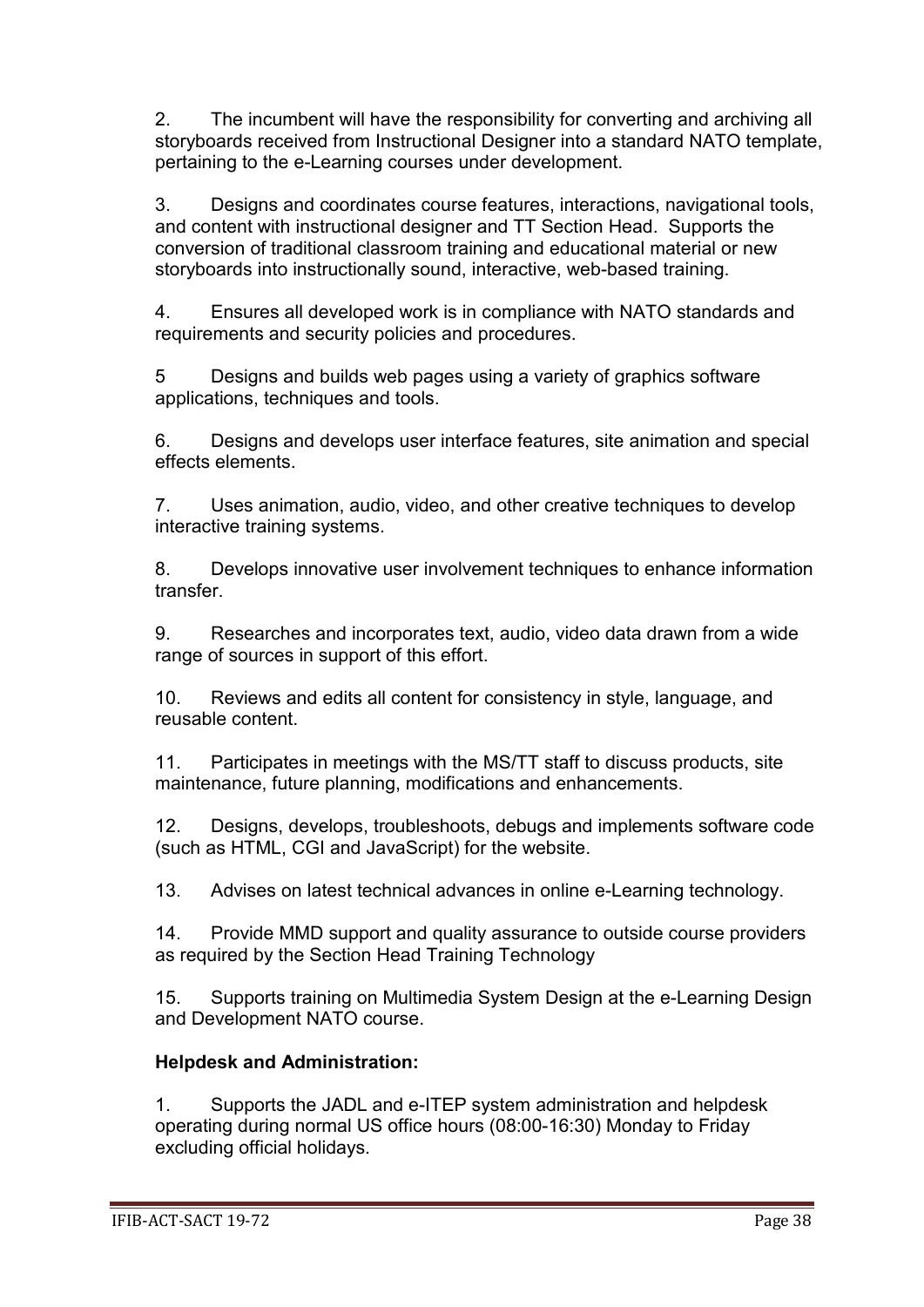2. Working from the HQ SACT MS/TT Branch at HQ SACT the sys admins will:

- a) Review all new requests for accounts on the JADL and e-ITEP systems, approving those, which meet the NATO requirements and responding to those, which need further clarification.
- b) Support any helpdesk questions received by email or phone.
- c) Work with the MS/TT Branch for uploading or modifications of the LMS servers of e-Learning courses.
- d) Maintain the JADL and e-ITEP administration of servers and software with NCIA support.
- e) Work closely with NCIA to ensure the services are available and fully operational on the NATO networks.
- f) Maintain an awareness of any cyber issues that may affect the system delivery or unauthorised access to the system.
- 5. **Acceptance Criteria**: NATO e-Learning follows a strict acceptance programme for all courses supplied for delivery on the NATO e-Learning Learning Management System. Annex B outlines the typical forms and check off lists for acceptance of courses.

## **6. Contractor Performance Requirements and Reporting:**

- a) Contractor Performance Requirements:
	- i. The Contracting Officer (in the Purchasing and Contracts Branch) will assign a Contracting Officer's Technical Representative (COTR) to administer all contract details. The Contracting Officer has final authority to determine if the contract/SOW should be amended, extended, modified or cancelled for evolving requirements, new tasking, and/or technical non-performance. With the Contracting Officer's concurrence, the COTR shall:
	- ii. Resolve outstanding disputes, problems, deficiencies, and/or questions on the technical aspects of the SOW
	- iii. Review (and approve) all Contractor duties for completeness and accuracy
	- iv. Review the Contractor's work at a minimum of monthly, or more often if needed
	- v. The COTR's written approval of work reported and deliverables submitted is mandatory for Contractor invoices to be successfully processed. The COTR shall receive a letter of appointment from the Contracting Officer that describes in detail his roles and responsibilities to which he shall sign formal acceptance.
- 4. **Reporting:** The contractor shall submit a monthly report to the COTR, detailing progress on the SOW for the reporting period. The report shall include, but not be limited to, the following information: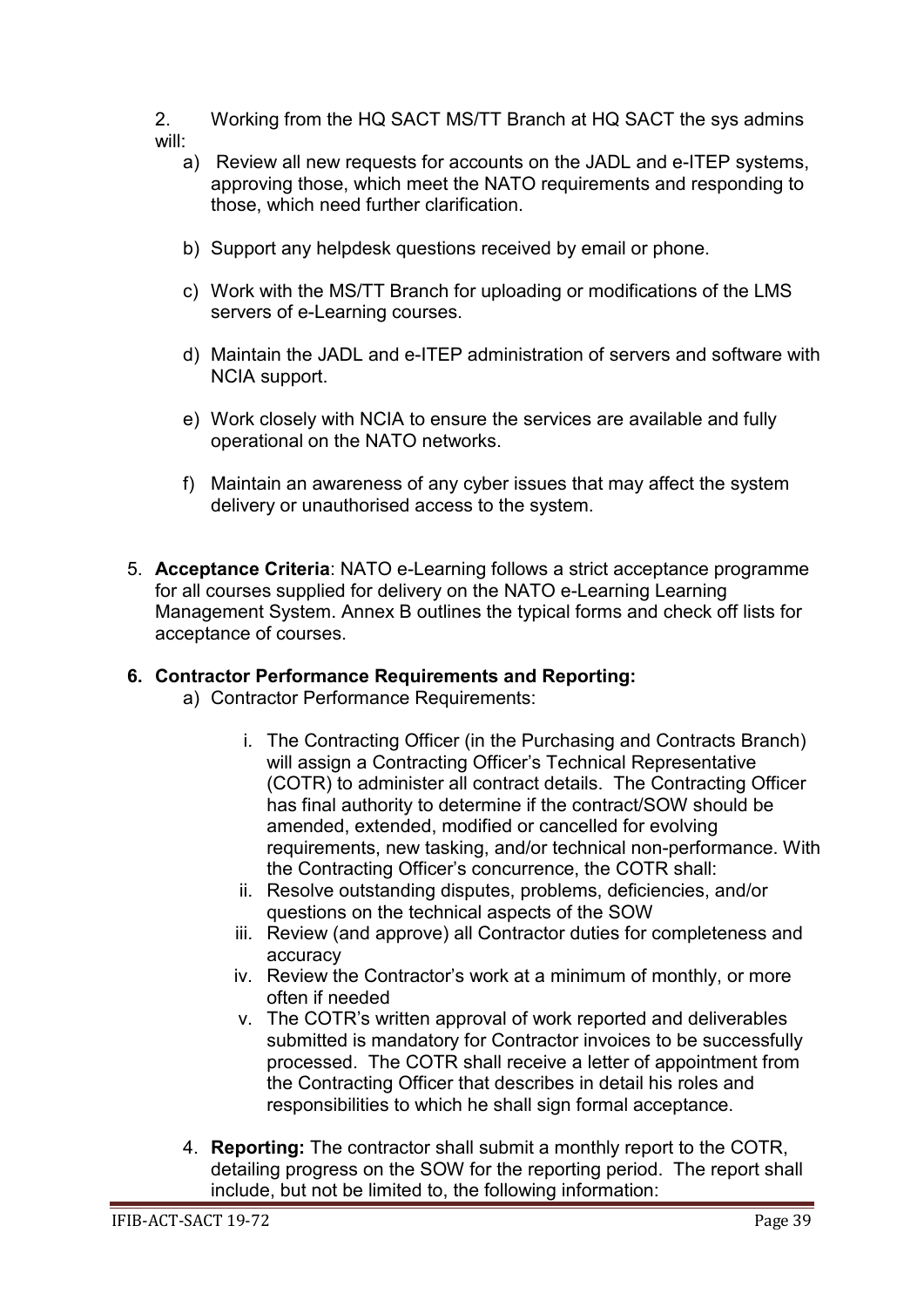- 1. Summary of work completed during reporting period.
- 2. Contract hours expended showing a comparison with budgeted hours.
- 3. Work performed for reporting period.
- 4. Work to be performed for the upcoming period.
- 5. Current or anticipated problems/deficiencies and recommended solutions.

The COTR reserves the right to amend the reporting requirements to receive alternate/ additional data and information on a more frequent basis, and to request other reports that detail designated aspects of the work or methods to remedy problems and deficiencies.

#### **b) Personnel Required for Statement of Work:**

## **Lead Instructional Designer (One Position)**

#### **Experience**

- 1. A minimum of 5 years' experience (within last 7 years) working with Advance Distributed Learning (e-Learning) development.
- 2. A minimum of 7 years' experience in the education and training profession working in the creation of training modules.
- 3. Experience communicating effectively with customers and clearly presenting instructional system design approaches to course development.
- 4. Experience in the use of Learning Management System Software.
- 5. Experience working with SCORM standard and the demonstrated ability to design to its structure.
- 6. Demonstrate (example screen shots or story board pages (max 4 per course)) from three courses that have been developed by the instructional systems designer.

## **Education**

1. MS/MA Degree in Education and Training Development or related programs (completed or in progress) which may include learning theory, educational psychology, instructional design and education evaluation.

#### **Special Requirements**

- 1. Fluent in English (Written and Oral).<br>2. NATO SECRET-level security cleara
- NATO SECRET-level security clearance or active SECRET security clearance issued by a national authority.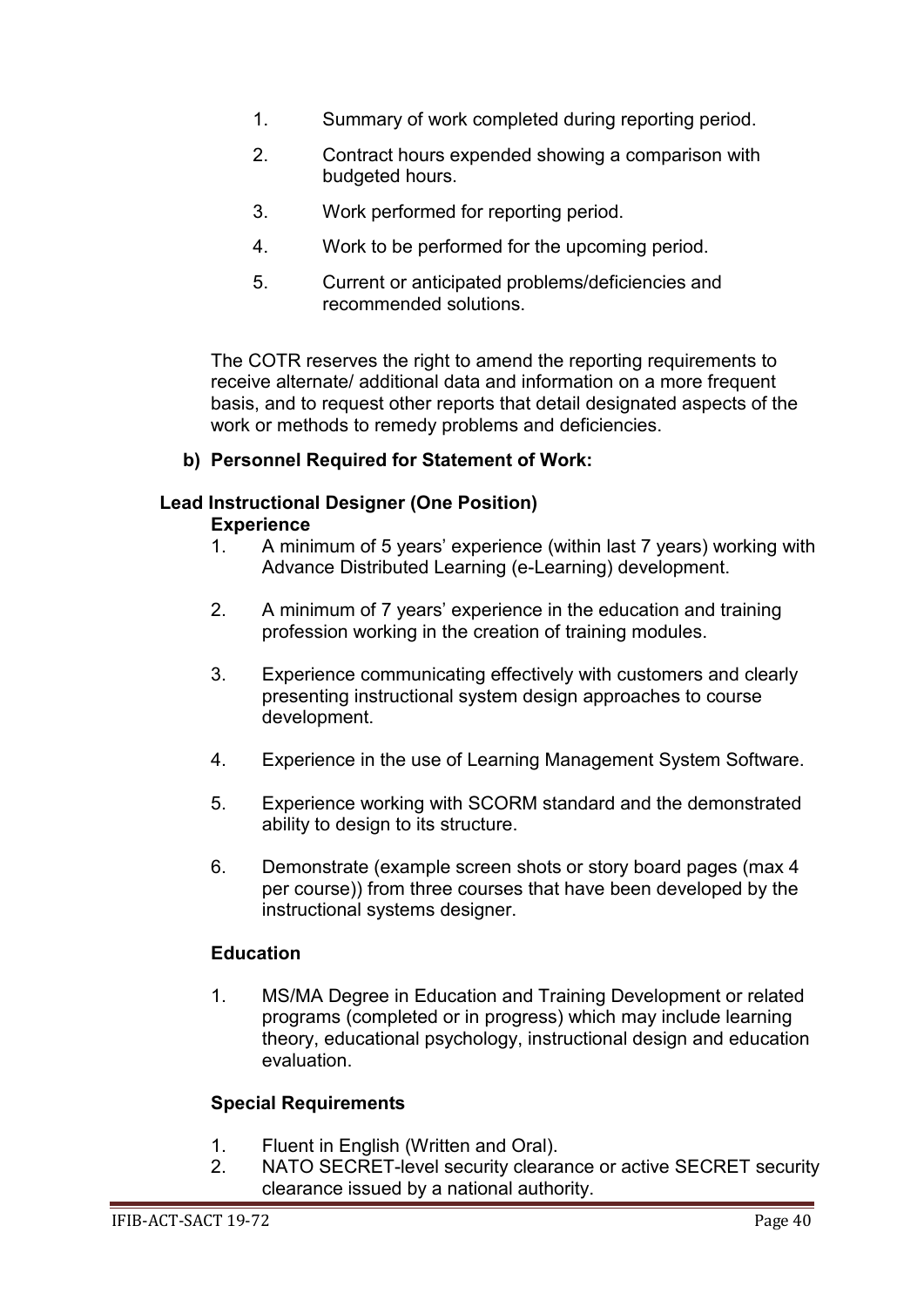# **Instructional Designer 2 (One Position)**

# **Experience**<br>1 A mini

- 1. A minimum of 1 years' experience (within last 3 years) working with Advance Distributed Learning (e-Learning) development.
- 2. A minimum of 1 years' experience in the education and training profession working in the creation of training modules.
- 3. Experience communicating effectively with customers and clearly presenting instructional system design approaches to course development.
- 4. Experience in the use of Learning Management System Software.
- 5. Experience working with SCORM standard and the demonstrated ability to design to its structure.
- 6. Demonstrate (example screen shots or story board pages (max 4 per course)) from three courses that have been developed by the instructional systems designer.

#### **Education**

1. MS/MA Degree in Education and Training Development or related programs (completed or in progress) which may include learning theory, educational psychology, instructional design and education evaluation.

## **Special Requirements**

- 1. Fluent in English (Written and Oral).
- 2. NATO SECRET-level security clearance or active SECRET security clearance issued by a national authority.

#### **Multimedia Designer/Programmer**

#### 1. **Experience**

1. A minimum of 3 years' experience (within last 5 years) working in web based multimedia development for online courses and usage.

2. A minimum of 3 year's (within last 5) experience using graphical development tools providing examples of work/projects created.

3. A minimum of 3 years' experience (within last 5) using Learning Management Systems (LMS) and troubleshooting SCORM compliant issues.

4. Experience in the SCORM standard and subsequent programming and creation of SCORM compliant courses.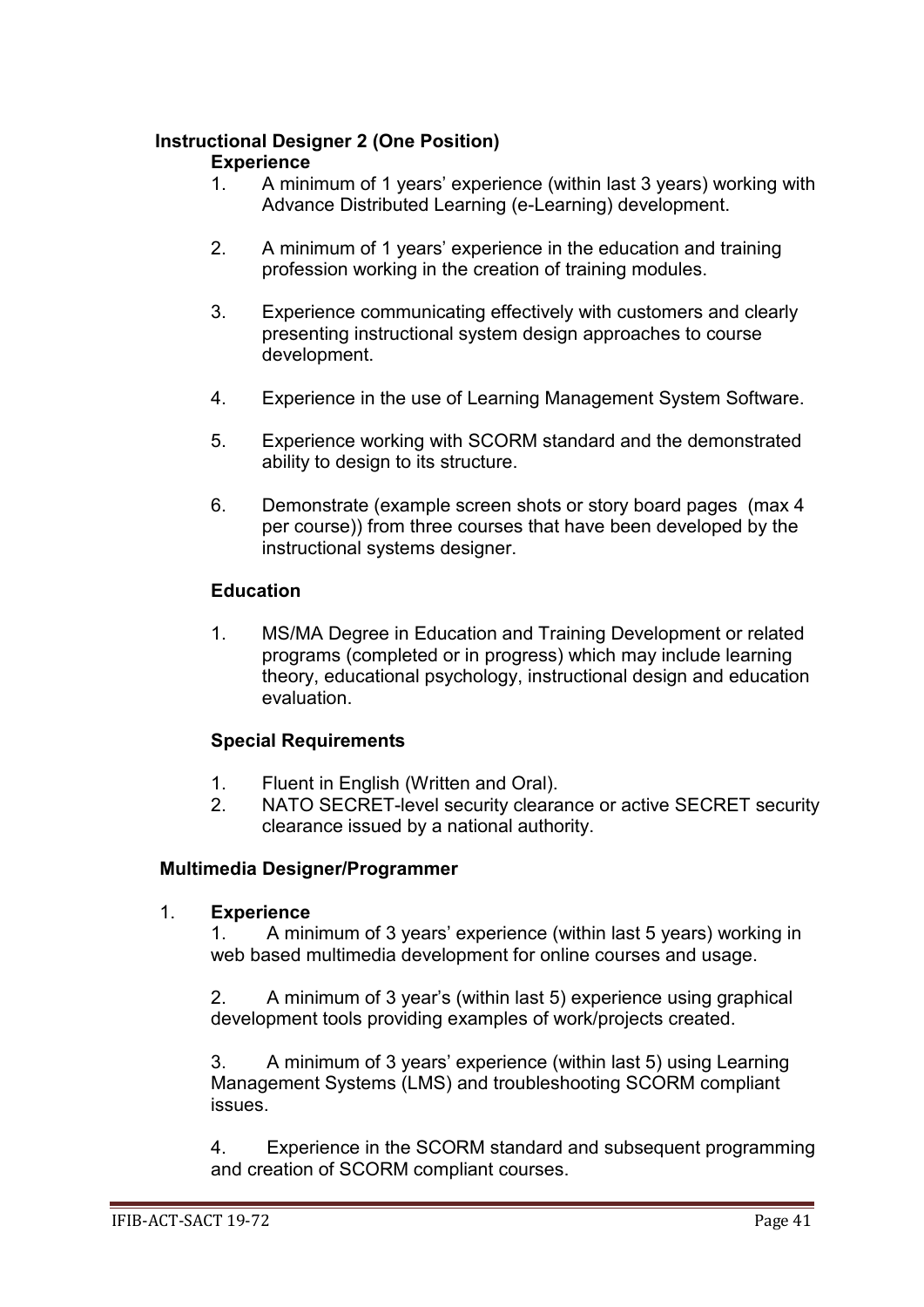5. Experience working with SCORM standard and the demonstrated ability to design to its structure.

6. Demonstrate (example screen shots (max 4 per course)) from three courses that have been developed by the multimedia systems designer.

#### **Education**

1. A Bachelors (BS/BA) degree in computer science or graphic design or minimum of five years of vocational training in computer science multimedia or related subjects in the educational domain.

#### **Special Requirements**

1. Fluent in English (Written and Oral).

2. NATO SECRET-level security clearance or active SECRET security clearance issued by a national authority.

#### **Helpdesk and Administration Administrator**

#### 1. **Experience**

1. A minimum of 3 years' experience (within last 6 years) working as an administrator of online Learning Management System.

2. A minimum of 3 year's (within last 6) supporting users with new accounts creation, helpdesk support and general support to remote users on the system.

3. A minimum of 3 years' experience (within last 6) using Learning Management Systems (LMS) and troubleshooting user issues on course access and completion.

4. Experience in helpdesk tracking software and trouble ticket supporting software.

5. Experience in producing reports and metrics from a LMS or by interrogating the database.

6. Experience in cyber issues and protecting the system and network from unauthorised access.

#### **Education**

1. Two years of vocational training in computer related science or related subjects in the educational domain.

#### **Special Requirements**

1. Fluent in English (Written and Oral).

2. NATO SECRET-level security clearance or active SECRET security clearance issued by a national authority.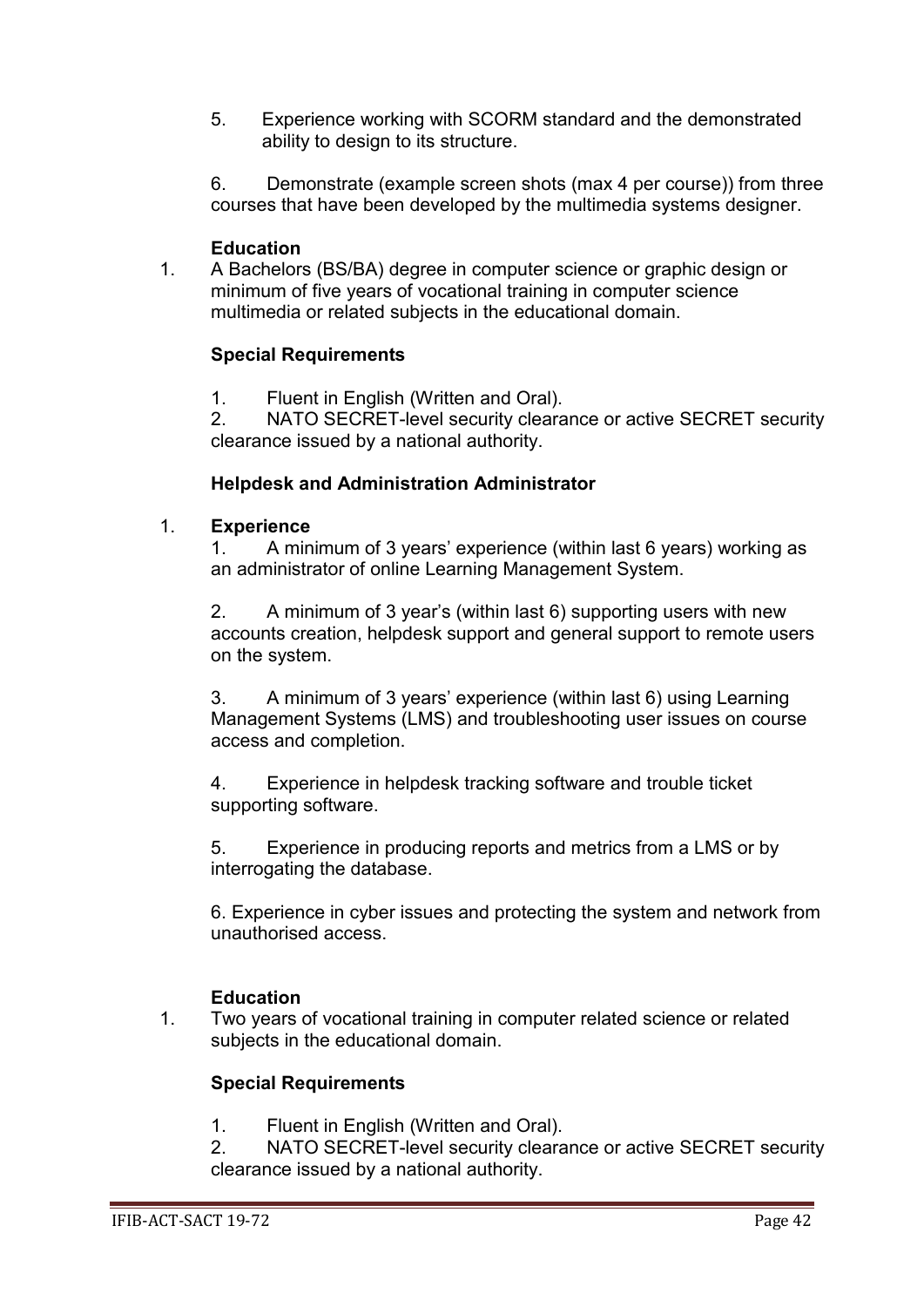- 7. **Company Resources Required for work**: HQ SACT will provide all required development software for e-Learning production. HQ SACT currently use Captivate Version 9 and Adobe Articulate 360 (including Rise). NATO currently uses the open source software Ilias for its LMS. As NATO e-Learning moves into Learning Record Stores (LRS) and cmi5 to become xAPI compliant, this standard will be adopted. NATO Security clearances will be required as the contractors will be based at HQ SACT and require access to the NATO networks and the building.
- 8. **Proof of Past Performance and Company Capability Statement**: The Contractor is to provide a minimum of two past performance citations within the last five years to show that it has successfully completed work that is similar to or directly traceable to the requirements outlined in this SOW. It should also give examples of the capabilities of the company, and how it can support development of e-Learning from level 2 to level 3 in imaginative and modern approaches.

The past performance citations or references shall include the following information at a minimum:

- a) Summary of work performed that is similar to or directly relates to this SOW.
- b) Status of work (i.e., on-going, complete).
- c) Date of work performance.
- d) Name of client (or reference)
- e) Complete contact information.
- f) Permission to contact client (or reference).
- 9. **Place of Performance**: The contractor is expected to perform the majority of the required work at HQ SACT in Norfolk, VA, U.S.A. Initial meetings with requirements holders and Subject Matter Experts (SME's) will be expected either at HQ SACT, the requirements holder's location, VTC or as agreed. These meetings could be in Europe or the USA. (Travel considerations should not be supplied in this bidding. Travel arrangements and costing, will be worked out after contract award using NATO travel regulations and a separate purchase order.
- 10.**Furnished Materials and Services**: NATO shall supply all necessary working spaces, hardware and software for course development and delivery when working at HQ SACT or a NATO facility. .
- 11.**Physical Security**: The contractor shall be responsible for physical security at their locations. HQ SACT or the receiving NATO entity is responsible for any work performed at the NATO locations.
- 12.**Personnel Clearances:** Contractor personnel shall be responsible for ensuring their staff are cleared for working on NATO materials. NATO Secret Clearance will be required for all staff working at HQ SACT.
- 13.**Security Conditions**: The Contractor must adhere to current security conditions at HQ SACT and other work sites. Contractor personnel shall comply with all local host nation, NATO security provisions and other policies and procedures, as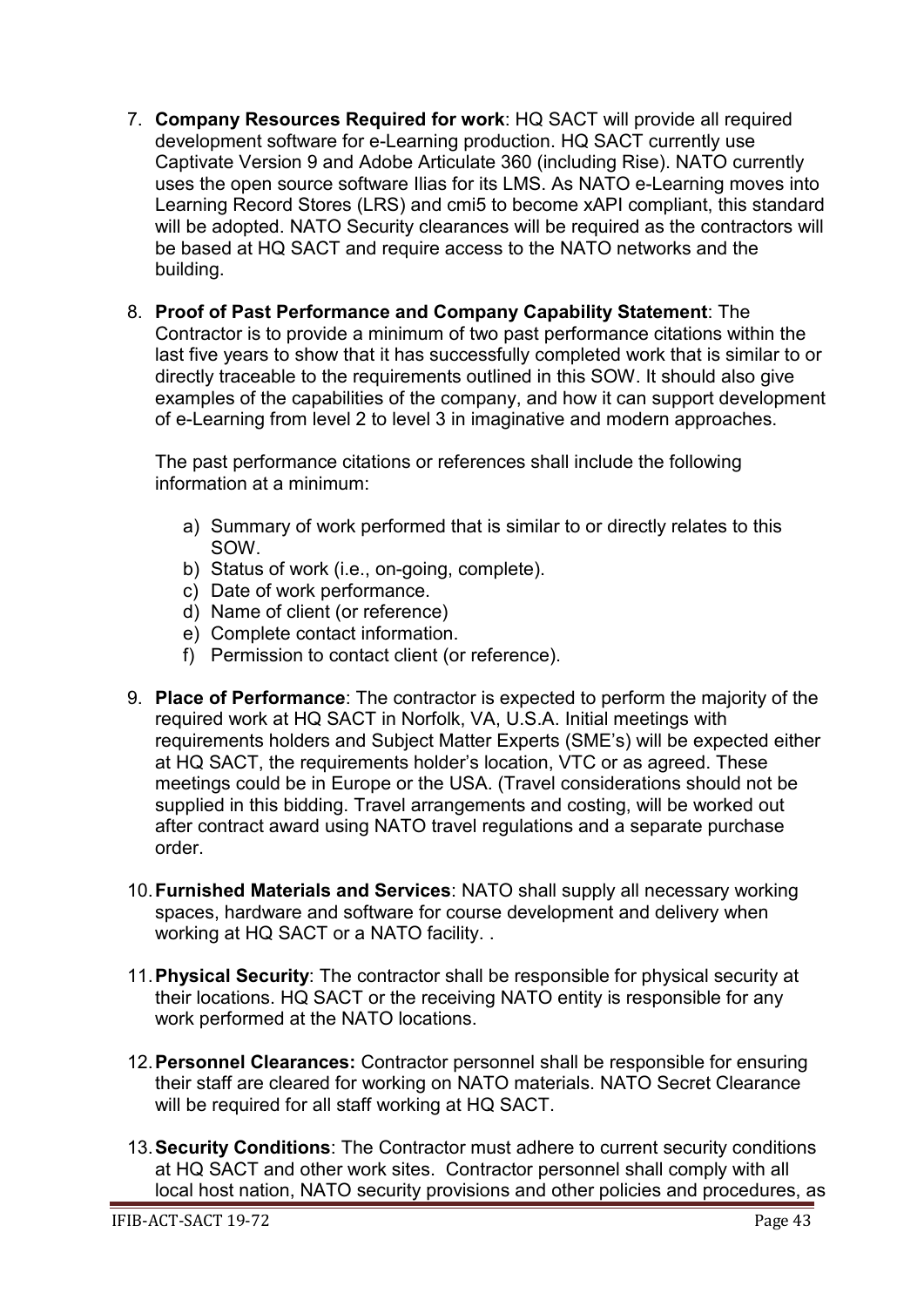required.

- 14.**Building, Installation Access**: To work on NATO property, the Contractors are fully responsible for ensuring that they have all needed vehicle passes and decals, and individual access badges and documents for appropriate access to the NSA and HQ SACT facilities if and when required. The Contractor Company shall submit requests for site access to HQ SACT, Attention Security Office, at 7857 Blandy Road, Suite 100, Norfolk, VA 23551-2490.
- 15.**Electronic Devices**: All Contractor personnel shall abide by the security restrictions regarding carrying and using electronic devices (e.g., laptops, cell phones) in the HQ SACT. The Contractor shall be responsible for satisfying the necessary clearance from the HQ SACT Security Office before bringing any such device into the HQ SACT work environment.
- 16.**Intellectual Property Rights**: Specific information to IPR is articulated in the General Terms and Conditions that support this contract. All furnished materials, courseware, associated assets and documents will be the property of NATO unless otherwise agreed in writing with the contractor.
- 17.**Security of Deliverables**: The security classification of the deliverables under this contract may range from Unclassified through NATO Secret.
- **18.Releasablity and Export Control:** NATO nations have regulations and laws applying to the export of defence related goods by domestic commercial sources to outside entities (such as NATO). The products or services under this SOW will need to be releasable to entities identified under the statements made with regard to the Intellectual Property Rights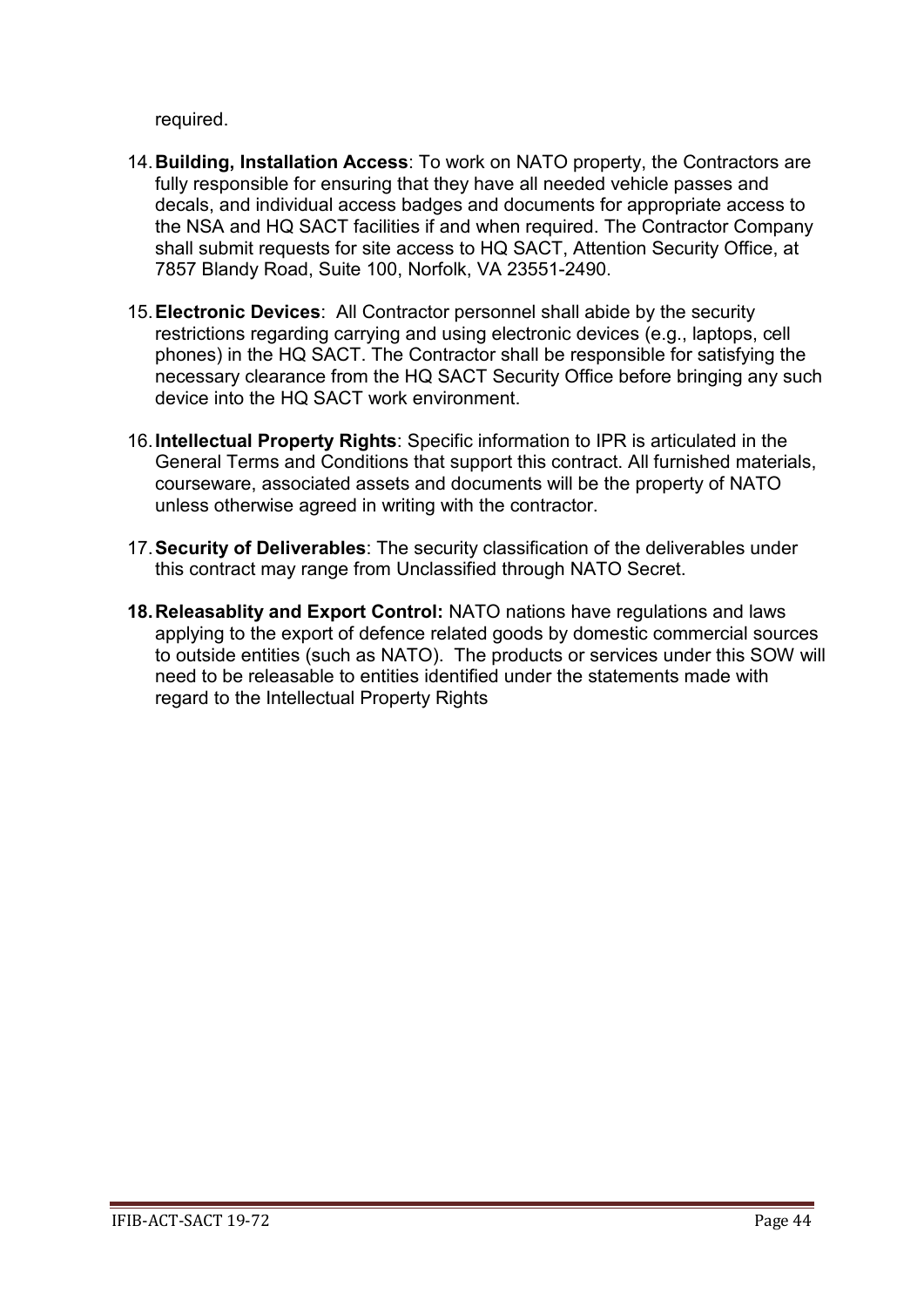# **HQ SACT Special Terms and Conditions for Commercial Personnel Services Contracts**

#### **1. Scope**

These special terms and conditions address all issues pertaining to the Commercial Personnel Services to be rendered by the Contractor to HQ SACT under this Contract, thereby taking precedence over the HQ SACT General Terms and Conditions.

#### **2. Type of Contract**

As far as the Commercial Personnel Services under this Contract are concerned this is a Level of Effort Contract with a not to exceed limit presented by the man years or fraction thereof, as provided in the SOW. This Contract establishes a contractual relationship strictly between the Contractor and HQ SACT. All employer responsibilities for the Contractor Personnel performing under this Contract shall lie with the Contractor.

#### **3. Definitions**

- a. Billable Hours. As further specified in these Special Terms and Conditions, hours spent by Contractor Personnel in the immediate performance of this Contract for which the Contractor may bill HQ SACT at the hourly rate set out in this contract.
- b. Commercial Personnel Services. As specified in the SOW, the continuous performance to be provided by Contractor Personnel. The amount of Commercial Personnel Services is calculated on the basis of Man Years or a fraction thereof.
- c. Contractor Personnel. An individual employed by the Contractor to perform the services required under this Contract for HQ SACT.
- d. HQ SACT Work Days. Mondays through Fridays with the exception of HQ SACT Holidays. The number of HQ SACT Holidays may vary from year to year. A list may be obtained through the Contracting Officer.
- e. HQ SACT Working Hours. On HQ SACT Work Days, 7.5 hours daily between 0800 and 1700 hours.
- f. Man Year. 1800 hours of service to be rendered by one Contractor Personnel within one calendar year. The basis of this calculation is 46 weeks of contract performance at 37.5 hours assuming 5 HQ SACT work days per week. As a baseline the further assumption is: 15 days of HQ SACT holidays and 15 days as the minimum individual leave, thus allowing for the allocation of a minimum of 75 hours per year as possible overtime. As, in particular, the number of individual leave days may be greater and the number of HQ SACT holidays may vary, the allowable overtime figure will change accordingly. In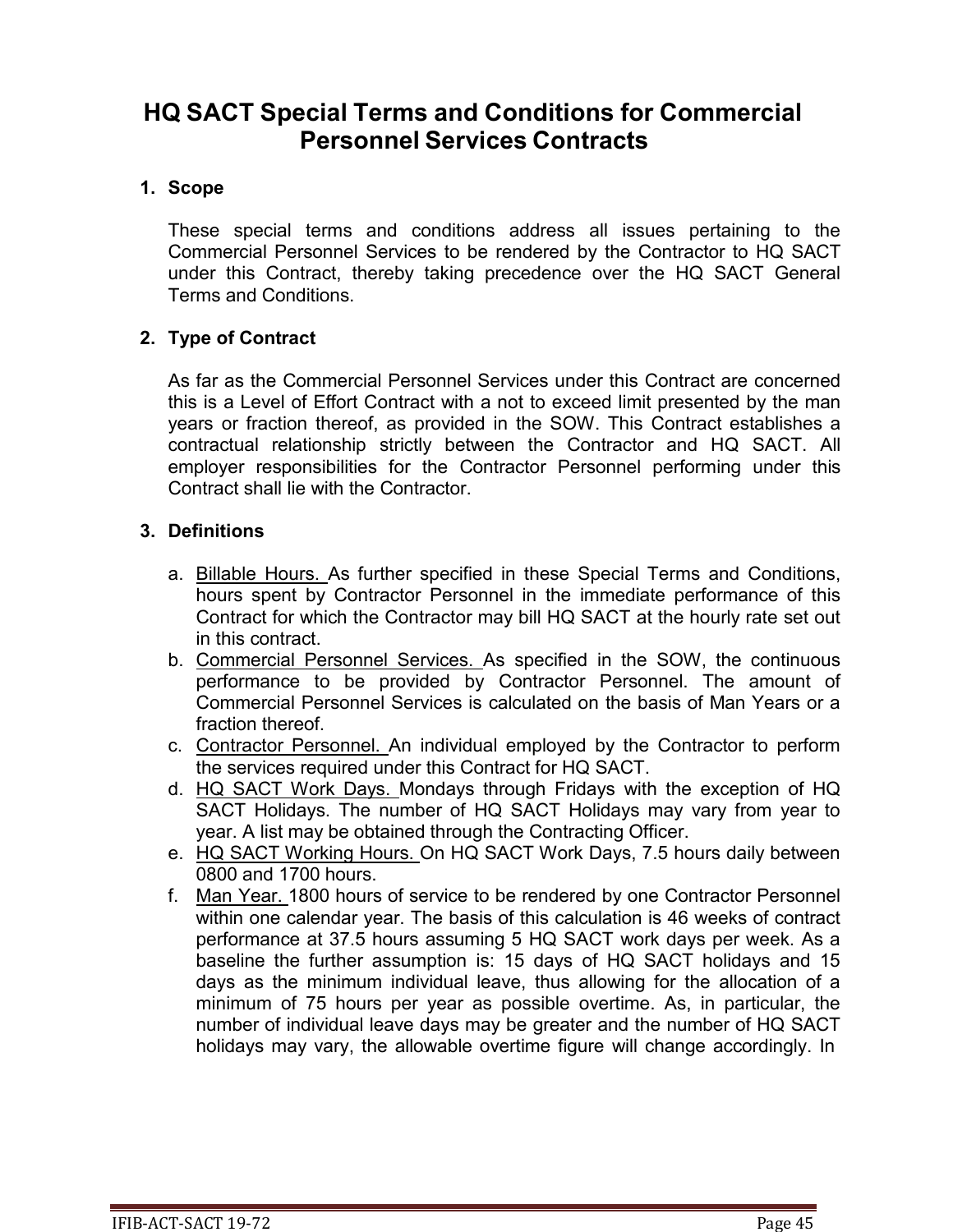no event shall the ceiling of 1800 hours per man year or corresponding fraction thereof be exceeded.

- g. Overtime. Hours within the contracted man year or fraction thereof (1800 hours maximum for full years' service) served by Contractor Personnel outside of the limitations of the Delivery of Service stated in paragraph 4 and the SOW, as for each occasion requested by the COTR in writing.
- h. Products. Any item, document, writing, study, briefing, database, piece of software or any other physical or intellectual result of the performance of the commercial personnel service or the associated interaction with NATO staff which may be subject to ownership rights.

# **4. Delivery of Service.**

All Commercial Personnel Services under this Contract will be performed only on HQ SACT Work Days and during HQ SACT Working Hours to total no more than 7.5 hours per HQ SACT Work Day.

# **5. Exceptions from Delivery of Service.**

Under exceptional circumstances Commercial Personnel Services may be provided outside of the limitations for the Delivery of Services stated in paragraph 4.

- a. Overtime requires a specific written request to the Contractor by the COTR.
- b. Permanent deviation has to be in writing in the SOW with the signature of the Contracting Officer.

# **6. Coordination of Delivery of Service and Personal Leave**

In order to ensure a balanced professional performance of the Contractor Personnel employed by the Contractor, during their performance for HQ SACT, the Contractor shall ensure that each Contractor Personnel will take a minimum of 15 and not more than 30 HQ SACT Work Days as personal leave during the course of a calendar year.

# **7. Coordination of Absences**

To ensure the uninterrupted flow of HQ SACT projects, any absence by Contractor Personnel requires earliest possible coordination with the COTR. Generally, such absence requires the approval by the COTR.

- a. Personal Leave. At the beginning of the Contract the Contractor and the COTR will establish a leave plan for each Contractor Personnel.
- b. Sickness. Should absences caused by sickness affect the performance of an HQ SACT project, the Contractor, upon request by the Contracting Officer, shall immediately replace the incapacitated Contractor Personnel with an equally qualified individual.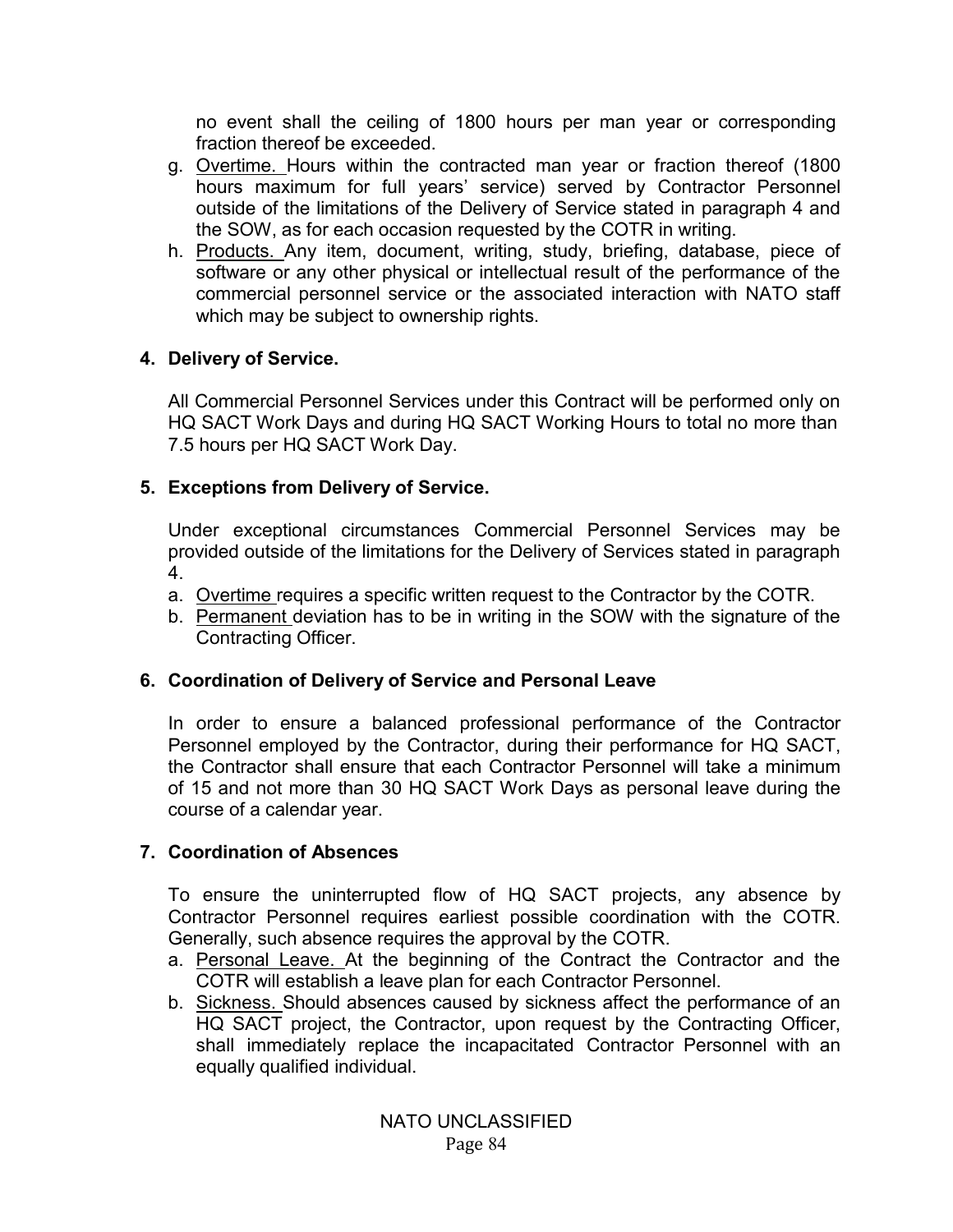c. Other Absences. Unless otherwise arranged for, the Contractor shall ensure the full presence of the Contractor Personnel in accordance with the Delivery of the Service set out in paragraph 4.

#### **8. Billable Hours**

Only time spent by Contractor Personnel in the immediate performance of this Contract.

- a. Billable hours on travel. Billable hours for travel performed as a service under this Contract will be any time spent away from the primary location of duty, between 0800 and 1700 hours local time up to a maximum total of 7.5 hours for any given work day at the destination of the travel.
- b. Overtime. All overtime within the limit of the contracted man year or fraction thereof (total of 1800 hours for full year's service) shall be billed at the normal hourly rate set out in this contract.
- c. Non-performance. Personal leave, closing of the Headquarters by the order of the HQ SACT Chief of Staff, sickness, company coordination, company reports, training, lunch, breaks or any other activity not immediately related to the performance of the services required under this Contract do not constitute billable hours.

#### **9. Commitment of Contractor Personnel**

The Contractor warrants that the Contractor Personnel initially presented for the performance of this Contract will perform this Contract for its duration. Any exchanges of Contractor Personnel shall meet the requirements of the SOW and be performed only with written consent by the Contracting Officer.

#### **10.Deficient performance**

Should committed Contractor Personnel perform unsatisfactorily the Contractor will exchange such Contractor Personnel, at the request of HQ SACT Contracting Officer for Contractor Personnel meeting the quality requirements set out in the SOW. The withdrawal or replacement of the Contractor Personnel shall be carried out as quickly as possible and in a manner that will not adversely affect the performance of obligation under the Contract. All expenses related to the withdrawal or replacement of the Contractor Personnel shall, in all cases, be borne exclusively by the Contractor. Any request by HQ SACT for the withdrawal or replacement of the Contractor Personnel shall not be considered to be a termination, in whole or in part, of the Contract, and HQ SACT shall not bear any liability in respect of such withdrawn or replaced personnel.

#### **11.Contractor Responsibility for Contractor Personnel**

11.1 The Contractor, and in the case being, the sole proprietor, as the employer of the Contractor Personnel performing the services under this Contract shall be

> NATO UNCLASSIFIED Page 85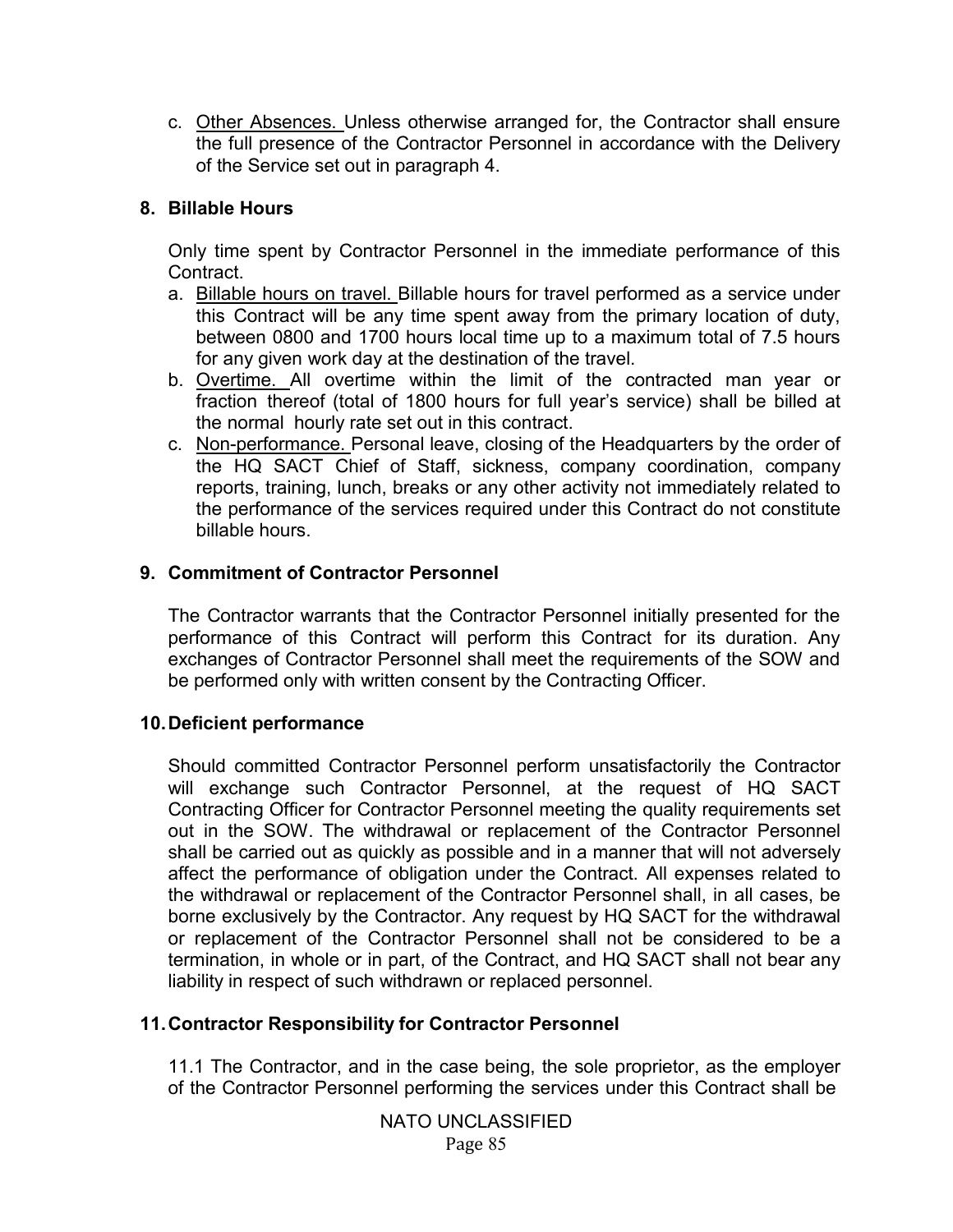fully responsible for all insurances, emoluments as well as taxes and payments to the health, social security and workmen's compensation schemes due.

11.2 The Contractor shall be responsible for the professional and technical competence of the personnel it assigns to perform work under the Contract, and will select reliable and competent individuals who will be able to effectively perform the obligations under the Contract and who, while doing so, will respect the laws and customs of the host nation and other nations in which he might be present on duty, and will observe a high standard of moral and ethical conduct.

11.3 Contractor personnel shall be professionally qualified and, if required to work with officials or staff of HQ SACT/NATO, and shall be able to do so effectively. The qualifications of the personnel proposed by the Contractor may be reviewed by HQ SACT prior to such person's performing any obligations under the contract, and HQ SACT may refuse to accept any such person offered by the Contractor for any reason permitted by law.

11.4 Within one working day after learning that any Contractor Personnel have been arrested or charged by law enforcement authorities with any offense other than a traffic infraction, as that term is defined by Virginia law, the Contractor shall provide written notice to inform HQ SACT about the particulars of the charges or offenses then known and shall continue to inform HQ SACT concerning all substantial developments regarding the disposition of such charges. If an arrest or charged offense implicates conduct indicating a security risk, in the sole discretion of SACT or his designee, the Contractor shall replace the Contractor Personnel in accordance with para 10 of these Special Terms and Conditions.

#### **12.Billing**

The Contractor shall bill time for Contractor Personnel at the hourly rate set out in this contract ONLY for billable hours.

#### **13.Billing for Travel**

Travel by Contractor Personnel shall be authorised and reimbursed in accordance with ACT Financial Manual Section 24, "Contractor Travel".

- a. The in-house Travel Agency will set the transport ceiling cost.
- b. Transport tickets purchased through the in-house travel agency will be reimbursed by HQ SACT directly to the in-house travel agency. These costs will not be invoiced by, or paid to, the contractor company. When transport tickets are purchased by the Contractor through another source only the ceiling cost allocated by the in-house travel agency will be reimbursed to the Contractor.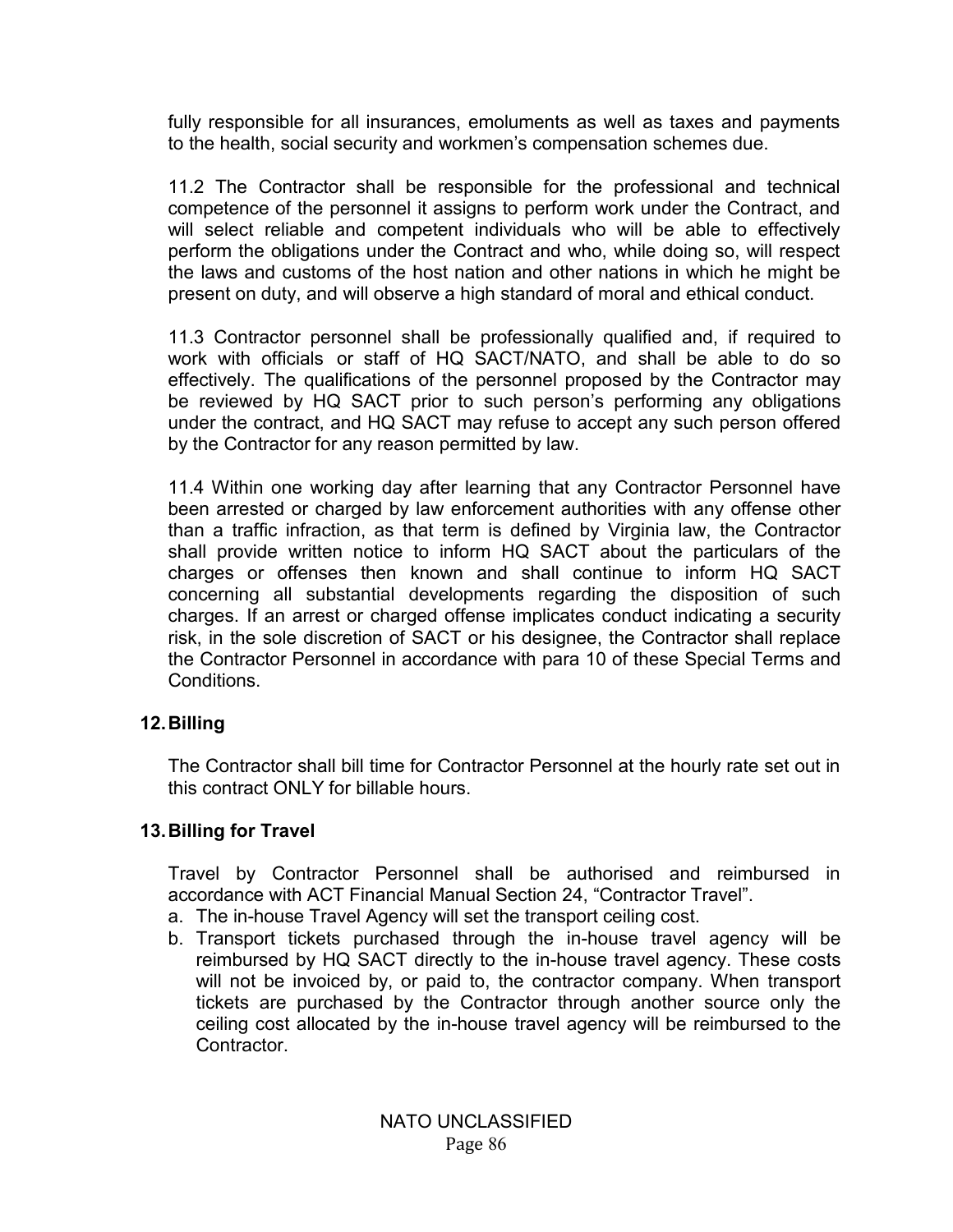c. All incidental expenses to include overhead for the performance of travel will be reimbursed through a flat NATO Civilian subsistence allowance as posted on [http://www.act.nato.int/budfin/contractortravel.htm.](http://www.act.nato.int/budfin/contractortravel.htm)

#### **14.Invoices**

All invoices shall be provided by the Contractor in accordance with the General Terms and Conditions to this Contract. Additionally, the invoices for Commercial Personnel Services shall contain, at a minimum,

- a. A breakdown of the Contractor Personnel;
- b. The billable hours performed by each of them by day; and also
- c. Indicating travel, absences our other relevant information; as well as
- d. Any overtime shall be provided together with the requisite COTR request.

#### **15.Instructions for safety and management of the HQ**

The Contractor shall ensure that the Contractor Personnel honour all HQ SACT Directives and further guidance by the Chief of Staff regarding the safety, security, and management of HQ SACT.

#### **16.Work Space**

If provided for in the SOW, HQ SACT will provide working spaces for the Contractor Personnel. Should these spaces not be considered adequate by the Contractor, the Contractor will at its own expense ensure working spaces in the immediate vicinity of the identified location of performance.

#### **17.Representation of HQ SACT/NATO**

When dealing with third parties during the execution of this Contract, the Contractor Personnel shall present themselves as representatives of the Contractor working under contract for HQ SACT/NATO, and shall not represent themselves as employees of HQ SACT/NATO. Contractor Personnel shall not take decisions or make commitments for HQ SACT/NATO, or take action which would tend to cause third parties to rely on representations or commitments as though the Contractor Personnel have authority to take decision or make commitments for HQ SACT/NATO.

#### **18.Ownership of Work Products**

Except as is otherwise expressly provided in writing in the Contract, HQ SACT shall be entitled to all intellectual property and other proprietary rights including, but not limited to, patents, copyrights, and trademarks, with regard to products, processes, inventions, ideas, know-how, or documents and other materials which the Contractor has de eloped for HQ SACT under the Contract and which bear a direct relation to or are produced or prepared or collected in consequence of, or

> NATO UNCLASSIFIED Page 87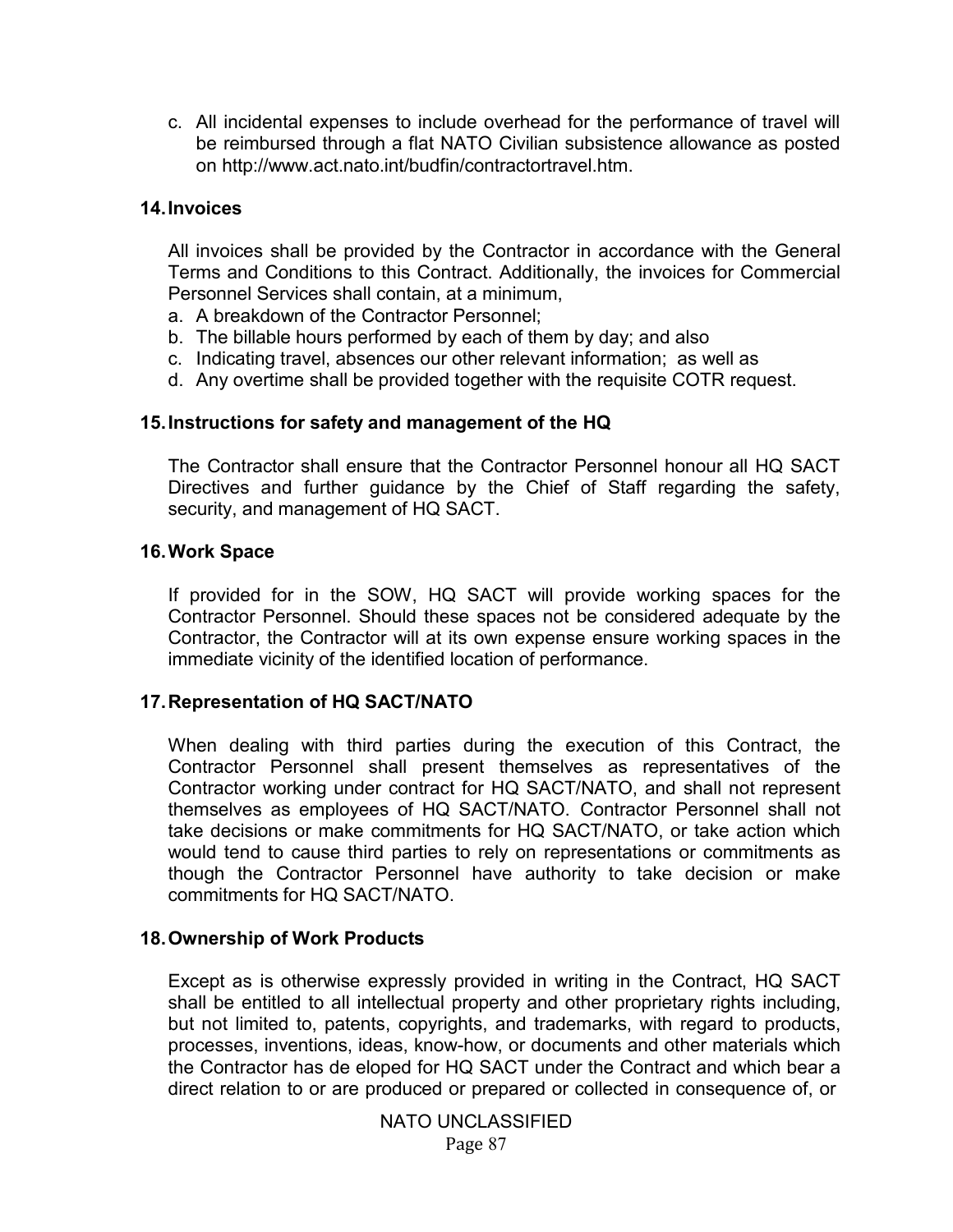during the course of, the performance of the Contract. The Contractor acknowledges and agrees that such products, documents and other materials constitute works made for hire for HQ SACT. To the extent that any such intellectual property or other proprietary rights consist of any intellectual property or other proprietary rights of the Contractor: (i) that pre-existed the performance by the Contractor of its obligations under the Contract, or (ii) that the Contractor may develop or acquire, or may ha e de eloped or acquired, independently of the performance of its obligations under the Contract, HQ SACT does not and shall not claim any ownership interest thereto, and the Contractor grants to HQ SACT a perpetual license to use such intellectual property or other proprietary right solely for the purposes of and in accordance with the requirements of the Contract. At the request of HQ SACT, the Contractor shall take all necessary steps, execute all necessary documents and generally assist in securing such proprietary rights and transferring or licensing them to the HQ SACT in compliance with the requirements of the applicable law and of the Contract. HQ SACT. Subject to the foregoing provisions, all maps, drawings, photographs, mosaics, plans, reports, estimates, recommendations, documents, and all other data compiled by or received by the Contractor under the Contract shall be the property of HQ SACT, shall be made available for use or inspection by HQ SACT at reasonable times and in reasonable places, shall be treated as confidential and proprietary, and shall be delivered only to HQ SACT authorized officials on completion of work under the Contract.

#### **19.Disclosure of Information**

'Information' means all information or material, whether in oral, written, visual, electronic and/or other form disclosed to one party by or on behalf of the other party under or in connection with the Contract.

- 19.1. Subject to this clause each party shall;
	- (a) Treat in confidence all information it receives from the other party;
	- (b) Agree not to disclose any of that Information to any third party without the prior written consent of the other party, which consent shall not unreasonably be withheld, except that the Contractor may disclose information in confidence, without prior consent, to such persons and to such extent as may be necessary for the performance of the Contract.
	- (c) Upon request from the other party, return any information or erase any electronic files in its possession.
	- (d) Abide by all NATO and HQ SACT information security regulations, directives, procedures or rules.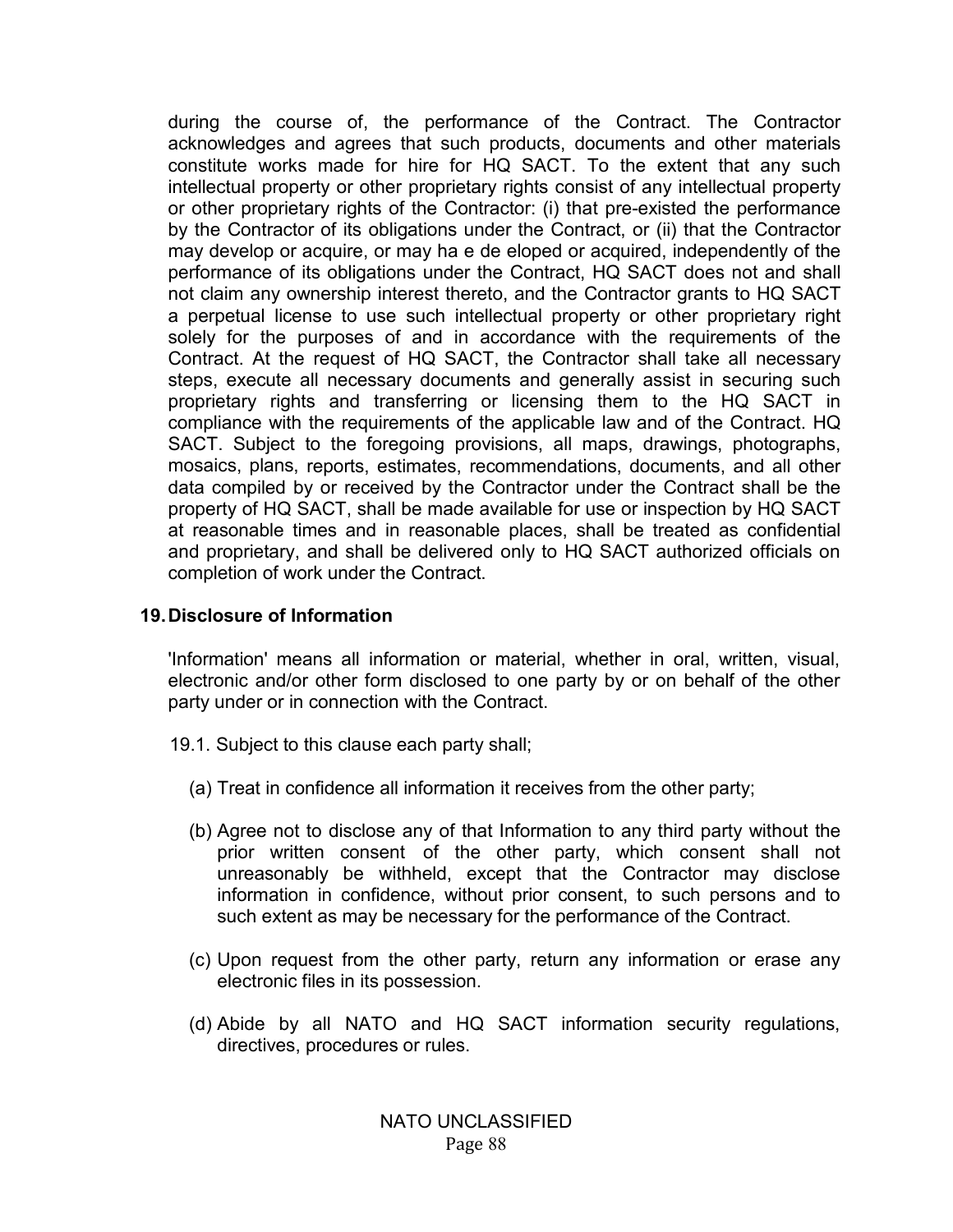- (e) Not use any of that information otherwise than for the purpose of performing obligation arising under the Contract
- (f) Not copy any of that information except to the extent necessary for the performance of obligation arising under the Contract.
- 19.2 The Contractor shall take all reasonable precautions necessary to ensure that all information disclosed to the Contractor by or on behalf of HQ SACT under or in connection with the Contract:
	- (a) Is disclosed to its employees and sub-contractors, only to the extent necessary for the performance of the Contract.
	- (b) Is treated in confidence by them and not disclosed except with prior written consent or used otherwise than for the purpose of performing work or having work performed for HQ SACT under the Contract or any subcontract under it.
- 19.3 The Contractor shall ensure that his employees are aware of his arrangements for discharging the obligations of this Paragraph before they receive information and take such steps as may be reasonably practical to enforce such arrangements.
- 19.4 Neither party shall be in breach of this Paragraph where it can show that any disclosure of Information was made solely and to the extent necessary to comply with a legal or judicial obligation. Where such a disclosure is made, the party making the disclosure shall ensure that the recipient of the information is made aware of and asked to respect its confidentiality, and shall inform the HQ SACT Purchasing and Contracting office and/or Legal office, unless such disclosure is otherwise prohibited by law. Such disclosure shall in no way diminish the obligations of the parties under the terms of this Paragraph.

#### **20. Assigning, Transferring, Pledging or Making Dispositions**

Under the Contract. The Contractor may not assign, transfer, pledge or make any other disposition of the Contract, or any part of the Contract, or any of the rights, claims or obligation under the Contract except with the prior written authorization of an authorized HQ SACT representative with authority to accept or execute a modification to the Contract ("authorized HQ SACT representative"). Any such unauthorized assignment, transfer, pledge or other disposition, or any attempt to do so, without authority, shall not be binding on HQ SACT. Except as permitted with respect to any approved subcontractors, the Contractor shall not delegate any of its obligations under this Contract, except with the prior written consent of an authorized HQ SACT representative. Any such unauthorized delegation, or attempt to do so, shall not be binding on HQ SACT.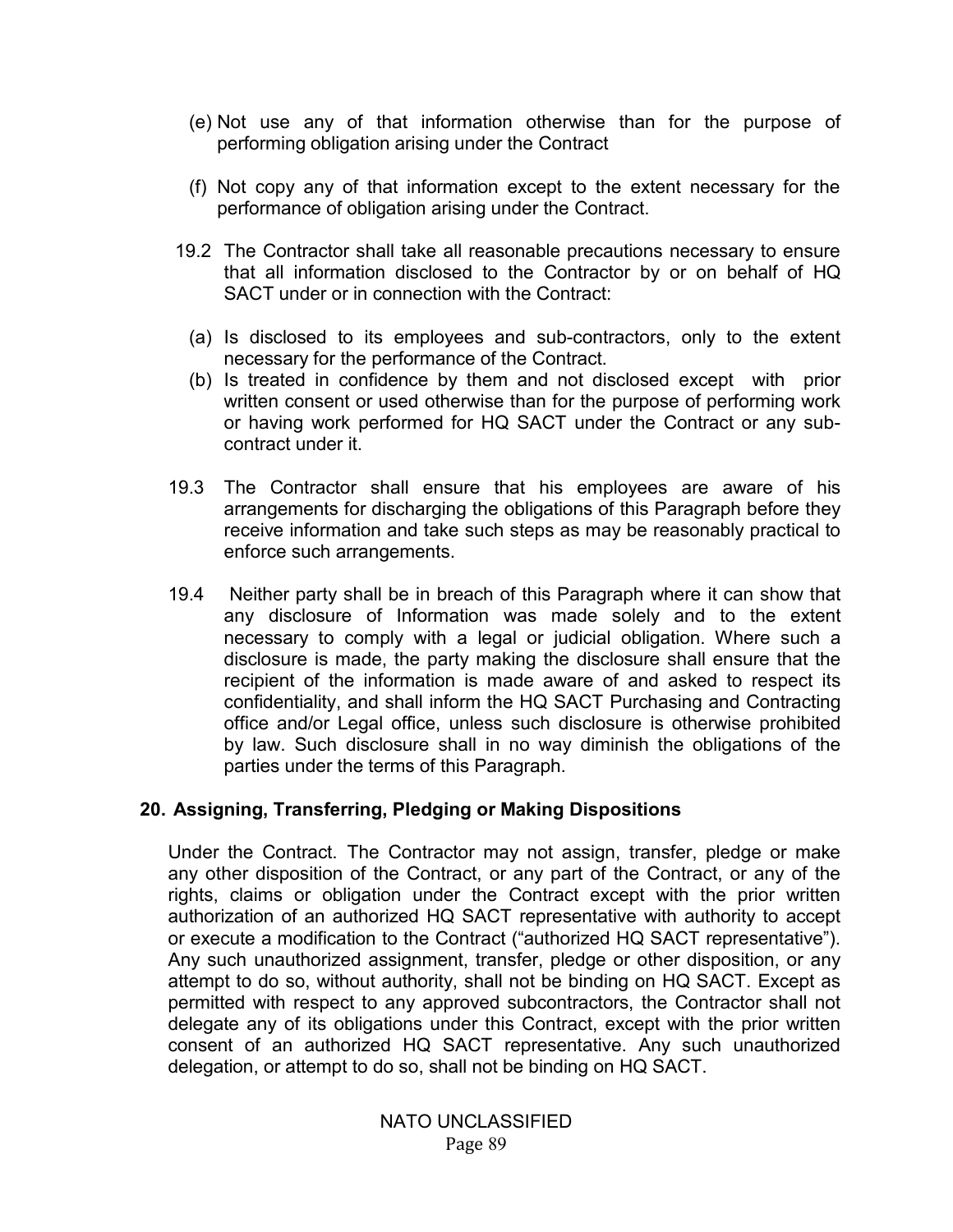#### **21.Subcontractors**

In the event the Contractor requires the services of subcontractors to perform any obligations under the Contract, the Contractor shall obtain the prior written approval of an authorized HQ SACT representative. HQ SACT shall be entitled, in its sole discretion, to review the qualifications of any subcontractors and to reject any proposed subcontractor that HQ SACT reasonably considers is not qualified to perform obligations under the Contract or presents an unacceptable safety or security risk to the command. HQ SACT shall have the right to require any subcontractor's removal from HQ SACT premises without having to give any justification. Any such rejection or request for removal shall not, in and of itself, entitle the Contractor to claim any delays in the performance, or to assert any excuses for the non-performance of any of its obligations under the Contract, and the Contractor shall be solely responsible for all services and obligations performed by its subcontractors. The terms of any subcontract shall be subject to, and shall be construed in a manner that is fully in accordance with, all of the terms and condition of the Contract.

#### **22.Indemnification**

- a. The Contractor shall indemnify, defend, and hold and save harmless, HQ SACT and its officials, agents and employees, from and against all suits, proceedings, claims, demands losses and liability of any kind or nature brought by any third party against HQ SACT including but not limited to all litigation costs and expenses, attorney's fees, settlement payments and damages, based on, arising from, or relating to allegation or claims that the possession or use by HQ SACT of any patented device, any copyrighted material, or any other goods, property or services provided or licensed to HQ SACT under the terms of the Contract, in whole or in part, separately or in a combination contemplated by the Contractors published specifications therefor, or otherwise specifically approved by the Contractor, constitutes an infringement of any patent, copyright, trademark, or other intellectual property right of any third party, or any actors of omissions of the Contractors or of any subcontractor or anyone directly or indirectly employed by them in the performance of the Contract, which give rise to legal liability to anyone not a party to the Contract, including, without limitation, claims and liability in the nature of a claim for worker's compensation.
- b. The Contractor also shall be obligated, at its sole expense, to defend HQ SACT and its officials, agents and employees, regardless of whether the suits, proceedings, claims and demands in question actually give rise to or otherwise result in any loss or liability. The Contractor shall have sole control of the defence of any such suit, proceeding, claim or demand and of all negotiations in connection with the settlement or compromise thereof, except with respect to the assertion or defence of the privileges and immunities of NATO, any subordinate NATO command, activity or agency, and HQ SACT

NATO UNCLASSIFIED Page 90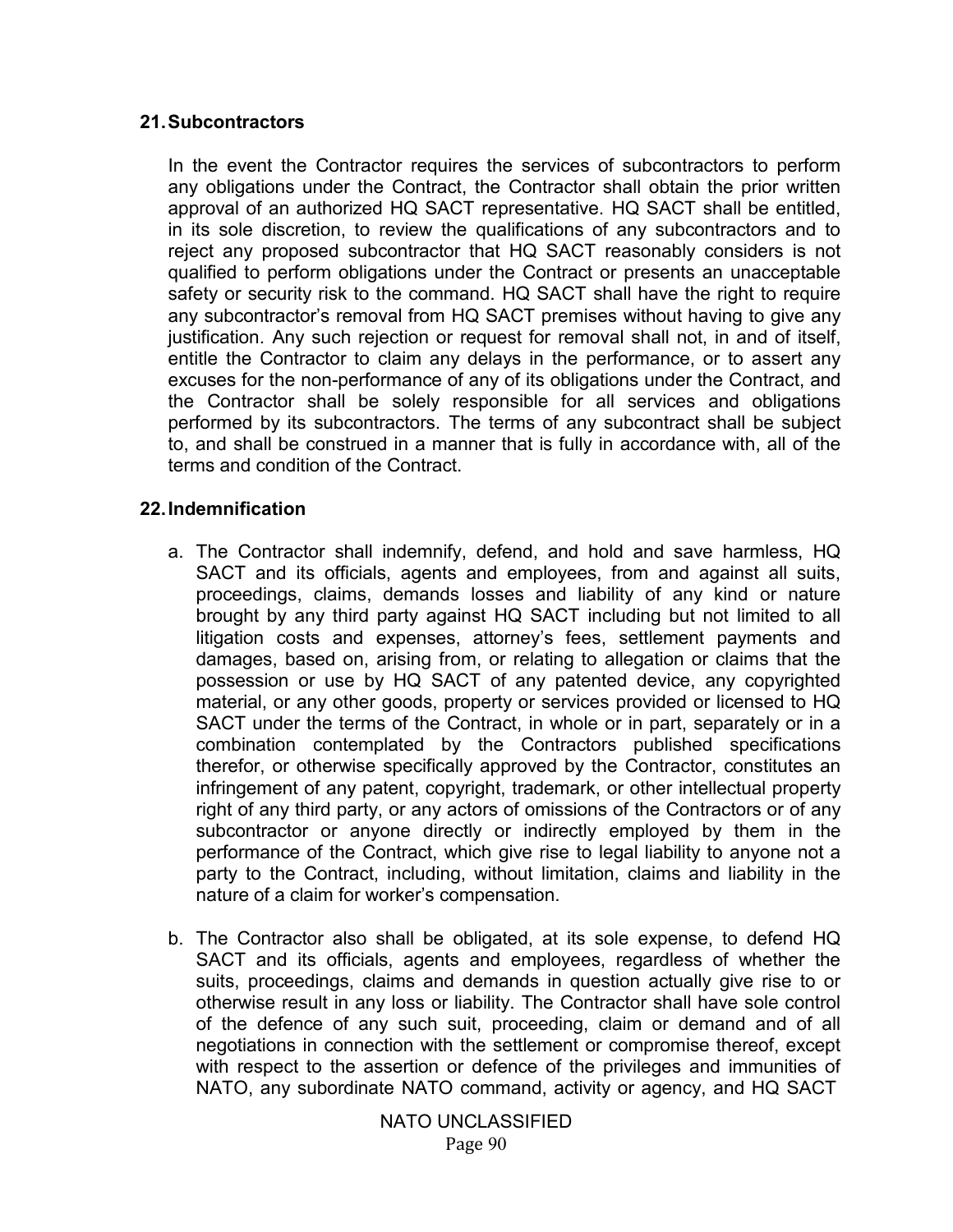or any matter relating thereto, for which only NATO and HQ SACT is authorized to assert and maintain. HQ SACT shall have the right, at its own expense, to be represented in any such suit, proceeding, claim or demand by independent counsel of its own choosing.

c. In the event the use by HQ SACT of any goods, property or services provided or licensed to HQ SACT by the Contractor, in whole or in part, in any suit or proceeding, is for any reason enjoined, temporarily or permanently, or is found to infringe on any patent, copyright, trademark or other intellectual property right, or in the event of a settlement, is enjoined, limited or otherwise interfered with, then the Contractor, at its sole cost and expense, shall promptly procure for HQ SACT the unrestricted right to continue using such goods or services provided to HQ SAC, replace or modify the goods or services provided to HQ SACT, or part thereof, with the equivalent or better goods or services, or part thereof, that is non-infringing, or refund to HQ SACT the full price paid by HQ SACT for the right to have or use such goods, property or services, or part thereof.

#### **23.Insurance and Liability**

The Contractor shall pay HQ SACT promptly for all loss, destruction, or damage to the property of HQ SACT caused by the Contractor's personnel or by any of its subcontractors or anyone else directly or indirectly employed by the Contractor or any of its subcontractors in the performance of the Contract. Unless otherwise provided in the Contract, prior to commencement of performance of any other obligations under the Contract, and subject to any limits set forth in the Contract, the Contractor shall take out and shall maintain for the entire term of the Contract, for any extension thereof, and for a period following any termination of the Contract reasonably adequate to deal with losses, insurance against all risks in respect of its property and any equipment used for the performance of the Contract; workers' compensation insurance, or its equivalent, or employer's liability insurance, or its equivalent, with respect to the Contractor's personnel sufficient to cover all claims for injury, death and disability, or any other benefits required to be paid by law, in connection with the performance of the Contract; liability insurance in an adequate amount to cover all claims, including, but not limited to, claims for death and bodily injury, products and completed operations liability, loss of or damage to property, and personal and advertising injury, arising from or in connection with the Contractor's performance under the Contract, including, but not limited to, liability arising out of or in connection with the acts or omissions of the Contractor, its personnel, agents, or in invitees, or the use, during the performance of the Contract, of any vehicles or other transportation vehicles and equipment, whether or not owned by the Contractor; and, such other insurance as may be agreed upon in writing between HQ SACT and the Contractor. The Contractor's liability policies shall also cover subcontractors and all defence costs and shall contain a standard "cross liability" clause. The Contractor acknowledges and agrees that HQ SACT accepts no

> Page 91 NATO UNCLASSIFIED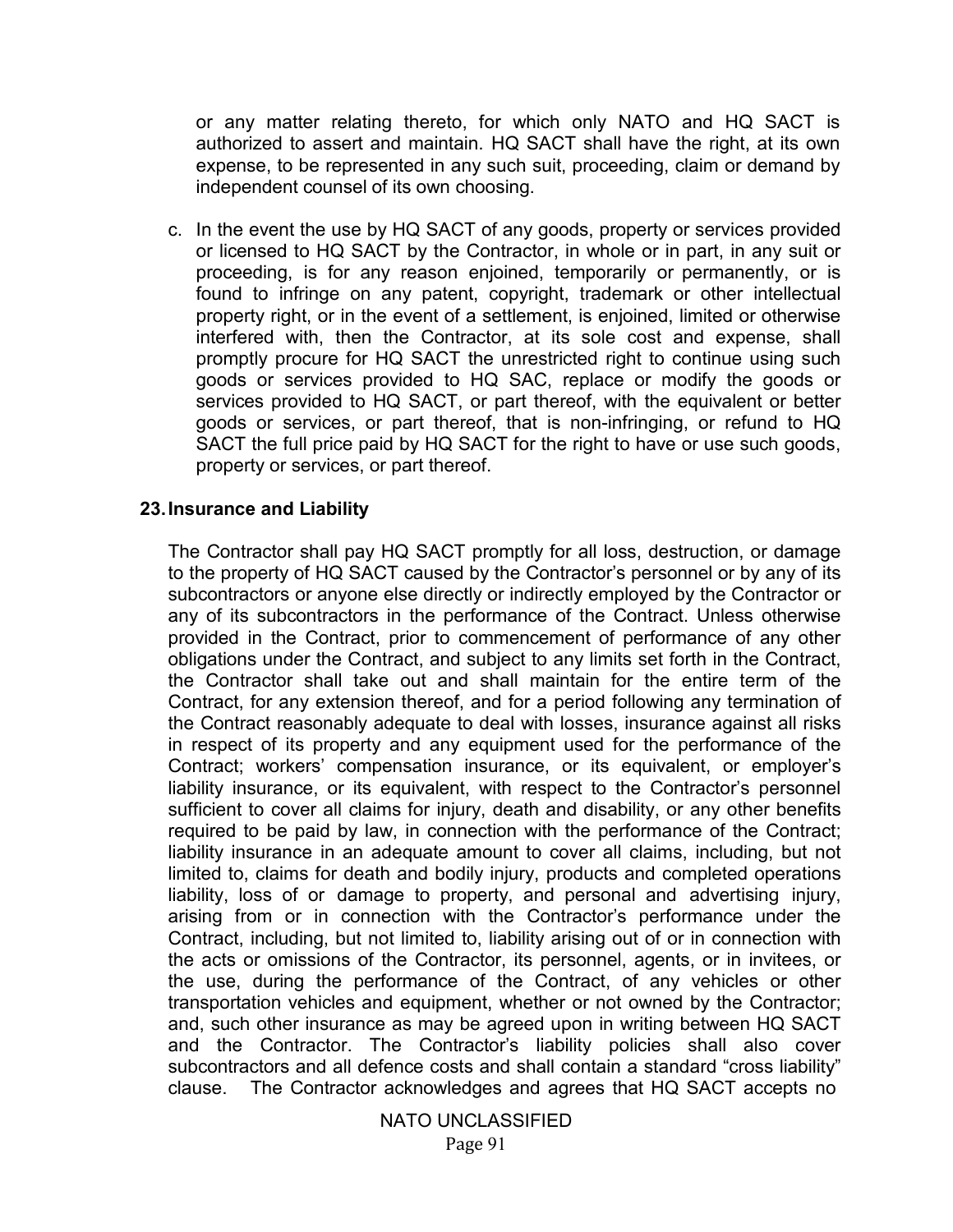responsibility for providing life, health, accident, travel or any other insurance coverage which may be necessary or desirable in respect of any personnel performing services for the Contractor in connection with the Contract. Except for the workers' compensation insurance or any self-insurance program maintained by the Contractor and approved by HQ SACT, in its sole discretion, for purposes of fulfilling the Contractor's requirements for providing insurance under the Contract, the insurance policies required under the Contract shall: name HQ SACT as an additional insured under the liability policies, including, if required, as a separate endorsement under the policy; include a waiver of subrogation of the Contractor's insurance carrier's rights against HQ SACT; provide that HQ SACT shall receive written notice from the Contractor's insurance carrier not less than thirty (30) days prior to any cancellation or material change of coverage; and, include a provision for response on a primary and non-contributing basis with respect to any other insurance that may be available to HQ SACT. The Contractor shall be responsible to fund all amounts within any policy deductible or retention. Except for any self-insurance program maintained by the Contractor and approved by HQ SACT for purposes of fulfilling the Contractor's requirements for maintaining insurance under the Contract, the Contractor shall maintain the insurance taken out under the Contract with reputable insurers that are in good financial standing and that are acceptable to HQ SACT. Prior to the commencement of any obligations under the Contract, the Contractor shall provide HQ SACT with evidence, in the form of certificate of insurance or such other form as HQ SACT may reasonably require, that demonstrates that the Contractor has taken out insurance in accordance with the requirements of the Contract. HQ SACT reserves the right, upon written notice to the Contractor, to obtain copies of any insurance policies or insurance program descriptions required to be maintained by the Contractor under the Contract. Notwithstanding the provisions of Article 6.5.3, abo e, the Contractor shall promptly notify HQ SACT concerning any cancellation or material change of insurance coverage required under the Contract. The Contractor acknowledges and agrees that neither the requirement for taking out and maintaining insurance as set forth in the Contract nor the amount of any such insurance, including, but not limited to, any deductible or retention relating thereto, shall in any way be construed as limiting the Contractor's liability arising under or relating to the Contract.

#### **24.Equipment furnished by HQ SACT to the Contractor**

Title to any equipment and supplies that may be furnished by HQ SACT to the Contractor for the performance of any obligations under the Contract shall rest with HQ SACT, and any such equipment shall be returned to HQ SACT at the conclusion of the Contract or when no longer needed by the Contractor. Such equipment, when returned to HQ SACT, shall be in the same condition as when delivered to the Contractor, subject to normal wear and tear, and the Contractor shall be liable to compensate HQ SACT for the actual costs of any loss of, damage to, or degradation of the equipment that is beyond normal wear and tear.

> Page 92 NATO UNCLASSIFIED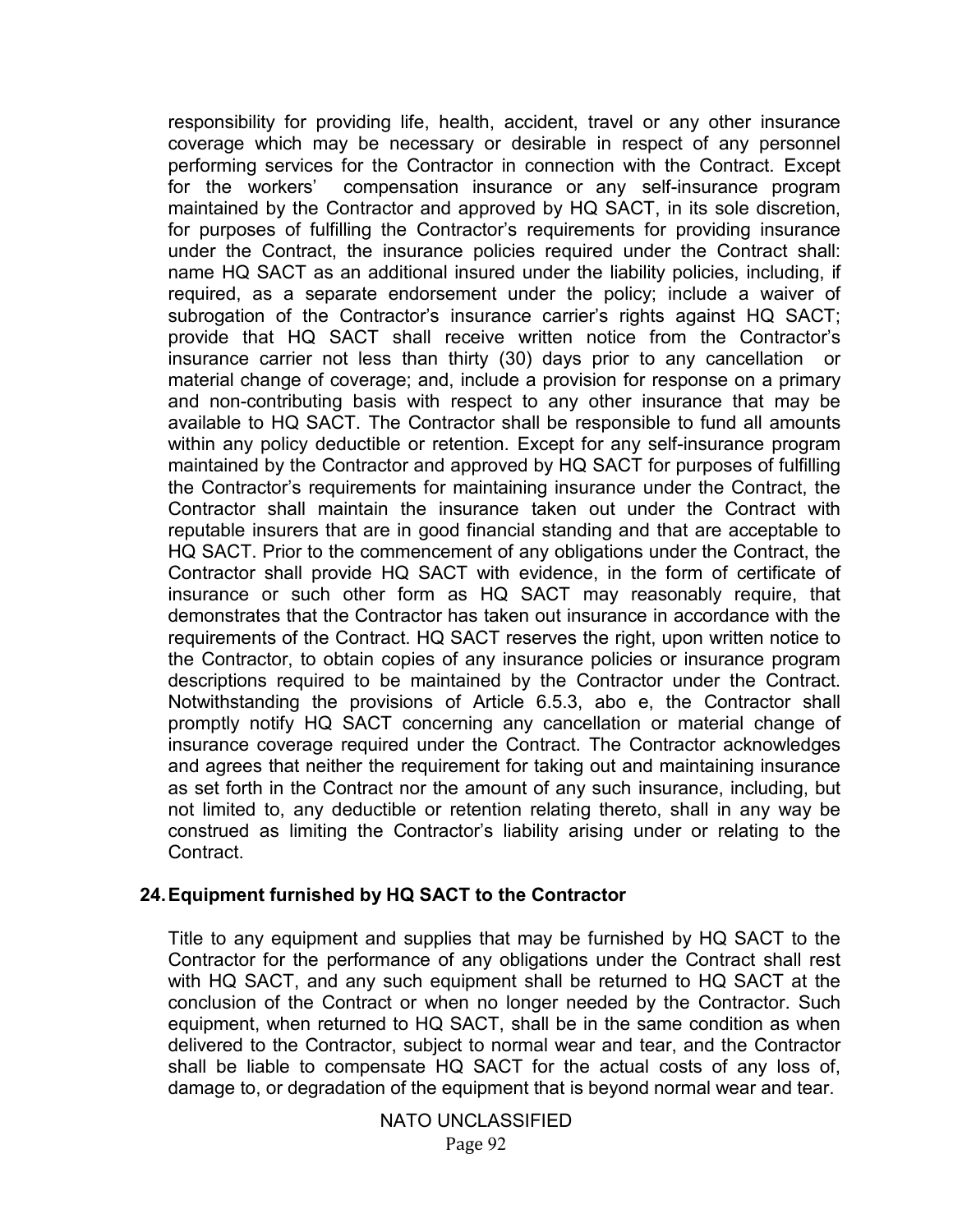#### **25.Publicity and the Use of the Name, Emblem or Official Seal or HQ SACT.**

The Contractor shall not advertise or otherwise make public for purposes of commercial advantage or goodwill that it has a contractual relationship with HQ SACT, nor shall the Contractor, in any manner whatsoever use the name, emblem or official seal of HQ SACT, or any abbreviation of the name of HQ SACT in connection with its business or otherwise without the written permission HQ SACT.

#### **26.Privileges and Immunities.**

Nothing in or relating to the Contract shall be deemed a waiver, express or implied, of any of the privileges and immunities of HQ SACT, including its subsidiary commands or activities.

#### **27.Force Majeure, and Other Changes in Conditions**

In the event of and as soon as possible after the occurrence of any cause constituting force majeure, the affected Party shall give notice and full particulars in writing to the other Party, of such occurrence or cause if the affected Party is thereby rendered unable, wholly or in part, to perform its obligations and meet its responsibilities under the Contract. The affected Party shall also notify the other Party of any other changes in condition or the occurrence of any event which interferes or threatens to interfere with its performance of the Contract. Not more than fifteen (15) days following the provision of such notice of force majeure or other changes in condition or occurrence, the affected Party shall also submit a statement to the other Party of estimated expenditures that will likely be incurred for the duration of the change in condition or the event of force majeure. On receipt of the notice or notices required hereunder, the Party not affected by the occurrence of a cause constituting force majeure shall take such action as it reasonably considers to be appropriate or necessary in the circumstances, including the granting to the affected Party of a reasonable extension of time in which to perform any obligations under the Contract. If the Contractor is rendered unable, wholly or in part, by reason of force majeure to perform its obligations and meet its responsibilities under the Contract, HQ SACT shall ha e the right to suspend or terminate the Contract on the same terms and conditions as are provided for in Paragraph pertaining to termination rights, except that the period of notice shall be seven (7) days instead of thirty (30) days. In any case, HQ SACT shall be entitled to consider the Contractor permanently unable to perform its obligations under the Contract in case the Contractor is unable to perform its obligations, wholly or in part, by reason of force majeure for any period in excess of ninety (90) days. Force majeure as used herein means any unforeseeable and irresistible act of nature or destructive weather, a cataclysmic environmental event, any act of war (whether declared or not), invasion, revolution, insurrection, terrorism, or any other acts of a similar nature or force,

> Page 93 NATO UNCLASSIFIED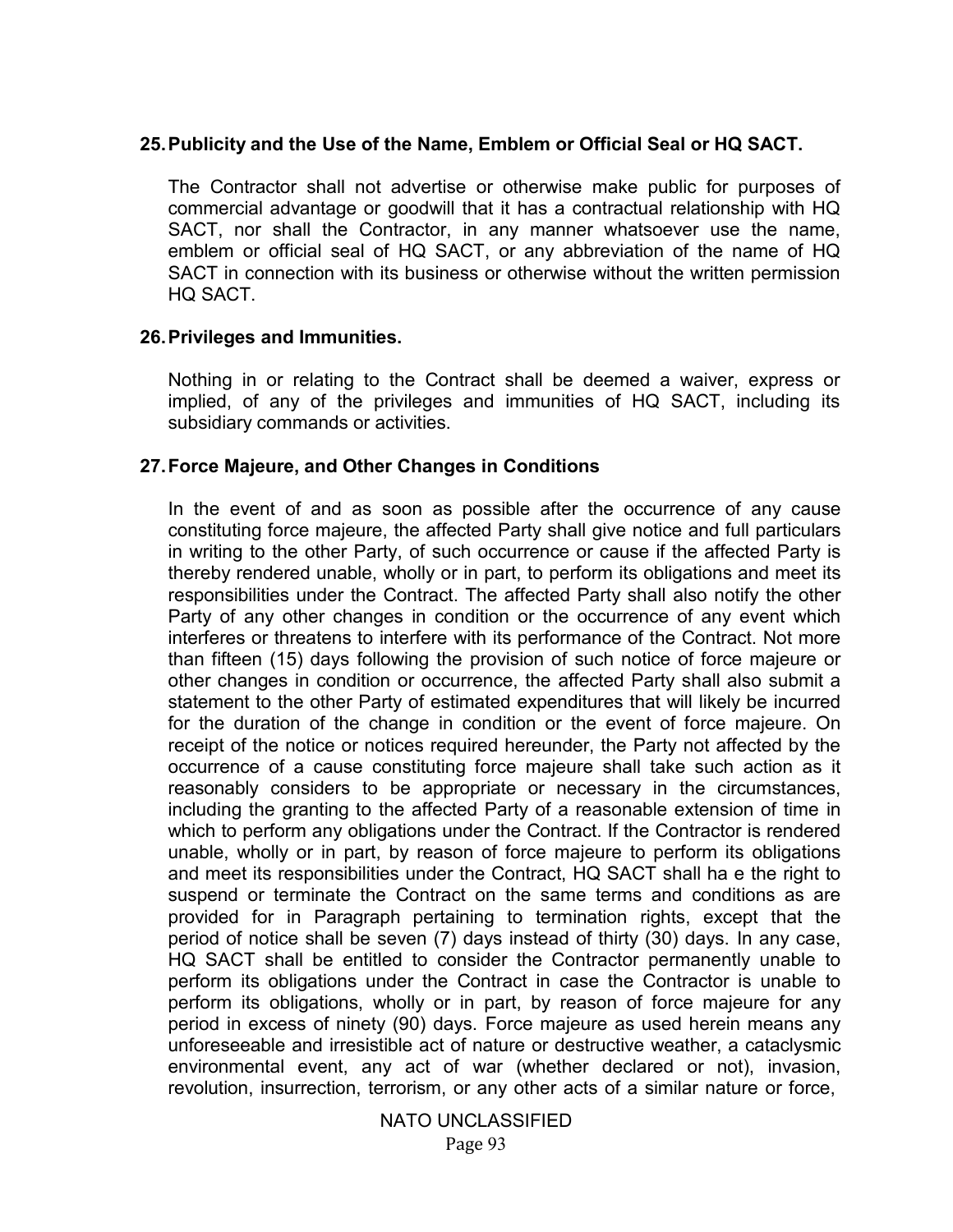provided that such acts arise from causes beyond the control and without the fault or negligence of the Contractor. The Contractor acknowledges and agrees that, with respect to any obligations under the Contract that the Contractor must perform in areas in which HQ SACT is engaged in, preparing to engage in, or disengaging from any peacekeeping, humanitarian or similar operations, any delays or failure to perform such obligations arising from or relating to harsh conditions within such areas, or to any incidents of civil unrest occurring in such areas, shall not, in and of itself, constitute force majeure under the Contract.

#### **28.Nonwaiver of Rights.**

The failure by either Party to exercise any rights available to it, whether under the Contract or otherwise, shall not be deemed for any purposes to constitute a waiver by the other Party of any such right or any remedy associated therewith, and shall not relieve the Parties of any of their obligations under the Contract.

#### **29.Non-exclusivity**

Unless otherwise specified in the Contract, HQ SACT shall ha e no obligation to purchase any minimum quantities of goods or services from the Contractor, and HQ SACT shall have no limitation on its right to obtain goods or services of the same kind, quality and quantity described in the Contract, from any other source at any time.

#### **30.Modifications**

Only the HQ SACT Contracting Officer or his designee, or such other Contracting authority as HQ SACT has made known to the Contractor in writing, possesses the authority to agree on behalf of HQ SACT to any modification of or change in the Contract, to a waiver of any of its provisions or to any additional contractual relationship of any kind with the Contractor. Accordingly, no modification or change in the Contract shall be valid and enforceable against HQ SACT unless provided by a valid written amendment to the Contract signed by the Contractor and the HQ SACT Contracting Officer or his designee. A Contracting Officer's Technical Representative does not have authority to modify the terms or conditions of the Contract in any manner, but may only administer the Contract according to its terms. If the Contract shall be extended for additional periods in accordance with the terms and conditions of the Contract, the terms and conditions applicable to any such extended term of the Contract shall be the same terms and conditions as set forth in the Contract, unless the Parties shall have agreed otherwise pursuant to a valid amendment concluded in accordance with the procedures for amendments established herein. The terms or conditions of any supplemental undertakings, licenses, or other forms of agreement concerning any goods or services provided under the Contract shall not be valid and enforceable against HQ SACT nor in any way shall constitute an agreement by HQ SACT thereto unless any such undertakings, licenses or other forms are

> Page 94 NATO UNCLASSIFIED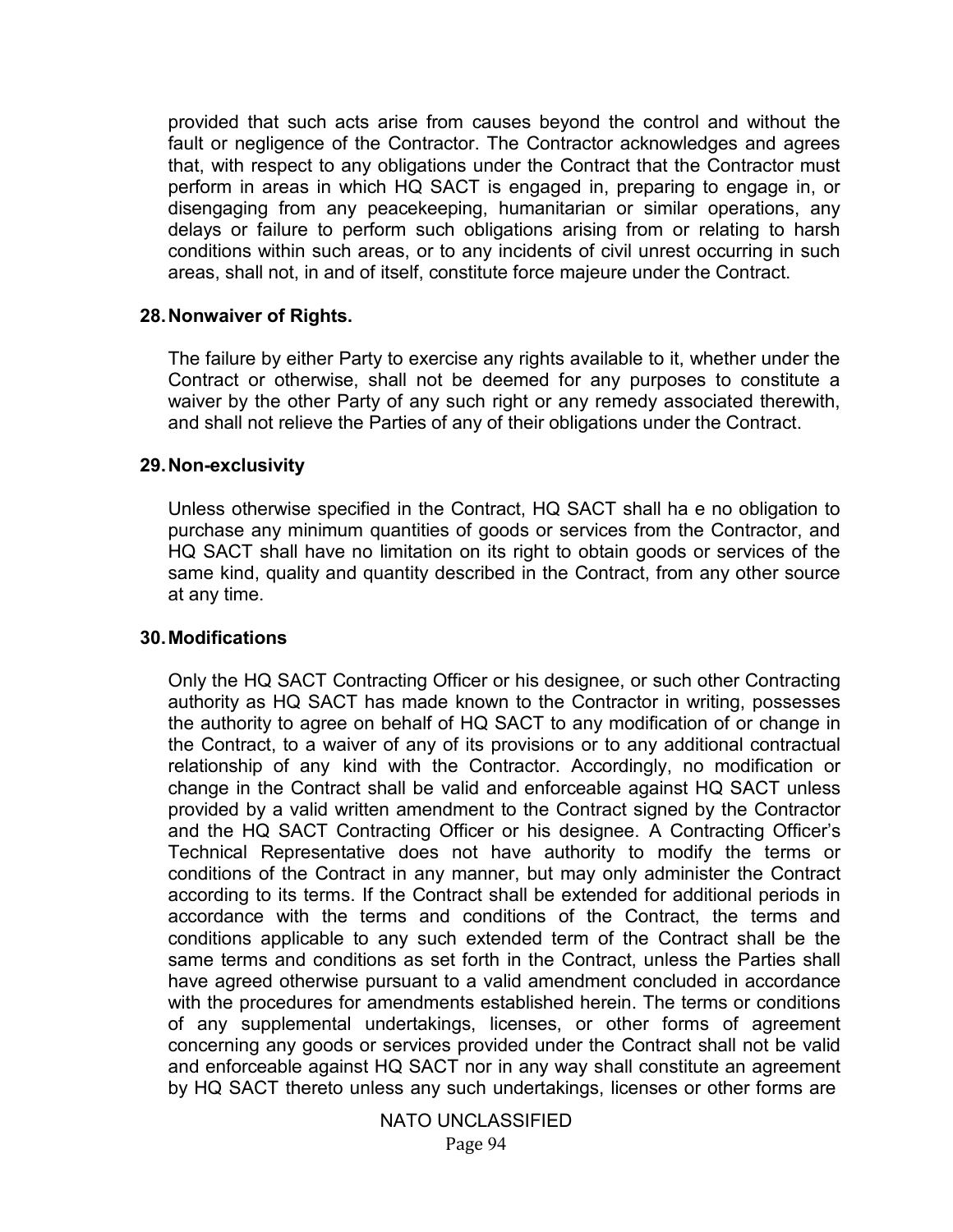the subject of a valid amendment concluded in accordance with the terms of the Contract.

## **31.Audits and Investigations**

Each invoice paid by HQ SACT shall be subject to a post-payment audit by auditors, whether internal or external, of HQ SACT or by other authorized and qualified agents of HQ SACT at any time during the term of the Contract and for a period of three (3) years following the expiration or prior termination of the Contract. HQ SACT shall be entitled to a refund from the Contractor for any amounts shown by such audits to ha e been paid by HQ SACT other than in accordance with the terms and conditions of the Contract. HQ SACT may conduct investigations relating to any aspect of the Contract or the award thereof, the obligations performed under the Contract, and the operations of the Contractor generally relating to performance of the Contract at any time during the term of the Contract and for a period of three (3) years following the expiration or prior termination of the Contract. The Contractor shall provide its full and timely cooperation with any such inspections, post-payment audits or investigations. Such cooperation shall include, but shall not be limited to, the Contractor's obligation to make available its personnel and any relevant documentation for such purposes at reasonable times and on reasonable conditions and to grant to HQ SACT access to the Contractor's premises at reasonable times and on reasonable conditions in connection with such access to the Contractor's personnel and relevant documentation. The Contractor shall require its agents, including, but not limited to, the Contractor's attorneys, accountants, auditors, or other mangers, employees or advisers, to reasonably cooperate with any inspections, post-payment audits or investigations carried out by HQ SACT hereunder.

#### **32.Source of Instructions**

The Contractor shall neither seek nor accept instructions from any authority external to HQ SACT in connection with the performance of its obligations under the Contract, except as otherwise required by law. Should any authority external to HQ SACT seek to impose any instructions concerning or restrictions on the Contractor's performance under the Contract, the Contractor shall promptly notify HQ SACT and provide all reasonable assistance required by HQ SACT. The Contractor shall not take any action in respect of the performance of its obligations under the Contract that may adversely affect the interests of HQ SACT, and the Contractor shall perform its obligations under the Contract with the fullest regard to the interests of HQ SACT.

#### **33.Lawful Conduct and Officials Not to Benefit Personally**

The Contractor warrants that it has not and shall not offer to any representative, official, employee, or other agent of HQ SACT any direct or indirect benefit

> NATO UNCLASSIFIED Page 95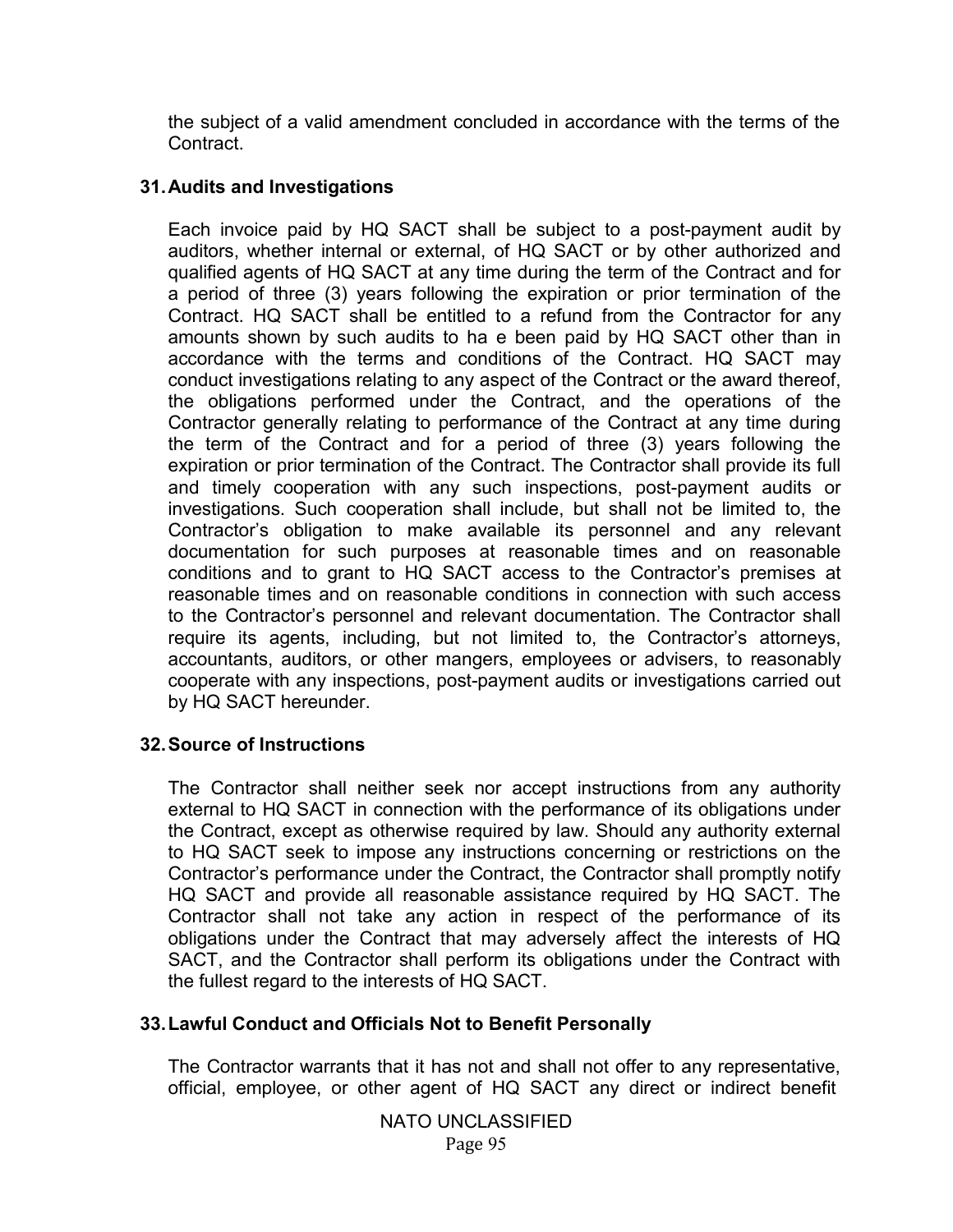arising from or related to the performance of the Contract or of any other contract with HQ SACT or the award thereof or for any other purpose intended to gain an advantage for the Contractor. Any such offer discovered post-award shall result in immediate termination of the contract, disqualification from future business with HQ SACT, and provision of information pertaining to the transaction or attempted transaction to law enforcement authorities. The Contractor shall comply with all laws, ordinances, rules, and regulations bearing upon the performance of its obligations under the Contract.

#### **34.Child Labour and Sexual Exploitation of Others**

The Contractor represents and warrants that neither it, its parent entities (if any), nor any of the Contractor's subsidiary or affiliated entities (if any) is engaged in any practice inconsistent with or violation of state or federal child labour laws or international human rights law, which, inter alia, requires that a child shall be protected from performing any work that is likely to be hazardous or to interfere with the child's education, or to be harmful to the child's health or physical, mental, spiritual, moral, or social development. The Contractor shall take all appropriate measures to prevent sexual exploitation or abuse in violation of state or federal law or international human rights obligations of anyone by its employees or any other persons engaged and controlled by the Contractor to perform any services under the Contract. In addition, the Contractor shall refrain from, and shall take all reasonable and appropriate measures to prohibit its employees or other persons engaged and controlled by it from exchanging any money, goods, services, or other things of value, for sexual favours or activities, or from engaging any sexual activities that are exploitive or degrading to any person.

#### **35.Termination**

Either Party may terminate the Contract for cause, in whole or in part, upon thirty (30) day's notice, in writing, to the other Party. The initiation of conciliation or arbitral proceedings in accordance with Article 16 "Settlement of Disputes," below, shall not be deemed to be a "cause" for or otherwise to be in itself a termination of the Contract.

#### **36.HQ SACT may terminate the Contract**

HQ SACT may terminate the Contract at any time by providing written notice to the Contractor in any case in which the mandate of HQ SACT applicable to the performance of the Contract or the funding of HQ SACT applicable to the Contract is curtailed or terminated, whether in whole or in part. In addition, unless otherwise provided by the Contract, upon sixty (60) day's advance written notice to the Contractor, HQ SACT may terminate the Contract without having to pro ide any justification therefor.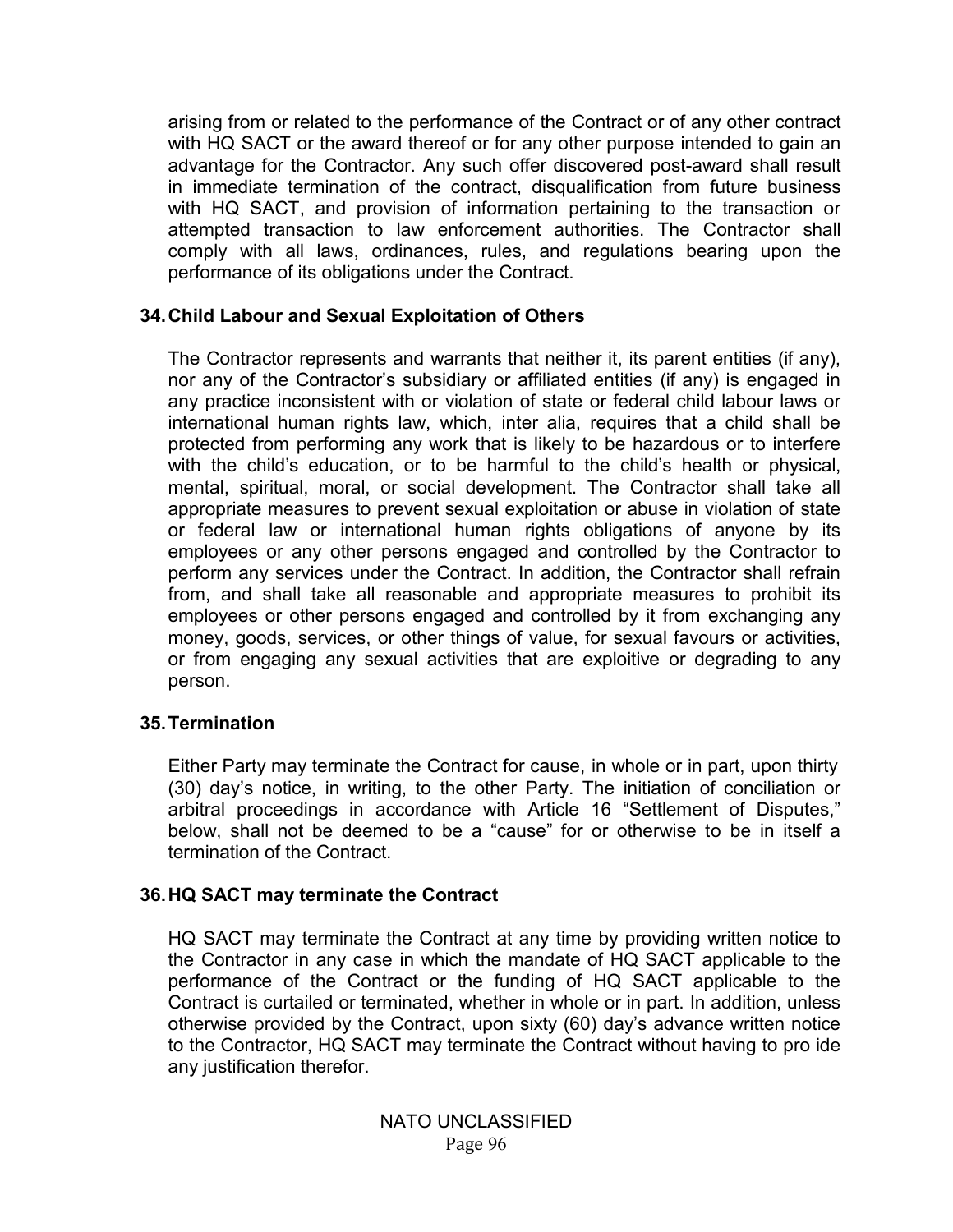#### **37.In the event of any termination**

In the event of any termination of the Contract, upon receipt of notice of termination that has been issued by HQ SACT, the Contractor shall, except as may be directed by HQ SACT in the notice of termination or otherwise in writing, take immediate steps to bring the performance of any obligations under the Contract to a close in a prompt and orderly manner, and in doing so, reduce expenses to a minimum; refrain from undertaking any further or additional commitments under the Contract as of and following the date of receipt of such notice; place no further subcontracts or orders for materials, services, or facilities, except as HQ SACT and the Contractor agree in writing are necessary to complete any portion of the Contract that is not terminated; terminate all subcontracts or orders to the extent they relate to the portion of the Contract terminated; transfer title and deliver to HQ SACT the fabricated or un-fabricated parts, work in process, completed work, supplies, and other material produced or acquired for the portion of the Contract terminated; deliver all completed or partially completed plans, drawings, information, and other property that, if the Contract had been completed, would be required to be furnished to HQ SACT thereunder; complete performance of the work not terminated; and, take any other action that may be necessary, or that HQ SACT may direct in writing, for the minimization of losses and for the protection and preservation of any property, whether tangible or intangible, related to the Contract that is in the possession of the Contractor and in which HQ SACT has or may be reasonably expected to acquire an interest. In the event of any termination of the Contract, HQ SACT shall be entitled to obtain reasonable written accountings from the Contractor concerning all obligations performed or pending in accordance with the Contract. In addition, HQ SACT shall not be liable to pay the Contractor except for those goods delivered and services provided to HQ SACT in accordance with the requirements of the Contract, but only if such goods or services were ordered, requested or otherwise provided prior to the Contractor's receipt of notice of termination from HQ SACT or prior to the Contractor's tendering of notice of termination to HQ SACT. HQ SACT may, without prejudice to any other right or remedy available to it, terminate the Contract forthwith in the event that the Contractor is adjudged bankrupt, or is liquidated, or becomes insolvent, or applies for a moratorium or stay on any payment or repayment obligations, or applies to be declared insolvent; the Contractor is granted a moratorium or a stay, or is declared insolvent; the Contractor makes an assignment for the benefit of one or more of its creditors; a Receiver is appointed on account of the insolvency of the Contractor; the Contractor offers a settlement in lieu of bankruptcy or receivership; or HQ SACT reasonably determines that the Contractor has become subject to a materially adverse change in its financial condition that threatens to substantially affect the ability of the Contractor to perform any of its obligations under the Contract. Except as prohibited by law, the Contractor shall be bound to compensate HQ SACT for all damages and costs, including, but not limited to, all costs incurred by HQ SACT in any legal or non-legal proceedings, as a result of any of the events specified above pertaining

> NATO UNCLASSIFIED Page 97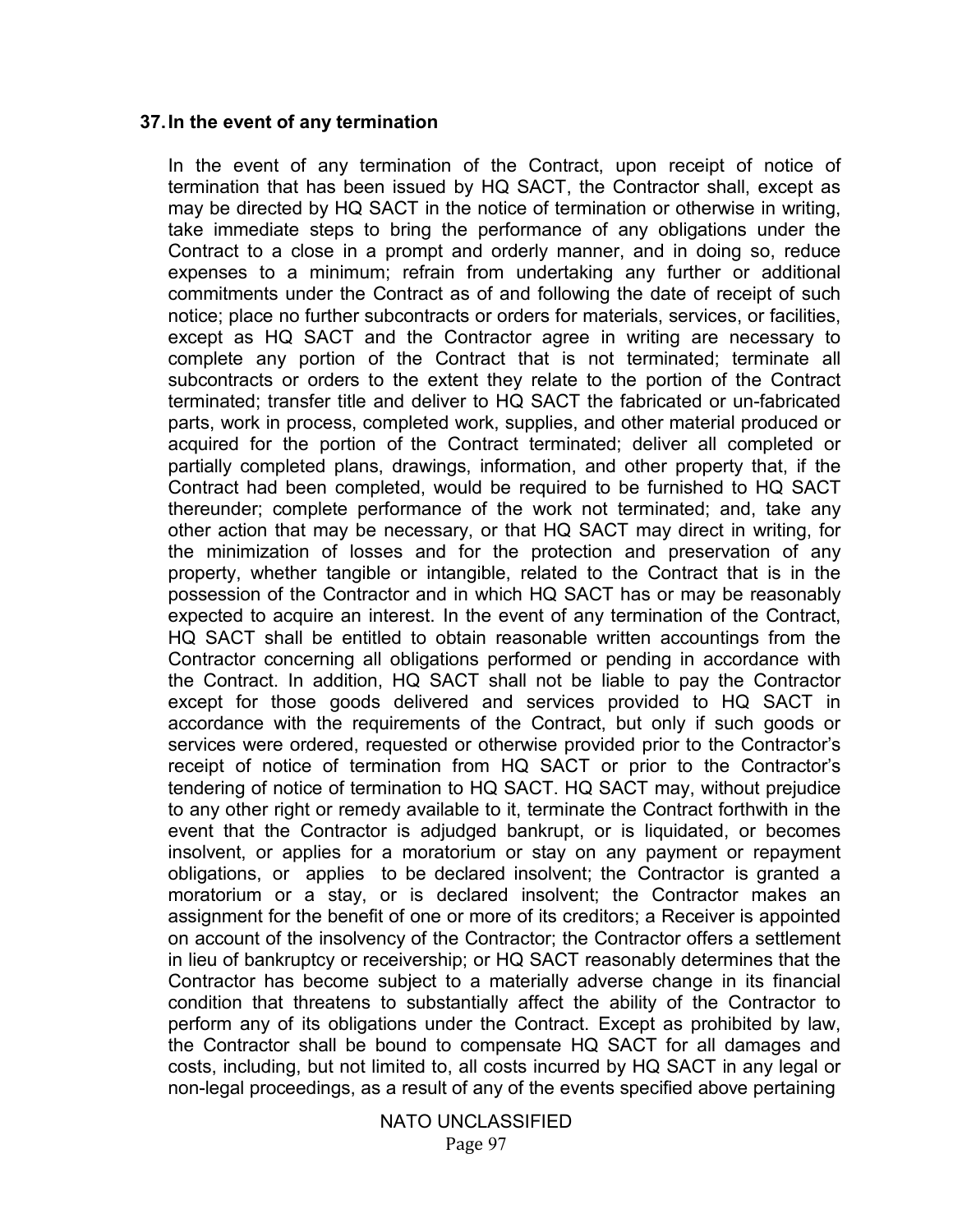to insolvency and resulting from or relating to a termination of the Contract, even if the Contractor is adjudged bankrupt, or is granted a moratorium or stay or is declared insolvent. The Contractor shall immediately inform HQ SACT of the occurrence of any of the events specified above, and shall provide HQ SACT with any information pertinent thereto. The provisions of this paragraph are without prejudice to any other rights or remedies of HQ SACT under the Contract or otherwise.

#### **38.Immunity from Taxation**

The Paris Protocol, an international agreement, provides HQ SACT, including its subsidiary and affiliated agencies, commands, organizations and activities, is exempt from all direct taxes, and is exempt from customs restrictions, duties, and charges of a similar nature in respect of articles imported or exported for its official use. In the event any governmental authority refuses to recognize the exemptions of HQ SACT from such taxes, restrictions, duties, or charges, the Contractor shall immediately consult with HQ SACT to determine a mutually acceptable procedure. The Contractor authorizes HQ SACT to deduct from the Contractor's invoices any amount representing such taxes, duties or charges, unless the Contractor has consulted with HQ SACT before the payment thereof and HQ SACT has, in each instance, specifically authorized the Contractor to pay such taxes, duties, or charges under written protest. In that event, the Contractor shall provide HQ SACT with written evidence that payment of such taxes, duties or charges has been made and appropriately authorized, and HQ SACT shall reimburse the Contractor for any such taxes, duties, or charges so authorized by HQ SACT and paid by the Contractor under written protest.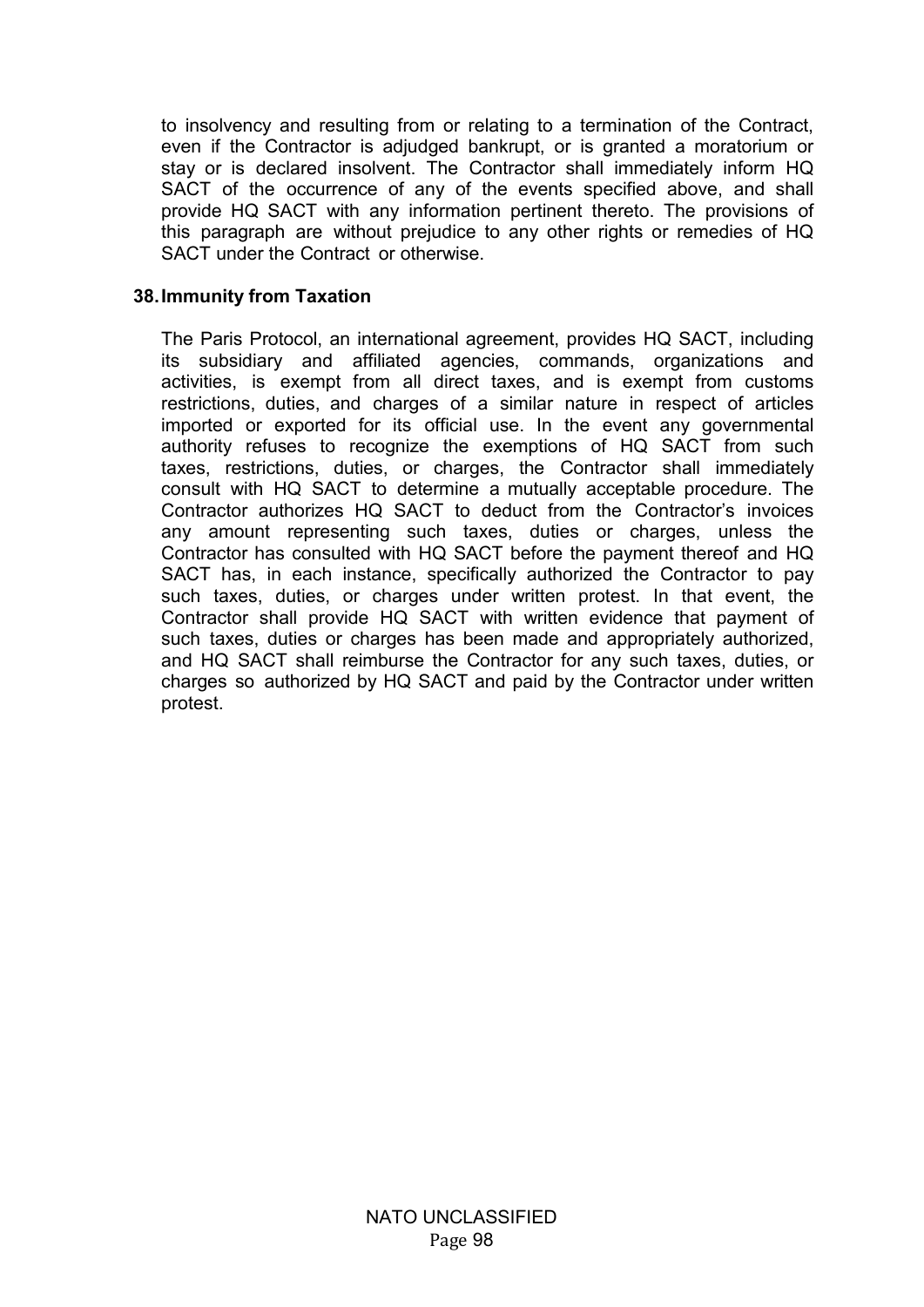# **Annex A: Review and Scoring Table**

# **Company \_\_\_\_\_\_\_\_\_\_\_\_\_\_\_\_\_\_\_\_\_\_\_\_\_\_\_\_\_\_\_\_\_\_\_\_\_\_\_\_\_\_\_\_\_**

Contractor's technical proposals will be assessed on the qualifications of the individuals proposed to perform the work. Individuals' résumés will be measured against each of the criteria specified below in order to ascertain whether the individuals have adequately demonstrated that they possess the required qualifications. HQ SACT reserves the right to conduct interview of nominated candidates). Examples of how detailed knowledge levels were attained are expected. Ultimately Contractor companies shall clearly demonstrate by providing unequivocal reference to where candidates meet the criteria set forth in this solicitation.

# **Note: A score of 0 (zero) points in any Criteria from 1 to 8 will result in TECHNICAL NONCOMPLIANCE.**

| <b>Item</b>                                                                                                                                                                                                                                                                                                                                                          | Compliant (Y/N) |
|----------------------------------------------------------------------------------------------------------------------------------------------------------------------------------------------------------------------------------------------------------------------------------------------------------------------------------------------------------------------|-----------------|
| Minimum of two past performance citations to show<br>that it has successfully completed work that is similar to<br>or directly traceable to the requirements outlined in this<br>SOW. Included examples of the capabilities of the<br>company, and how it can support development of e-<br>Learning from level 2 to level 3 in imaginative and<br>modern approaches. |                 |

|   | <b>Item</b>                                                                                                                                                              | Grading    | <b>Score</b><br>Out of 100<br>pts |
|---|--------------------------------------------------------------------------------------------------------------------------------------------------------------------------|------------|-----------------------------------|
| 1 | Description of the company and how it will<br>approach and fully meet the management<br>requirements of the SOW working with HQ<br>SACT MSTT Staff and identified SME's, | $0 - 6$    |                                   |
|   | Lead Instructional Systems Designer<br>submissions meeting the requirements<br>(grading score)                                                                           | $(14$ Max) |                                   |
|   | A minimum of 5 years' experience (within<br>last 7 years) working with Advance<br>Distributed Learning (e-Learning)<br>development.                                      | 3          |                                   |
|   | A minimum of 7 years' experience in the<br>education and training profession working in<br>the creation of training modules.                                             | 3          |                                   |
|   | Demonstrate experience communicating<br>effectively with customers and clearly<br>presenting instructional system design<br>approaches to course development.            | 1          |                                   |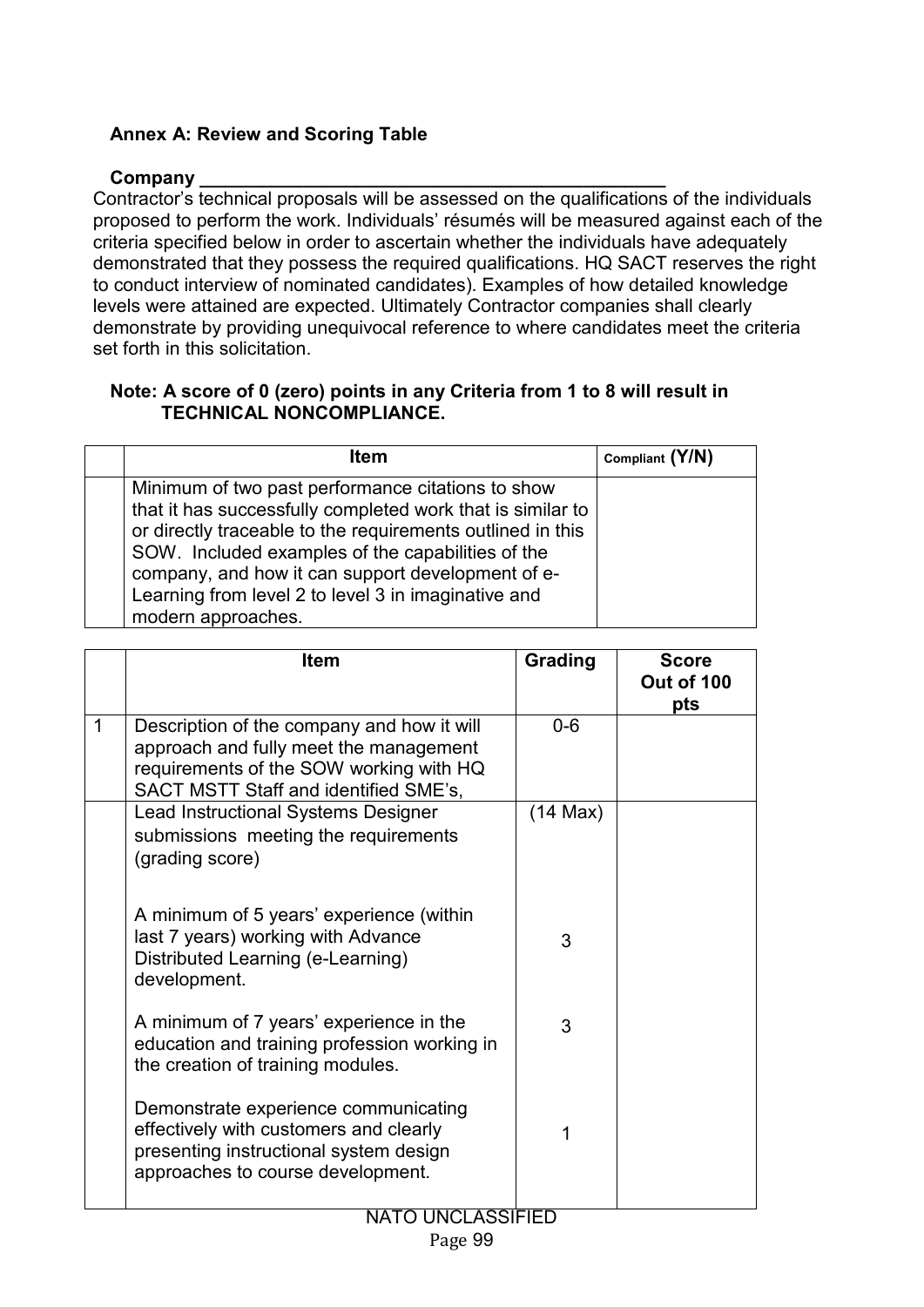|                | Experience in the use of Learning<br>Management System Software.                                                                                                                                                           | 1                                 |  |
|----------------|----------------------------------------------------------------------------------------------------------------------------------------------------------------------------------------------------------------------------|-----------------------------------|--|
|                | Experience working with SCORM or newer<br>standards and the demonstrated ability to<br>design to its structure.                                                                                                            | 3                                 |  |
|                | Demonstrate (example screen shots or story<br>board pages (max 4 per course)) from three<br>courses that have been developed by the<br>instructional systems designer.                                                     | $\overline{2}$                    |  |
|                | MS/MA Degree in Education and Training<br>Development or related programs<br>(completed or in progress) which may<br>include learning theory, educational<br>psychology, instructional design and<br>education evaluation. | Y/N<br>(1 if degree<br>completed) |  |
|                | Fluent in English (Written and Oral).                                                                                                                                                                                      | Y/N                               |  |
|                | NATO SECRET-level security clearance or<br>active SECRET security clearance issued by<br>a national authority.                                                                                                             | Y/N                               |  |
|                |                                                                                                                                                                                                                            |                                   |  |
| $\overline{2}$ | Instructional Systems Designer 2<br>submissions meeting the requirements<br>(grading score)                                                                                                                                | $(10 \text{ max})$                |  |
|                | A minimum of 1 years' experience (within<br>last 3 years) working with Advance<br>Distributed Learning (e-Learning)<br>development.                                                                                        | 2                                 |  |
|                | A minimum of 1 years' experience in the<br>education and training profession working in<br>the creation of training modules.                                                                                               | $\overline{2}$                    |  |
|                | Demonstrate experience communicating<br>effectively with customers and clearly<br>presenting instructional system design<br>approaches to course development.                                                              | 1                                 |  |
|                | Experience in the use of Learning<br>Management System Software.                                                                                                                                                           | 1                                 |  |
|                | Experience working with SCORM or newer<br>standards and the demonstrated ability to<br>design to its structure.                                                                                                            | 1                                 |  |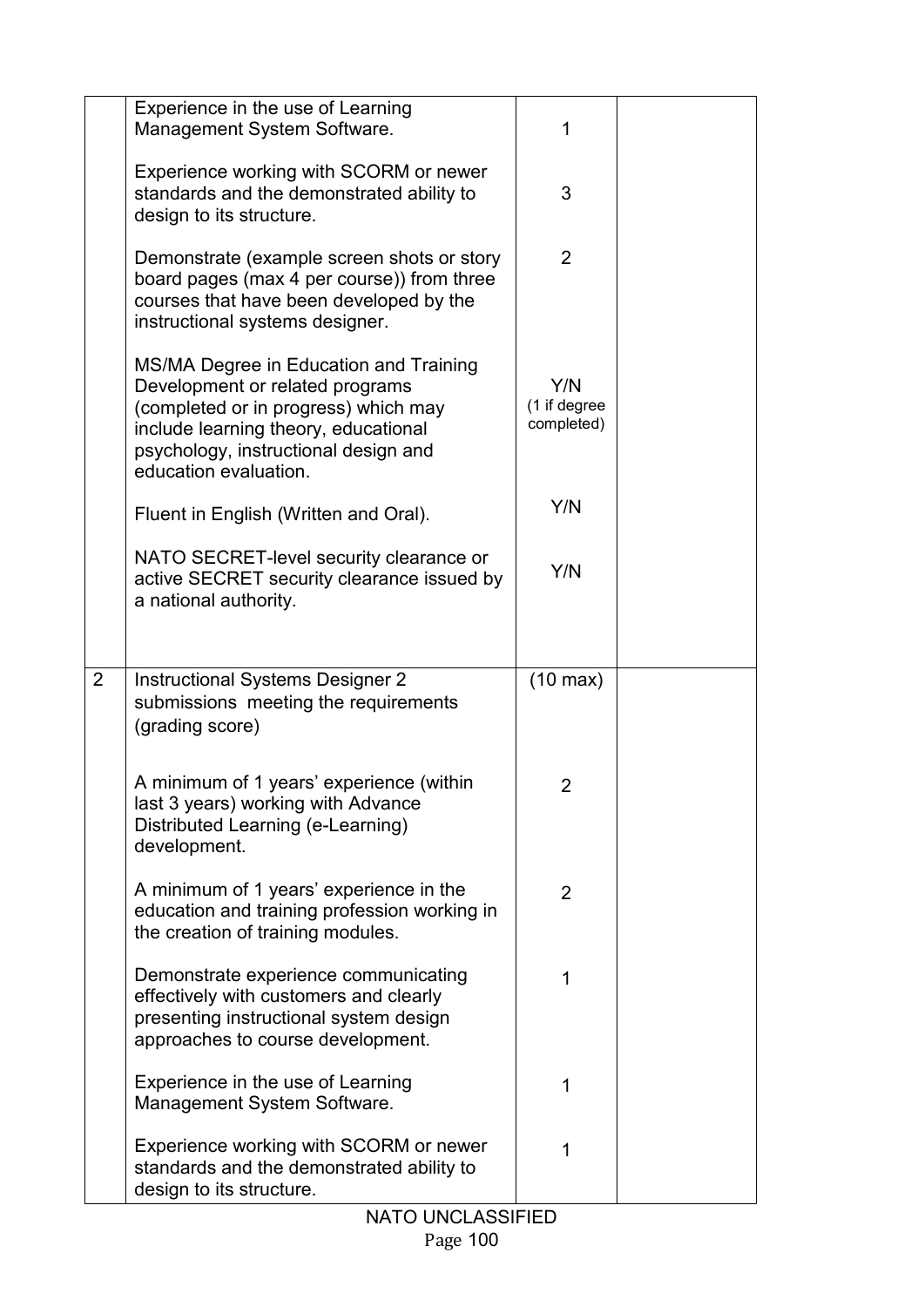|   | Demonstrate (example screen shots or story<br>board pages (max 4 per course)) from three<br>courses that have been developed by the<br>instructional systems designer.                                                     | 2                                 |  |
|---|----------------------------------------------------------------------------------------------------------------------------------------------------------------------------------------------------------------------------|-----------------------------------|--|
|   | MS/MA Degree in Education and Training<br>Development or related programs<br>(completed or in progress) which may<br>include learning theory, educational<br>psychology, instructional design and<br>education evaluation. | Y/N<br>(1 if degree<br>completed) |  |
|   | Fluent in English (Written and Oral).                                                                                                                                                                                      | Y/N                               |  |
|   | NATO SECRET-level security clearance or<br>active SECRET security clearance issued by<br>a national authority.                                                                                                             | Y/N                               |  |
|   |                                                                                                                                                                                                                            |                                   |  |
| 3 | Multimedia Designer submissions meeting<br>the requirements (Grading Score)                                                                                                                                                | $(20$ Max $)$                     |  |
|   | A minimum of 3 years' experience (within<br>last 5 years) working in web based<br>multimedia development for online courses<br>and usage.                                                                                  | 5                                 |  |
|   | A minimum of 3 year's (within last 5)<br>experience using graphical development<br>tools providing examples of work/projects<br>created.                                                                                   | 5                                 |  |
|   | Experience in the SCORM standard and<br>subsequent programming and creation of<br><b>SCORM</b> compliant courses.                                                                                                          | 4                                 |  |
|   | A minimum of 3 years' experience (within<br>last 5) using Learning Management Systems<br>(LMS) and troubleshooting SCORM<br>compliant issues.                                                                              | 3                                 |  |
|   | Demonstrate (example screen shots (max 4)<br>per course)) from three courses that have<br><b>NATO UNCLASSIFIED</b>                                                                                                         | 3                                 |  |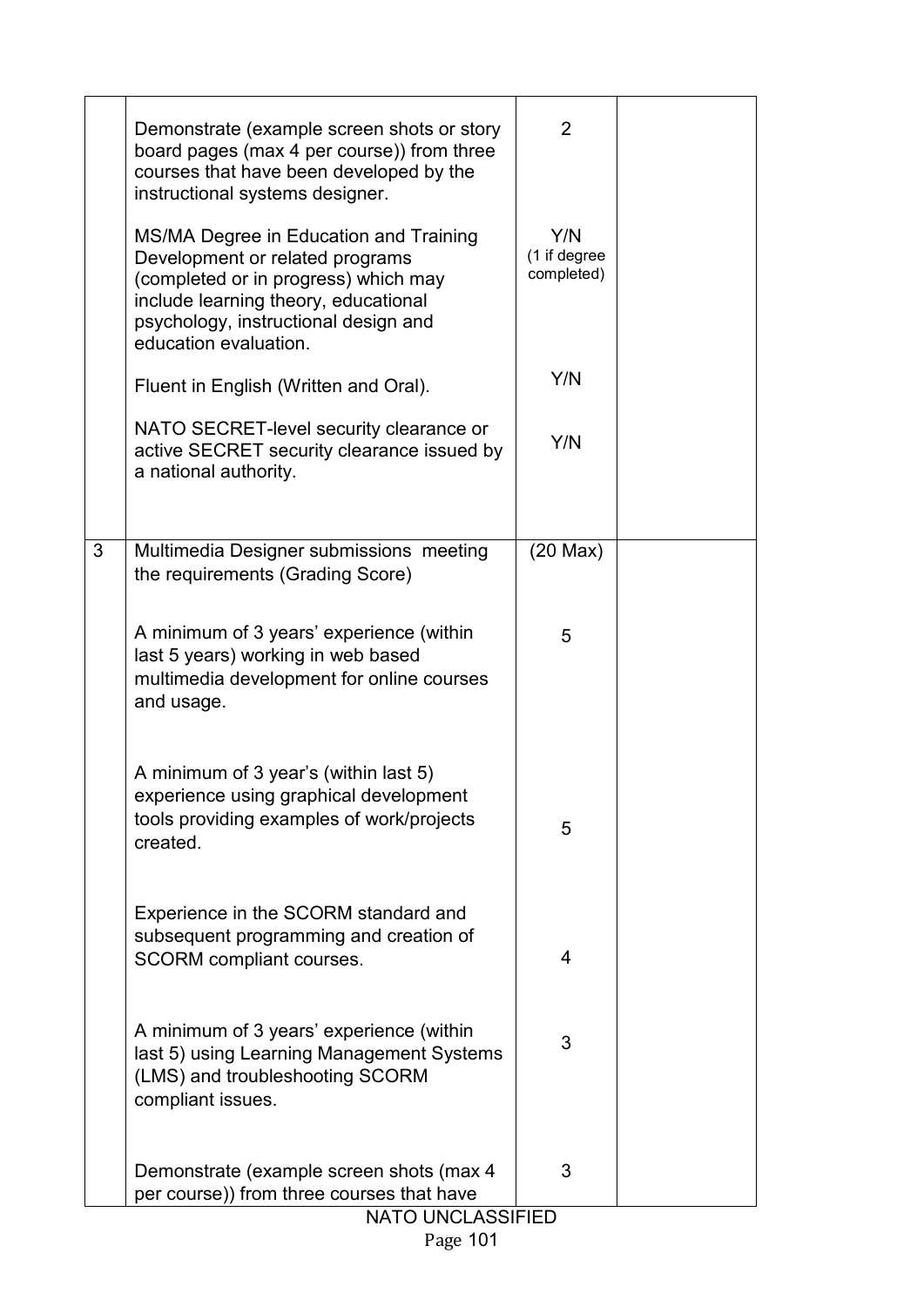|                | been developed by the multimedia systems<br>designer.                                                                                                                                                      |                |  |
|----------------|------------------------------------------------------------------------------------------------------------------------------------------------------------------------------------------------------------|----------------|--|
|                | A Bachelors (BS/BA) degree in computer<br>science or graphic design or minimum of five<br>years of vocational training in computer<br>science multimedia or related subjects in the<br>educational domain. | Y/N            |  |
|                | Fluent in English (Written and Oral).                                                                                                                                                                      | Y/N            |  |
|                | NATO SECRET-level security clearance or<br>active SECRET security clearance issued by<br>a national authority.                                                                                             | Y/N            |  |
| $\overline{4}$ | Administrator/Helpdesk submission meeting<br>the requirements (Grading Score)                                                                                                                              | $(20$ Max $)$  |  |
|                | A minimum of 3 years' experience (within<br>last 6 years) working as an administrator of<br>online Learning Management Systems.                                                                            | 6              |  |
|                | A minimum of 3 year's (within last 6)<br>supporting users with new accounts creation,<br>helpdesk support and general support to<br>remote users on the system.                                            | 4              |  |
|                | A minimum of 3 years' experience (within<br>last 6) using Learning Management Systems<br>(LMS) and troubleshooting user issues on<br>course access and completion.                                         | 4              |  |
|                | Experience in helpdesk tracking software<br>and trouble ticket supporting software.                                                                                                                        | $\overline{2}$ |  |
|                | Experience in producing reports and metrics<br>from a LMS or by interrogating the database.                                                                                                                | 2              |  |
|                | Experience in cyber issues and protecting<br>the system and network from unauthorised<br>access.                                                                                                           | $\overline{2}$ |  |
|                | Two years of vocational training in computer<br>related science or related subjects in the<br>educational domain.                                                                                          | Y/N            |  |